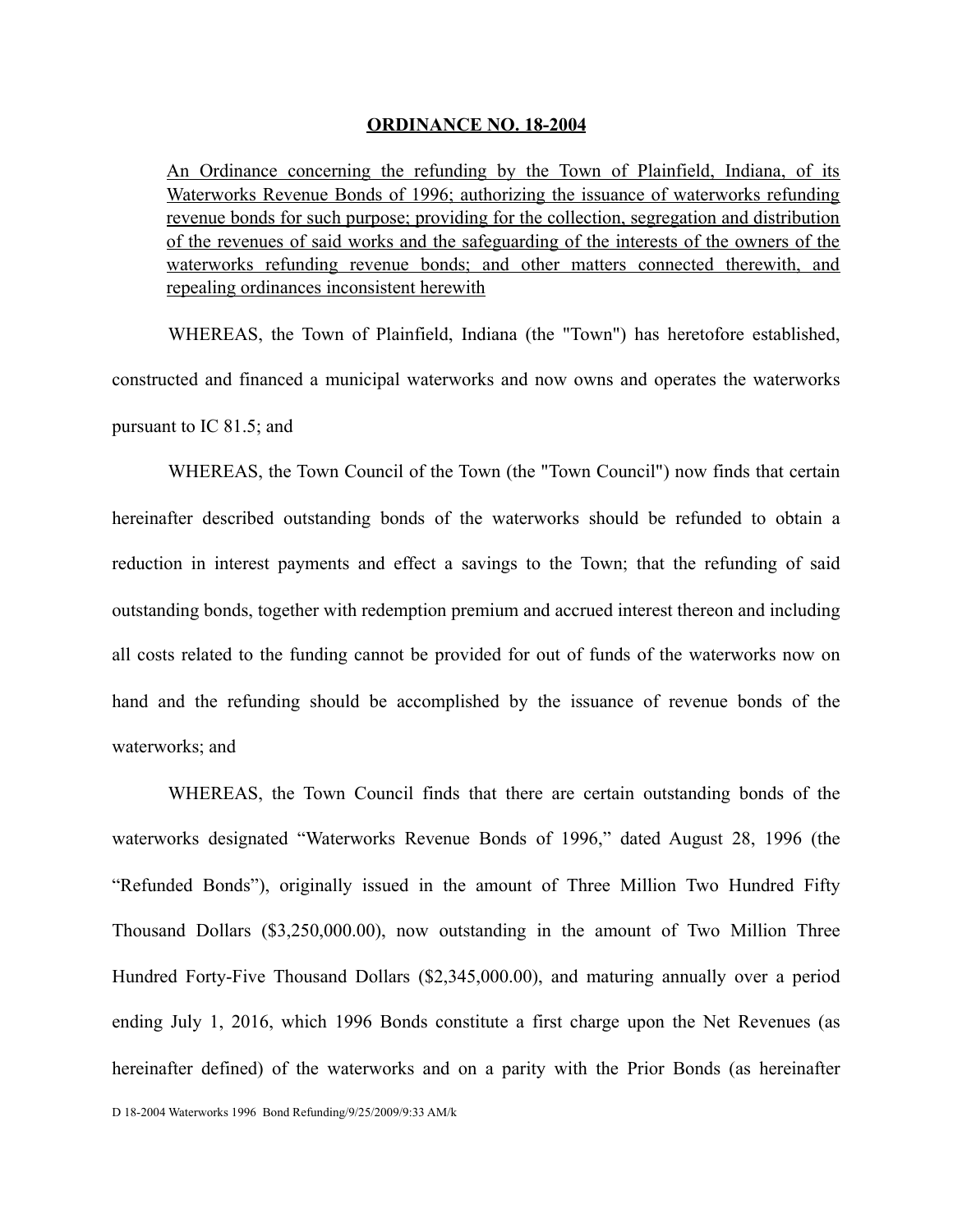defined); and

WHEREAS, the Town Council finds that there is another outstanding bond issue payable out of the revenues of the Town's waterworks, designated "Waterworks Revenue Bonds of 2003," authorized by Ordinance No. 20-2003, adopted August 18, 2003, presently outstanding in the amount of Five Million One Hundred Twenty-Five Thousand Dollars (\$5,125,000.00), issued under date of October 15, 2003 maturing annually over a period ending July 1, 2023, and bearing interest at various rates, depending upon the maturities (the "Prior Bonds"); and

WHEREAS, the Town Council now finds the Refunded Bonds should be refunded pursuant to the provisions of IC 5-1-5 to enable the Town to obtain a reduction in interest payments and effect savings to the Town; and

WHEREAS, The Town Council finds that it is advisable to issue its refunding bonds in an amount not to exceed \$2,560,000 and to use the proceeds, together with funds on hand, to refund the Refunded Bonds and to pay for all costs related to the refunding; and

WHEREAS, the Town Council has been advised that it may be cost efficient to purchase municipal bond insurance for the bonds authorized herein; and

WHEREAS, the Town Council now finds that all conditions precedent to the adoption of an ordinance authorizing the issuance of the Refunding Bonds on a parity with the Prior Bonds have been complied with in accordance with the provisions of IC 5-1-5 and IC 8-1.5, each as in effect on the date of delivery of the bonds authorized herein (collectively, the "Act");

NOW THEREFORE, BE IT ORDAINED BY THE TOWN COUNCIL OF THE TOWN OF PLAINFIELD THAT: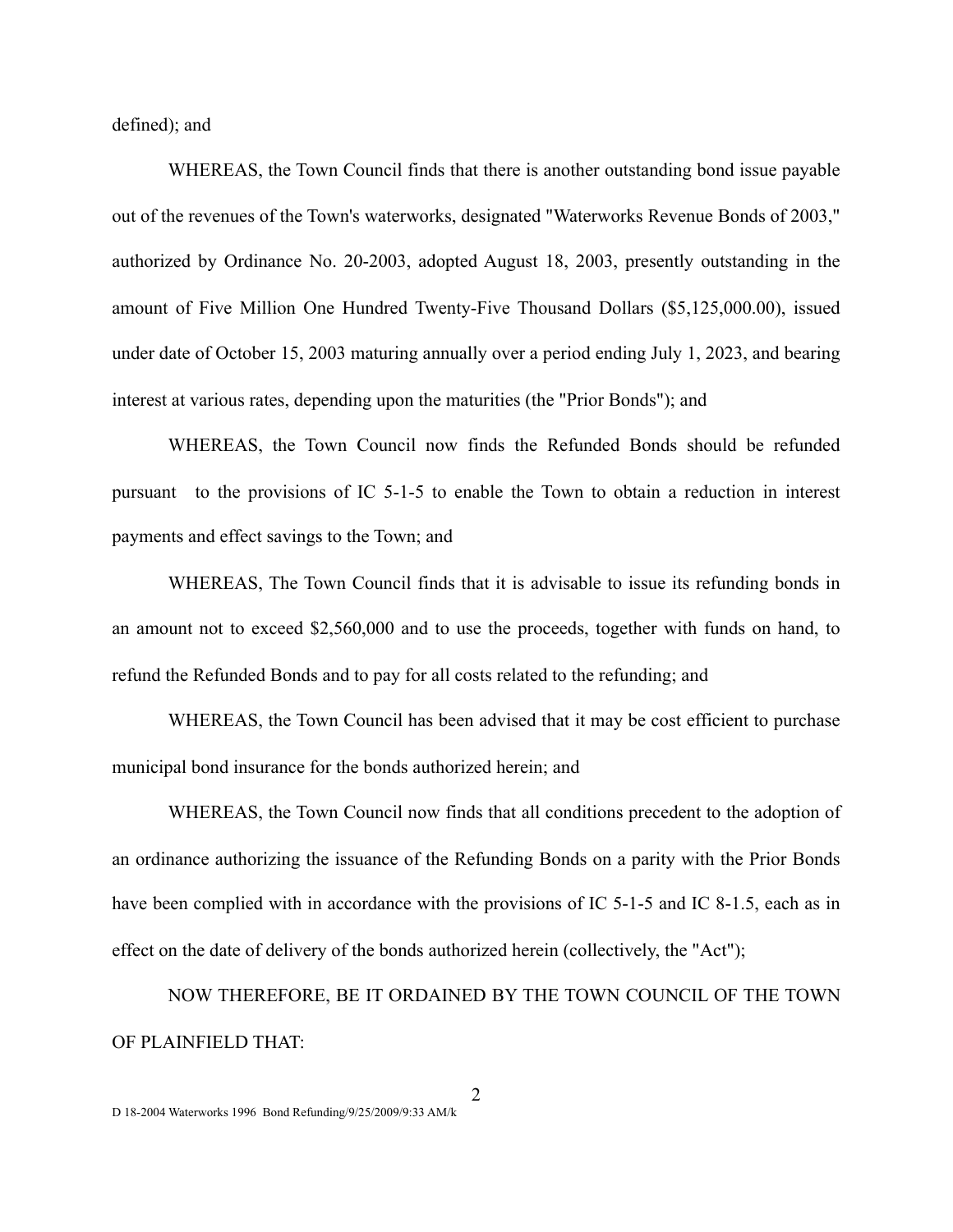#### Sec. 1. Issuance of Refunding Bonds; Redemption of Refunded Bonds.

(a) The Town, being the owner of and engaged in operating a waterworks supplying the Town, its inhabitants, and certain residents adjacent thereto with water for public and domestic use, now finds it necessary to provide funds for refunding the Refunded Bonds thereby reducing its interest payment and effecting a savings, as reported by the Town's financial advisor, H.J. Umbaugh & Associates, LLP. The terms "waterworks," "works," "system" and words of like import where used in this ordinance shall be construed to mean and include the existing waterworks system and all real estate and equipment used in connection therewith and appurtenances thereto, and all extensions, additions and improvements thereto and replacements thereof now or at any time hereafter constructed or acquired.

 (b) The Town shall issue its "Waterworks Refunding Revenue Bonds of 2004," in an aggregate principal amount not to exceed \$2,560,000 on a parity with the Prior Bonds for the purpose of procuring funds to be applied to the refunding of the Refunded Bonds, the payment of costs of issuance, and all other costs related to the refunding, including the payment of a premium for municipal bond insurance. The Town shall apply any monies currently held for the payment for debt service on the 1996 Bonds to the refunding as provided in Section 7 hereof.

The Refunding Bonds shall be issued in fully registered form in the denomination of Five Thousand Dollars (\$5,000) each or integral multiples thereof, numbered consecutively from R1 upward, dated as of the first day of the month in which they are sold or the date of delivery, as determined by the Clerk-Treasurer, with the advice of the Town's financial advisor, and interest shall be payable semiannually on January 1 and July 1 in each year, beginning on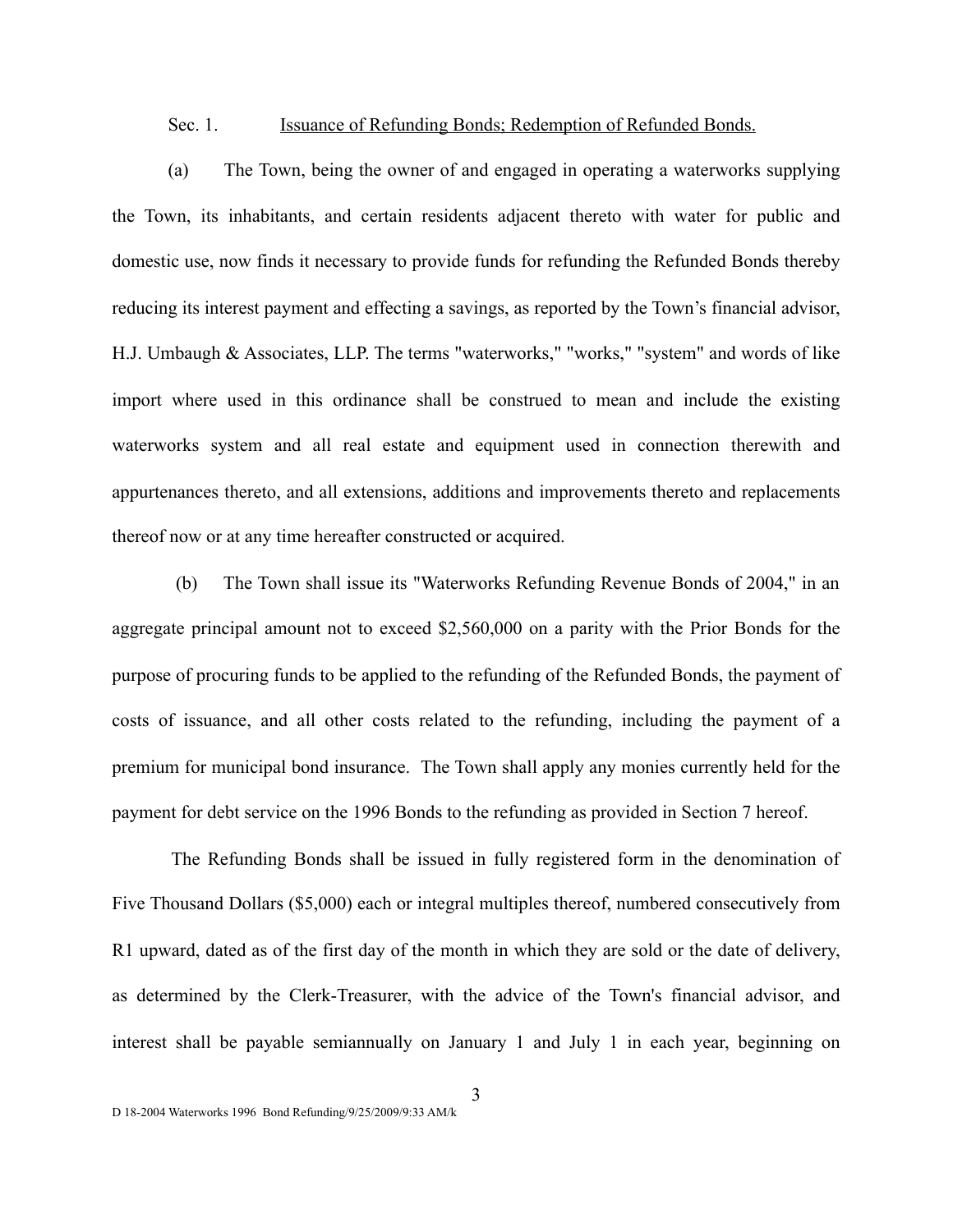January 1, 2005 following delivery of the Refunding Bonds, as determined by the Clerk-Treasurer, with the advice of the Town's financial advisor. Interest shall be calculated on the basis of twelve (12) thirtyday months for a 360 day year. The Refunding Bonds shall be sold at a price not less than 99.0% of the par value thereof, shall bear interest at a rate or rates not to exceed five and one-half percent (5.5%) per annum (the exact rate or rates to be determined in accordance with Section 7 hereof) and shall be payable in lawful money of the United States of America, at the principal office of the Paying Agent (as hereinafter defined) and the Refunding Bonds shall mature serially in numerical order on July 1 of each year, over a period commencing not later than July 1, 2005 and ending not later than July 1, 2016, in any amount, all as specified by the Clerk-Treasurer and set forth in the Refunding Bonds.

Notwithstanding anything in this Ordinance to the contrary, all or a portion of the Refunding Bonds may be issued as one or more term bonds, upon election of the Underwriter (as herein defined). Such term bonds shall have a stated maturity or maturities of January 1 or July 1 on the dates as determined by the Underwriter, but in no event later than the final serial maturity date of the Refunding Bonds as determined in accordance with the above paragraph. The term bonds shall be subject to mandatory sinking fund redemption and final payment(s) at maturity at 100% of the principal amount thereof, plus accrued interest to the redemption date, on principal payment dates which are hereafter determined in accordance with the above paragraph.

Sec. 2. Registrar and Paying Agent: Book Entry Provisions. The ClerkTreasurer is hereby authorized to contract with a qualified financial institution to serve as Registrar and Paying Agent for the Refunding Bonds (the "Registrar" or the "Paying Agent"). The Registrar is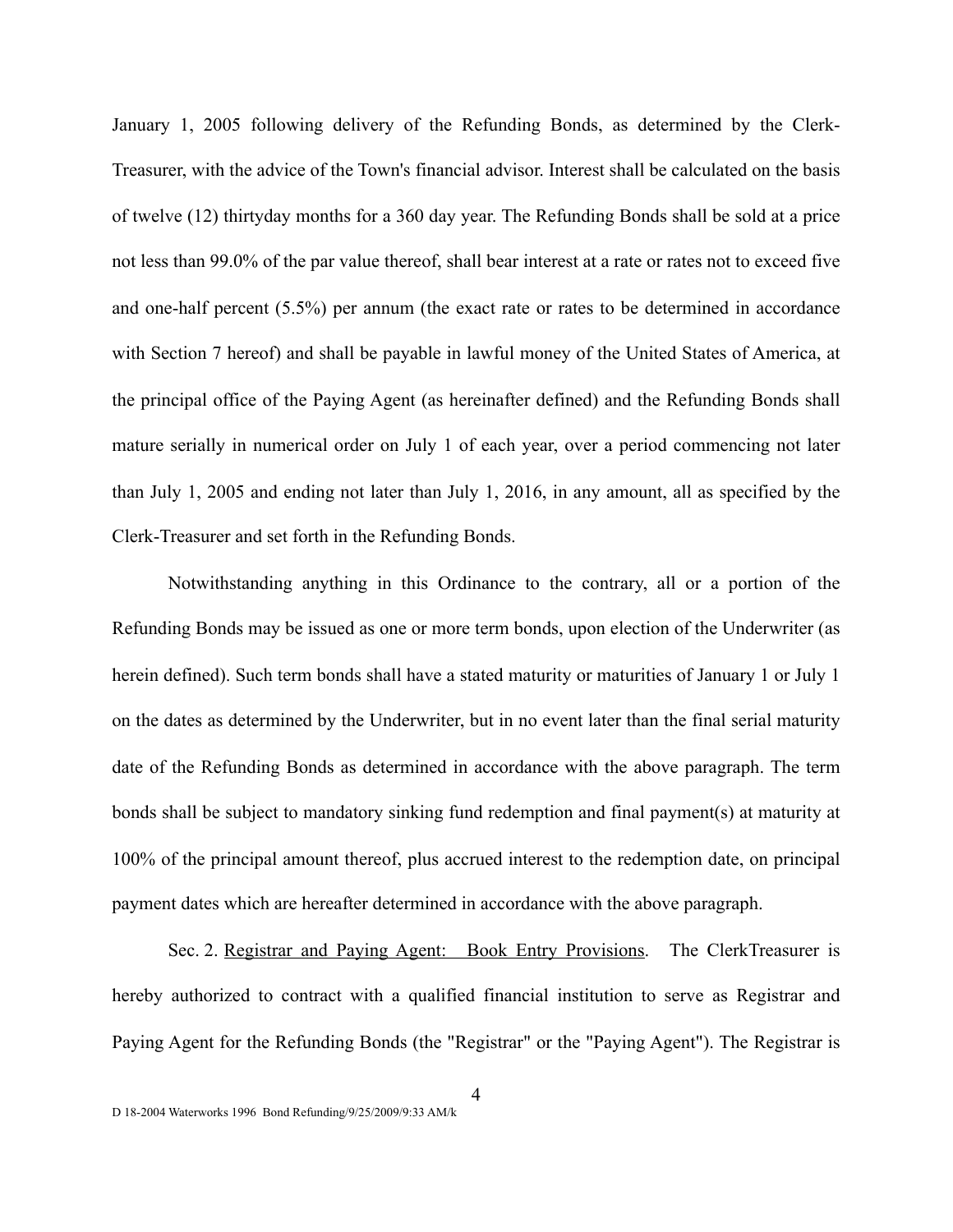hereby charged with the responsibility of authenticating the Refunding Bonds. The ClerkTreasurer is hereby authorized to enter into such agreements or understandings with the Registrar as will enable the institution to perform the services required of a registrar and paying agent. The ClerkTreasurer is further authorized to pay such fees as the Registrar may charge for the services it provides as Registrar and Paying Agent and such fees may be paid from the Waterworks Sinking Fund (described herein) as fiscal agency charges.

The principal of the Refunding Bonds shall be payable at the principal corporate trust office of the Paying Agent. All payments of interest on the Refunding Bonds shall be paid by check, mailed one business day prior to the interest payment date to the registered owners thereof as the names appear as of the fifteenth day of the month preceding the interest payment date and at the addresses as they appear on the registration books kept by the Registrar or at such other address as is provided to the Paying Agent in writing by such registered owner. If payment of principal or interest is made to a depository, payment shall be made by wire transfer on the payment date in same-day funds. If the payment date occurs on a date when financial institutions are not open for business, the wire transfer shall be made on the next succeeding business day. The Paying Agent shall be instructed to wire transfer payments by 1:00 p.m. (New York City time) so such payments are received at the depository by 2:30 p.m. (New York City time). All payments on the Refunding Bonds shall be made in lawful money of the United States of America, which on the date of such payment, shall be legal tender for the payment of public and private debts.

Each Refunding Bond shall be transferable or exchangeable only upon the books of the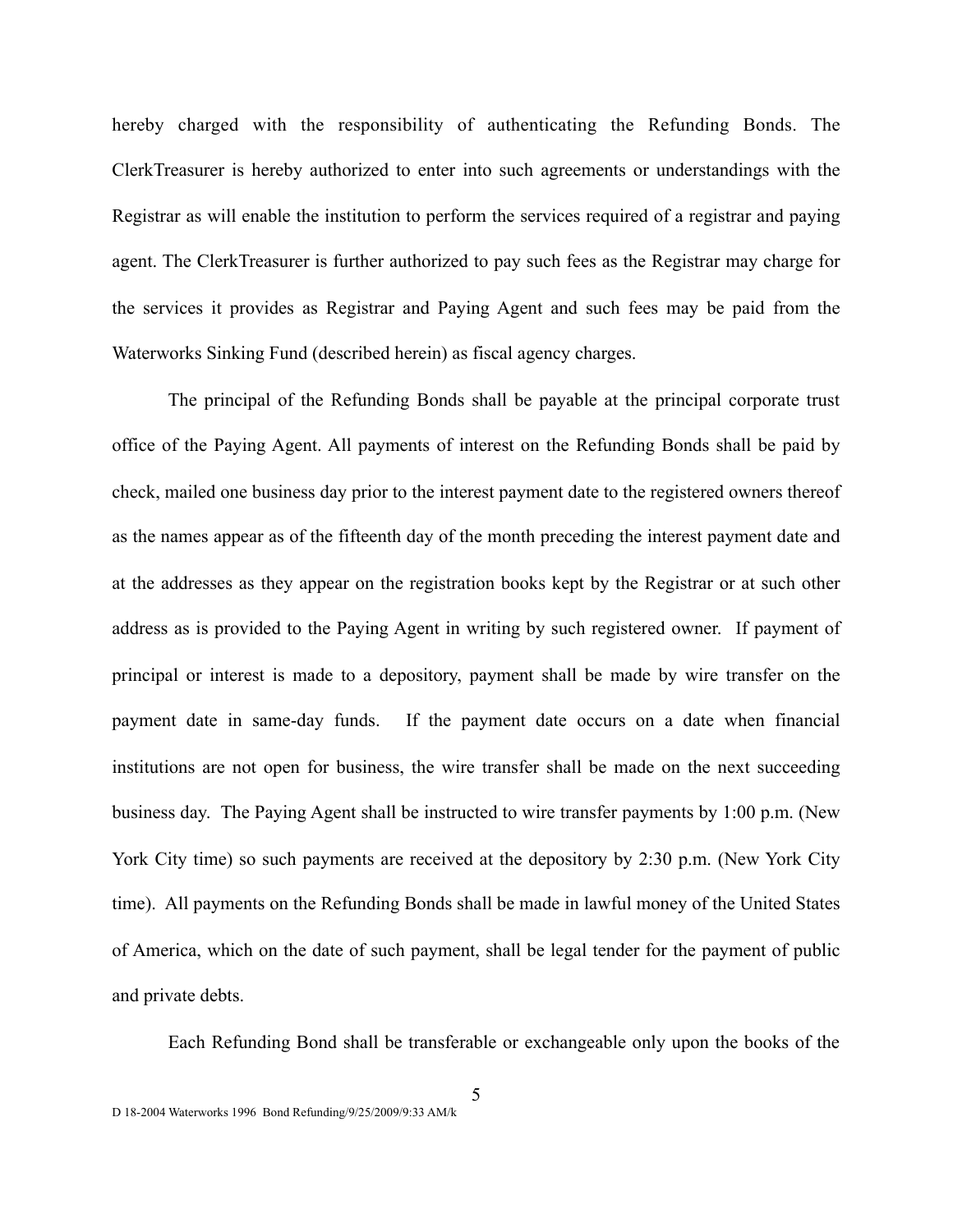Town kept for that purpose at the principal corporate trust office of the Registrar by the registered owner in person, or by its attorney duly authorized in writing, upon surrender of such Refunding Bond together with a written instrument of transfer or exchange satisfactory to the Registrar duly executed by the registered owner, or its attorney duly authorized in writing, and thereupon a new fully registered bond or bonds in an authorized aggregate principal amount and of the same maturity, shall be executed and delivered in the name of the transferee or transferees or the registered owner, as the case may be, in exchange therefor. The costs of such transfer or exchange shall be borne by the Town, except for any tax or governmental charge required to be paid with respect to the exchange, which taxes or governmental charges are payable by the person requesting such transfer or exchange. The Town, the Registrar and the Paying Agent for the Refunding Bonds may treat and consider the person in whose name such bonds are registered as the absolute owner thereof for all purposes including for the purpose of receiving payment of, or on account of, the principal thereof and interest due thereon. The Registrar shall not be required to transfer or exchange any Refunding Bond during the period from the fifteenth day of any calendar month next preceding an interest payment date of such Refunding Bond to such interest payment date, nor to transfer or exchange any Refunding after the publication of or mailing of notice calling such bond for redemption has been made, nor during a period of fifteen days next preceding publication of a notice of redemption of any Refunding Bonds.

The Registrar and Paying Agent may at any time resign as Registrar and Paying Agent upon giving 30 days' notice in writing to the Town and by first class mail to each registered owner of the Refunding Bonds then outstanding, and such resignation will take effect at the end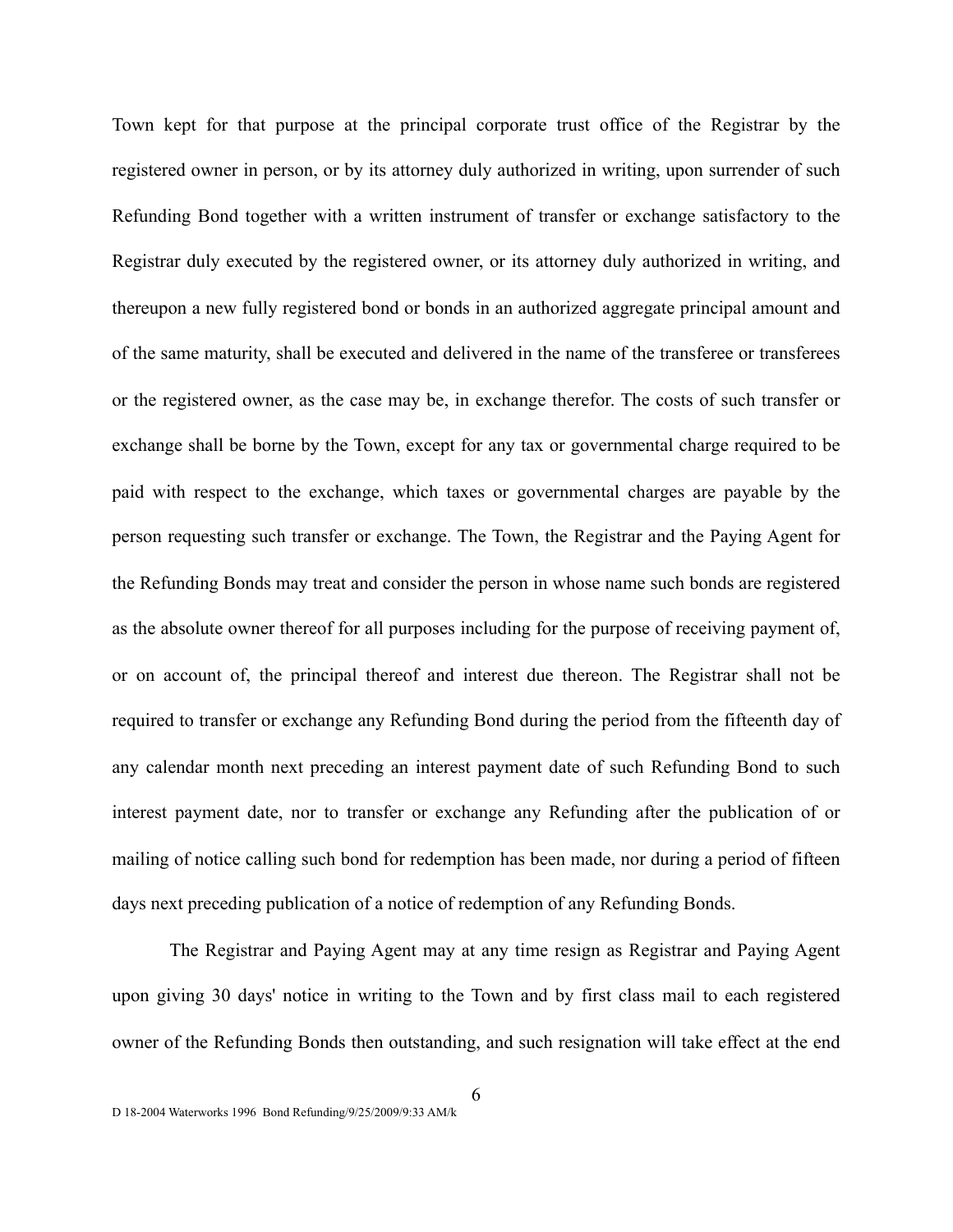of such 30 day period or upon the earlier appointment of a successor registrar and paying agent by the Town. Any such notice to the Town may be served personally or sent by certified mail, return receipt requested. The Registrar and Paying Agent may be removed at any time as Registrar and Paying Agent by the Town, in which event the Town may appoint a successor registrar and paying agent. The Town shall notify each registered owner of the Refunding Bonds then outstanding by first class mail of the removal of the Registrar and Paying Agent. Notices to the registered owners of the Refunding Bonds shall be deemed to be given when mailed by first class mail to the addresses of such registered owners as they appear on the registration books kept by the Registrar.

Upon the appointment of any successor registrar and paying agent by the Town the Clerk-Treasurer is authorized and directed to enter into such agreements and understandings with such successor registrar and paying agent as will enable the institution to perform the services required of a registrar and paying agent for the Refunding Bonds. The Clerk-Treasurer is further authorized to pay such fees as the successor registrar and paying agent may charge for the services it provides as registrar and paying agent and such fees may be paid from the Waterworks Sinking Fund referred to in Section 13 hereof.

Any predecessor registrar and paying agent shall deliver all of the Refunding Bonds and any cash or investments in its possession with respect thereto, together with the registration books, to the successor registrar and paying agent.

The Town has determined that it may be beneficial to the Town to have the Refunding Bonds held by a central depository system pursuant to an agreement between the Town and the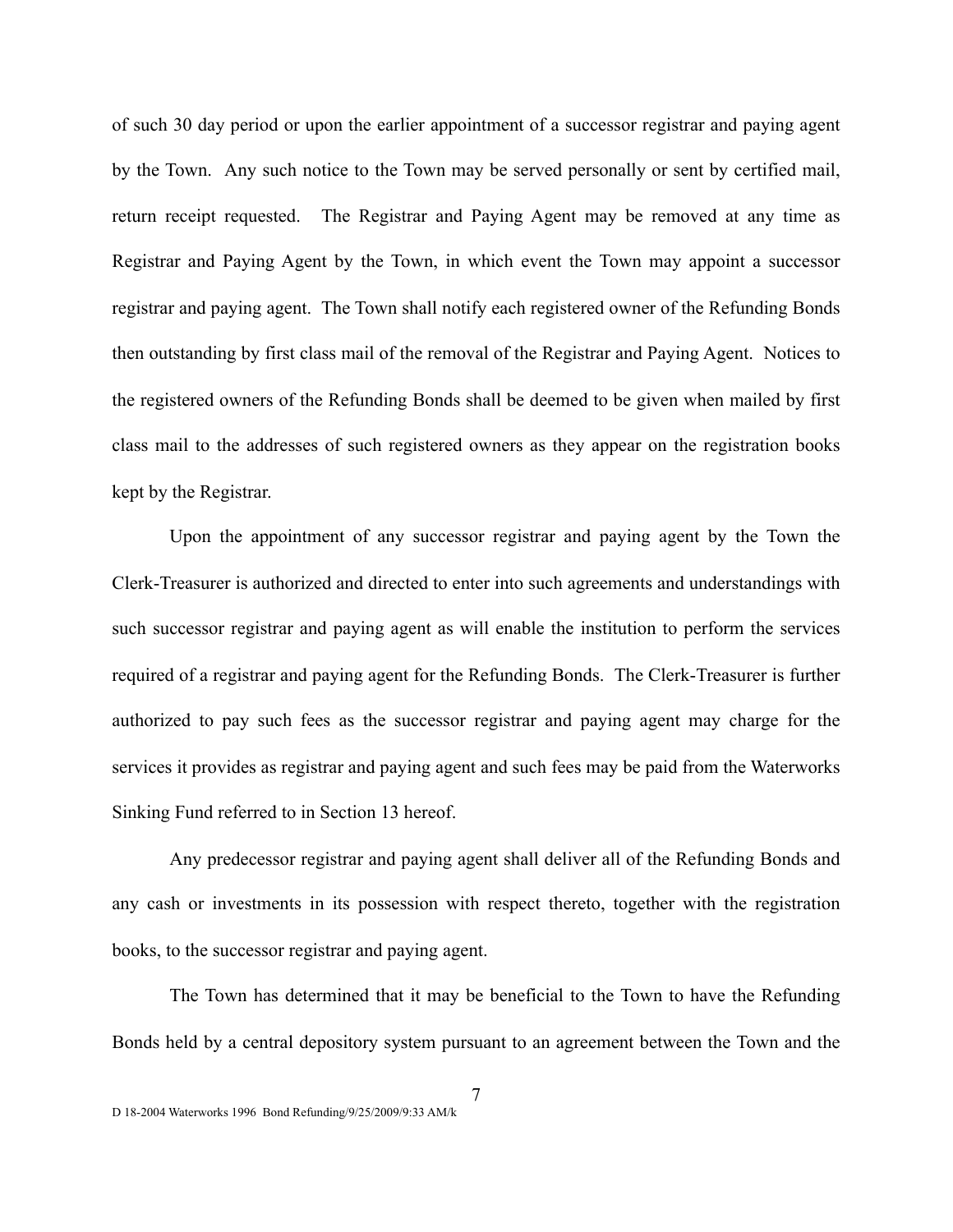Depository Trust Company, New York, New York ("Depository Trust Company") and have transfers of the Refunding Bonds effected by book-entry on the books of the central depository ("Book Entry System"). The Refunding Bonds may be initially issued in the form of a separate single authenticated fully registered Bond for the aggregate principal amount of each separate maturity of the Refunding Bonds. In such case, upon initial issuance, the ownership of such Refunding Bonds shall be registered in the register kept by the Registrar in the name of CEDE  $\&$ CO., as nominee of the Depository Trust Company.

With respect to the Refunding Bonds registered in the register kept by the Registrar in the name of CEDE & CO., as nominee of the Depository Trust Company, the Town and the Paying Agent shall have no responsibility or obligation to any other holders or owners (including any beneficial owner ("Beneficial Owner")) of the Refunding Bonds with respect to (i) the accuracy of the records of the Depository Trust Company, CEDE & CO., or any Beneficial Owner with respect to ownership questions, (ii) the delivery to any bondholder (including any Beneficial Owner) or any other person, other than the Depository Trust Company, of any notice with respect to the Refunding Bonds including any notice of redemption, or (iii) the payment to any bondholder (including any Beneficial Owner) or any other person, other than the Depository Trust Company, of any amount with respect to the principal of, or premium, if any, or interest on the Refunding Bonds except as otherwise provided herein.

No person other than the Depository Trust Company shall receive an authenticated Refunding Bond evidencing an obligation of the Town to make payments of the principal of and premium, and if any, and interest on the Refunding Bonds pursuant to this ordinance. The Town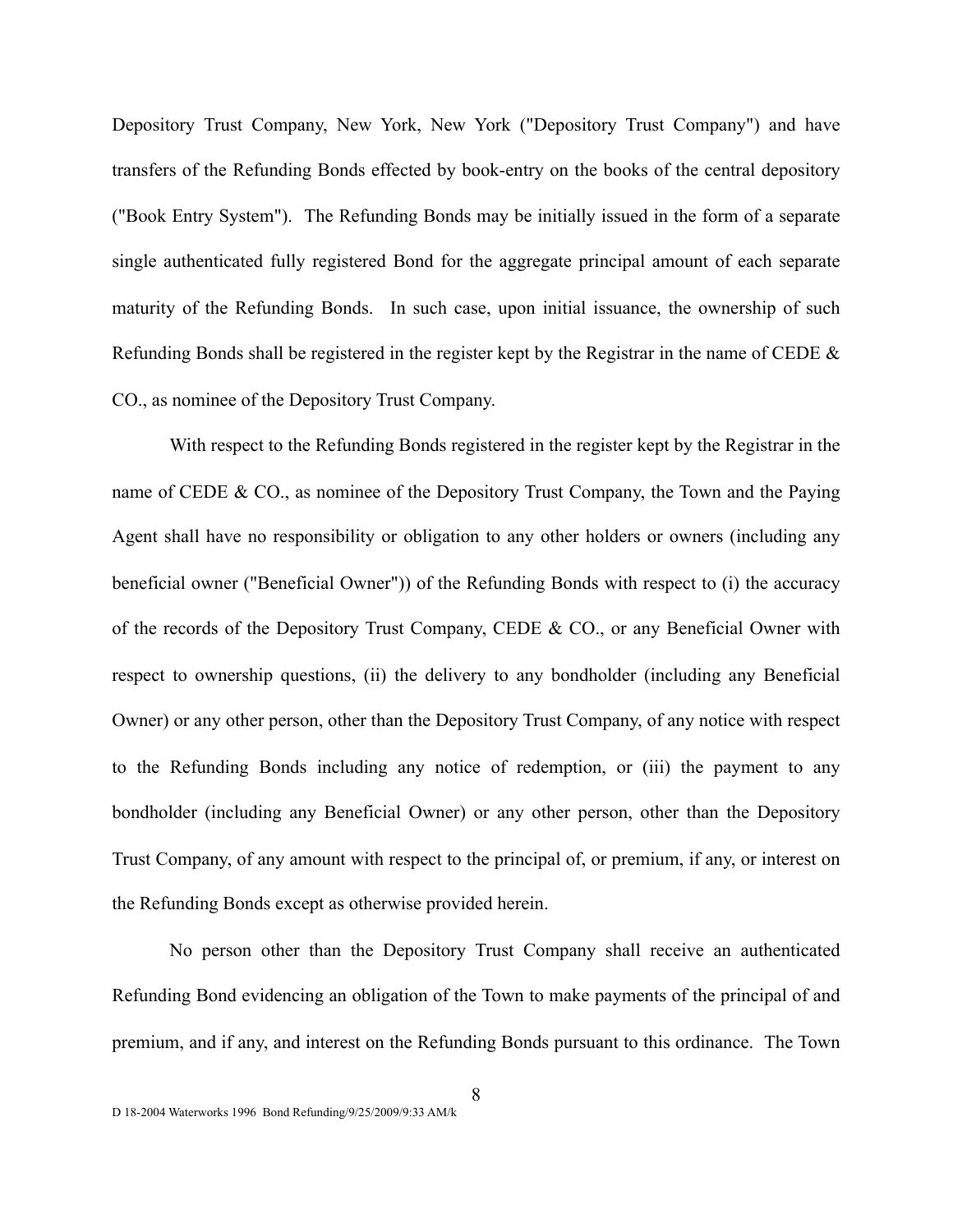and the Registrar and Paying Agent may treat as and deem the Depository Trust Company or CEDE & CO. to be the absolute bondholder of each of the Refunding Bonds for the purpose of (i) payment of the principal of and premium, if any, and interest on such Refunding Bonds, (ii) giving notices of redemption and other notices permitted to be given to bondholders with respect to such Refunding Bonds; (iii) registering transfers with respect to such Refunding Bonds; (iv) obtaining any consent or other action required or permitted to be taken of or by bondholders; (v) voting; and (vi) for all other purposes whatsoever. The Paying Agent shall pay all principal of and premium, if any, and interest on the Refunding Bonds only to or upon the order of the Depository Trust Company, and all such payments shall be valid and effective fully to satisfy and discharge the Town's and the Paying Agent's obligations with respect to principal of and premium, if any, and interest on the Refunding Bonds to the extent of the sum or sums so paid. Upon delivery by the Depository Trust Company to the Town of written notice to the effect that the Depository Trust Company has determined to substitute a new nominee in place of CEDE & CO., and subject to the provisions herein with respect to consents, the words "CEDE & CO." in this ordinance shall refer to such new nominee of the Depository Trust Company. Notwithstanding any other provision hereof to the contrary, so long as any Refunding Bond is registered in the name of CEDE & CO., as nominee of the Depository Trust Company, all payments with respect to the principal of and premium, if any, and interest on such Refunding Bonds and all notices with respect to such Refunding Bonds shall be made and given, respectively, to the Depository Trust Company as provided in a representation letter to the Town to the Depository Trust Company.

9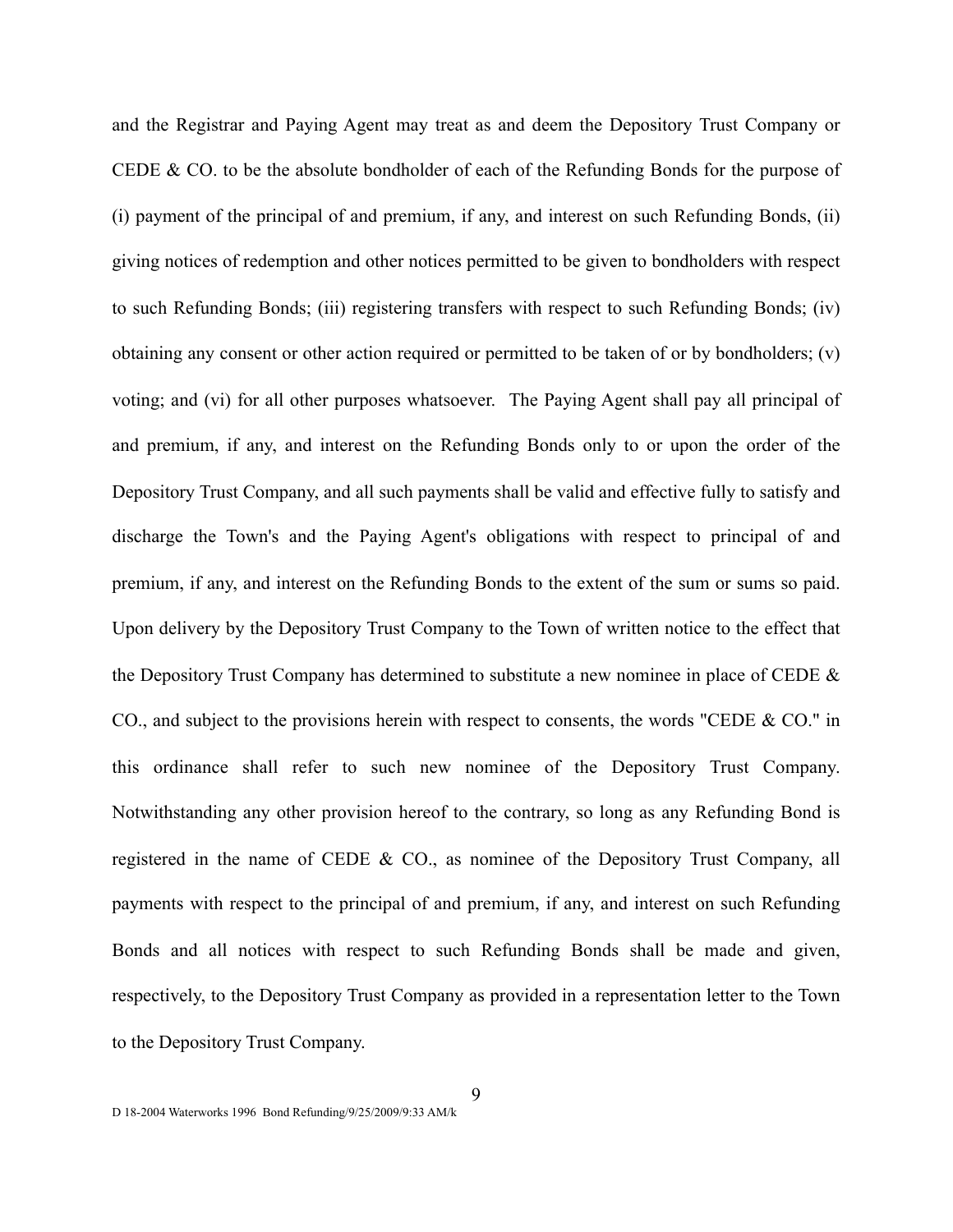Upon receipt by the Town of written notice from the Depository Trust Company to the effect that the Depository Trust Company is unable or unwilling to discharge its responsibilities and no substitute depository willing to undertake the functions of the Depository Trust Company hereunder can be found which is willing and able to undertake such functions upon reasonable and customary terms, then the Refunding Bonds shall no longer be restricted to being registered in the register of the Town kept by the Registrar in the name of CEDE & CO., as nominee of the Depository Trust Company, but may be registered in whatever name or names the bondholders transferring or exchanging the Refunding Bonds shall designate, in accordance with the provisions of this ordinance.

If the Town determines that it is in the best interest of the bondholders that they be able to obtain certificates for the fully registered Refunding Bonds, the Town may notify the Depository Trust Company and the Registrar, whereupon the Depository Trust Company will notify the Beneficial Owners of the availability through the Depository Trust Company of certificates for the Refunding Bonds. In such event, the Registrar shall prepare, authenticate, transfer and exchange certificates for the Refunding Bonds as requested by the Depository Trust Company and any Beneficial Owners in appropriate amounts, and whenever the Depository Trust Company requests the Town and the Registrar to do so, the Registrar and the Town will cooperate with the Depository Trust Company by taking appropriate action after reasonable notice (i) to make available one or more separate certificates evidencing the fully registered Refunding Bonds of any Beneficial Owner's Depository Trust Company account or (ii) to arrange for another securities depository to maintain custody of certificates for and evidencing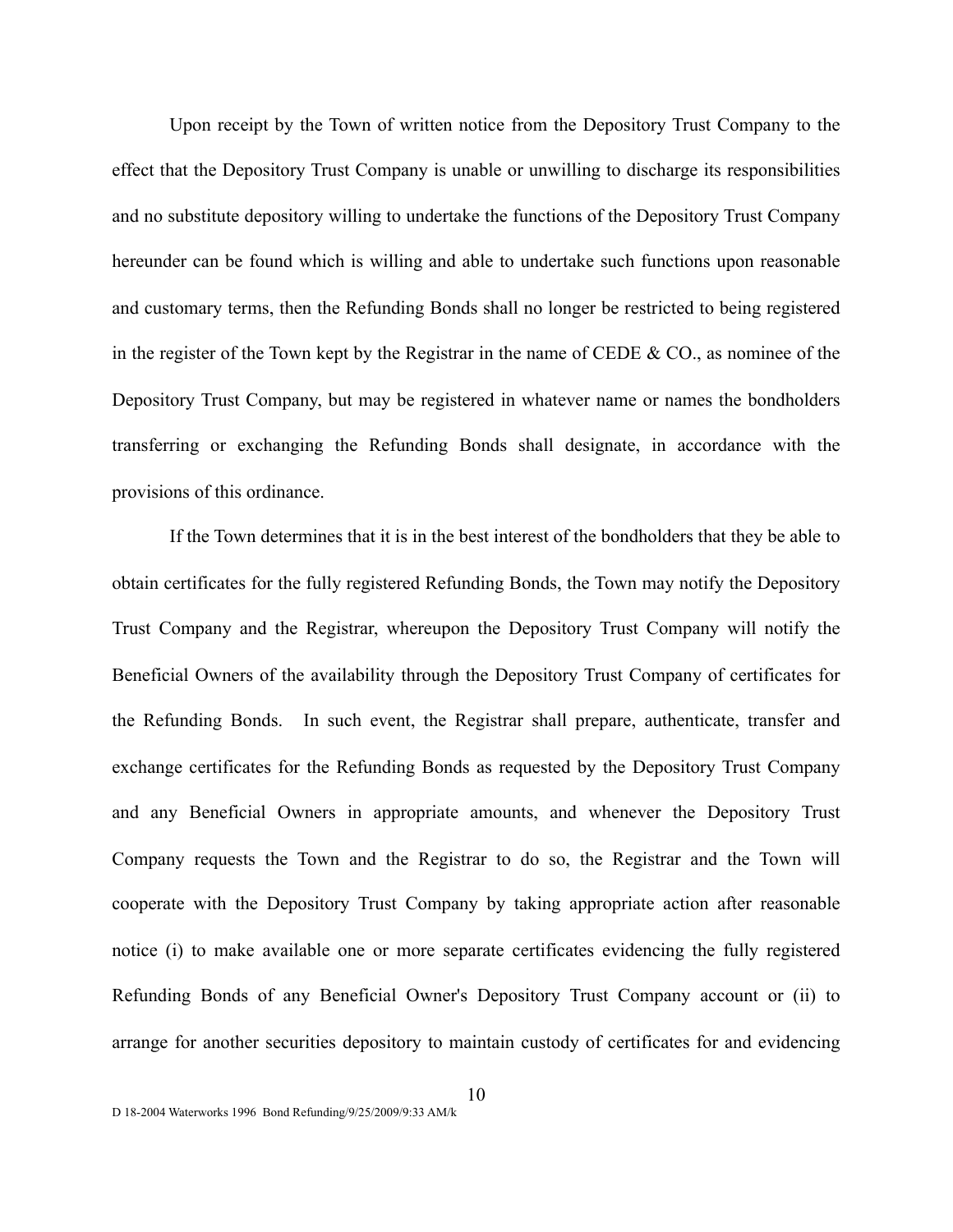the Refunding Bonds.

If the Refunding Bonds shall no longer be restricted to being registered in the name of the Depository Trust Company, the Registrar shall cause said Refunding Bonds to be printed in blank in such number as the Registrar shall determine to be necessary or customary; provided, however, that the Registrar shall not be required to have such Refunding Bonds printed until it shall have received from the Town indemnification for all costs and expenses associated with such printing.

In connection with any notice or other communication to be provided to bondholders by the Town or the Registrar with respect to any consent or other action to be taken by bondholders, the Town or the Registrar, as the case may be, shall establish a record date for such consent or other action and give the Depository Trust Company notice of such record date not less than fifteen (15) calendar days in advance of such record date to the extent possible.

So long as said Refunding Bonds are registered in the name of the Depository Trust Company or CEDE & CO. or any substitute nominee, the Town and the Registrar and Paying Agent shall be entitled to request and to rely upon a certificate or other written representation from the Beneficial Owners of the Refunding Bonds or from the Depository Trust Company on behalf of such Beneficial Owners stating the amount of their respective beneficial ownership interests in the Refunding Bonds and setting forth the consent, advice, direction, demand or vote of the Beneficial Owners as of a record date selected by the Registrar and the Depository Trust Company, to the same extent as if such consent, advice, direction, demand or vote were made by the bondholders for purposes of this ordinance and the Town and the Registrar and Paying Agent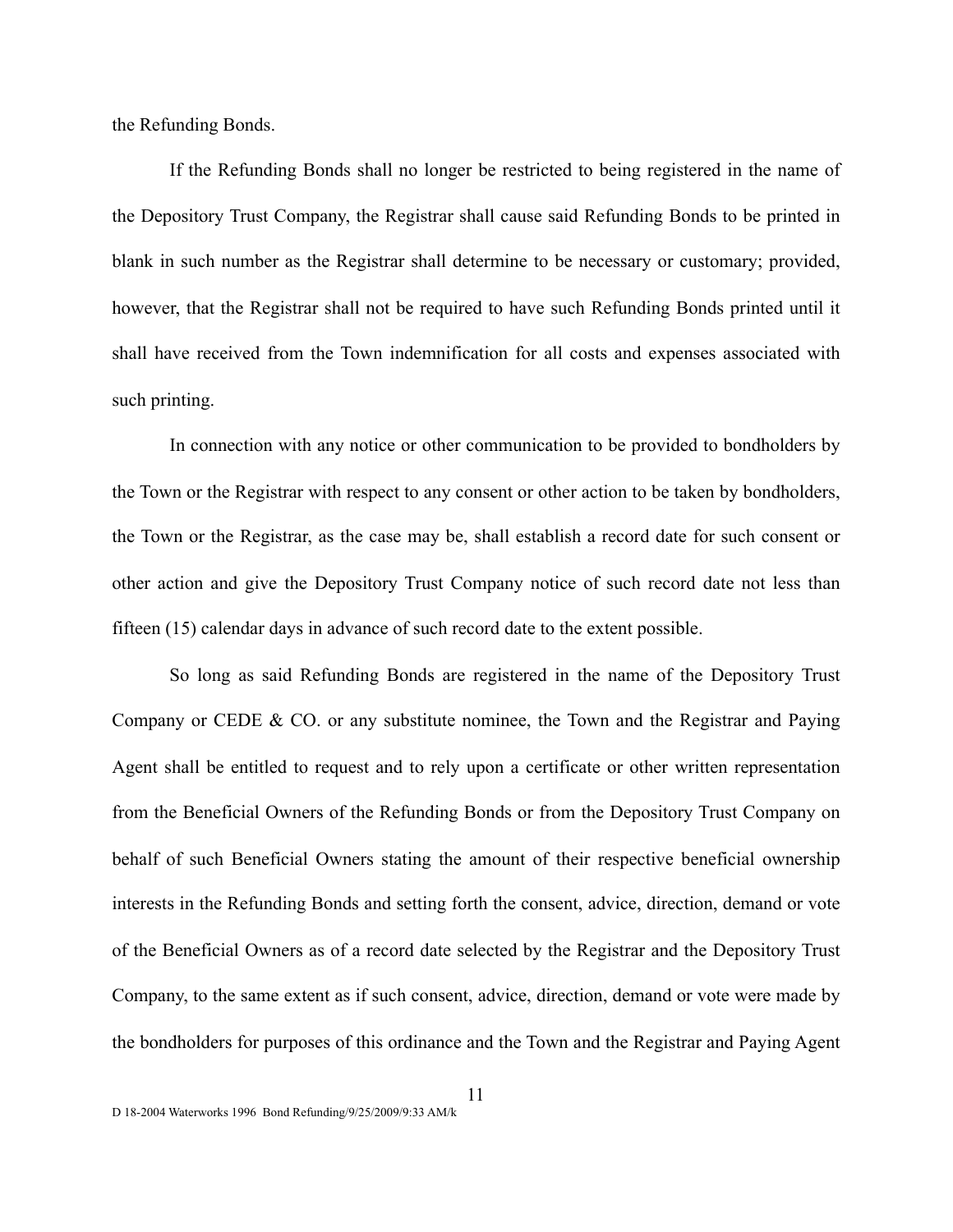shall for such purposes treat the Beneficial Owners as the bondholders. Along with any such certificate or representation, the Registrar may request the Depository Trust Company to deliver, or cause to be delivered, to the Registrar a list of all Beneficial Owners of the Refunding Bonds, together with the dollar amount of each Beneficial Owner's interest in the Refunding Bonds and the current addresses of such Beneficial Owners.

Interest on such Refunding Bonds shall be payable from the interest payment date to which interest has been paid next preceding the authentication date of the Refunding Bonds unless the Refunding Bonds are authenticated after the fifteenth day of the month preceding an interest payment date and on or before such interest payment date in which case they shall bear interest from such interest payment date, or unless the Refunding Bonds are authenticated on or before the fifteenth day of the month preceding the first interest payment date, in which case they shall bear interest from the original date of the Refunding Bonds until the principal shall be fully paid.

Sec. 3. Redemption of Refunding Bonds. The Refunding Bonds are redeemable at the option of the Town on January 1, 2015, and on any date thereafter, on thirty (30) days' notice, in whole or in part, in the order of maturity determined by the Town and by lot within a maturity, at face value, without premium, plus in each case accrued interest to the date fixed for redemption.

If any Refunding Bond is issued as a term bond, the Paying Agent shall credit against the mandatory sinking fund requirement for the Refunding Bonds maturing as term bonds, and corresponding mandatory redemption obligation, in the order determined by the Town, any Refunding Bonds maturing as term bonds which have previously been redeemed (otherwise than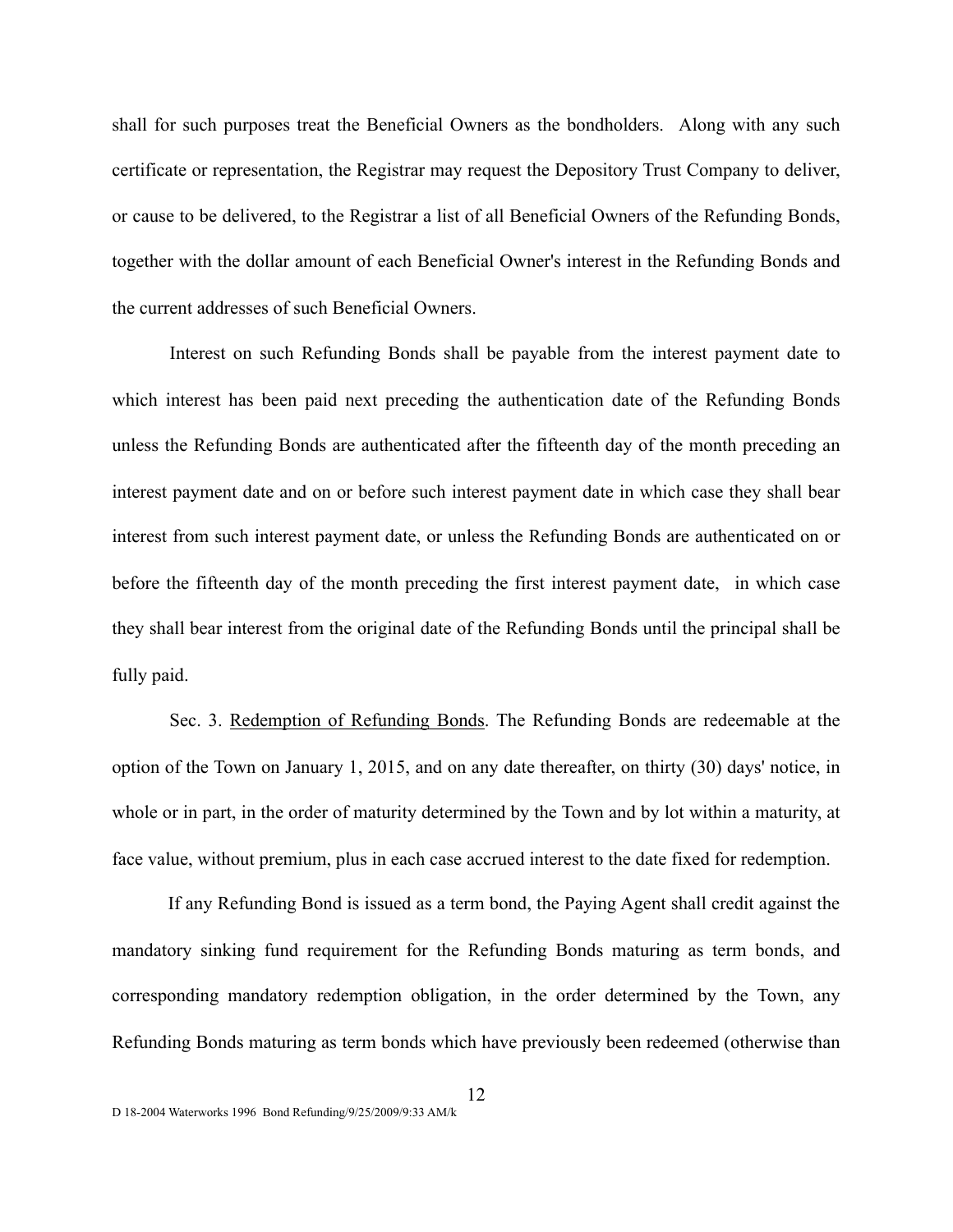as a result of a previous mandatory redemption requirement) or delivered to the Registrar for cancellation or purchased for cancellation by the Paying Agent and not theretofore applied as a credit against any redemption obligation. Each Refunding Bond maturing as a term bond maturing as a term bond so delivered or canceled shall be credited by the Paying Agent at 100% of the principal amount thereof against the mandatory sinking fund obligation on such mandatory sinking fund date, and any excess of such amount shall be credited on future redemption obligations, and the principal amount of the Refunding Bonds to be redeemed by operation of the mandatory sinking fund requirement shall be accordingly reduced; provided, however, the Paying Agent shall credit only such term bonds to the extent received on or before fortyfive (45) days preceding the applicable mandatory redemption date.

If less than an entire maturity is called for redemption, the bonds to be called shall be selected by lot by the Registrar. Each Five Thousand Dollars (\$5,000) principal amount shall be considered a separate bond for purposes of mandatory redemption. If some Refunding Bonds are to be redeemed by optional redemption and mandatory sinking fund redemption on the same date, the Registrar shall select by lot the Refunding Bonds for optional redemption before selecting the Refunding Bonds by lot for mandatory sinking fund redemption.

In either case, notice of such redemption shall be given at least thirty (30) days prior to the date fixed for redemption by mail unless the notice is waived by the registered owner of a Refunding Bond. Such notice shall be mailed to the address of the registered owners as shown on the registration records of the Town as of the date which is forty-five (45) days prior to such redemption date. The notice shall specify the date and place of redemption and sufficient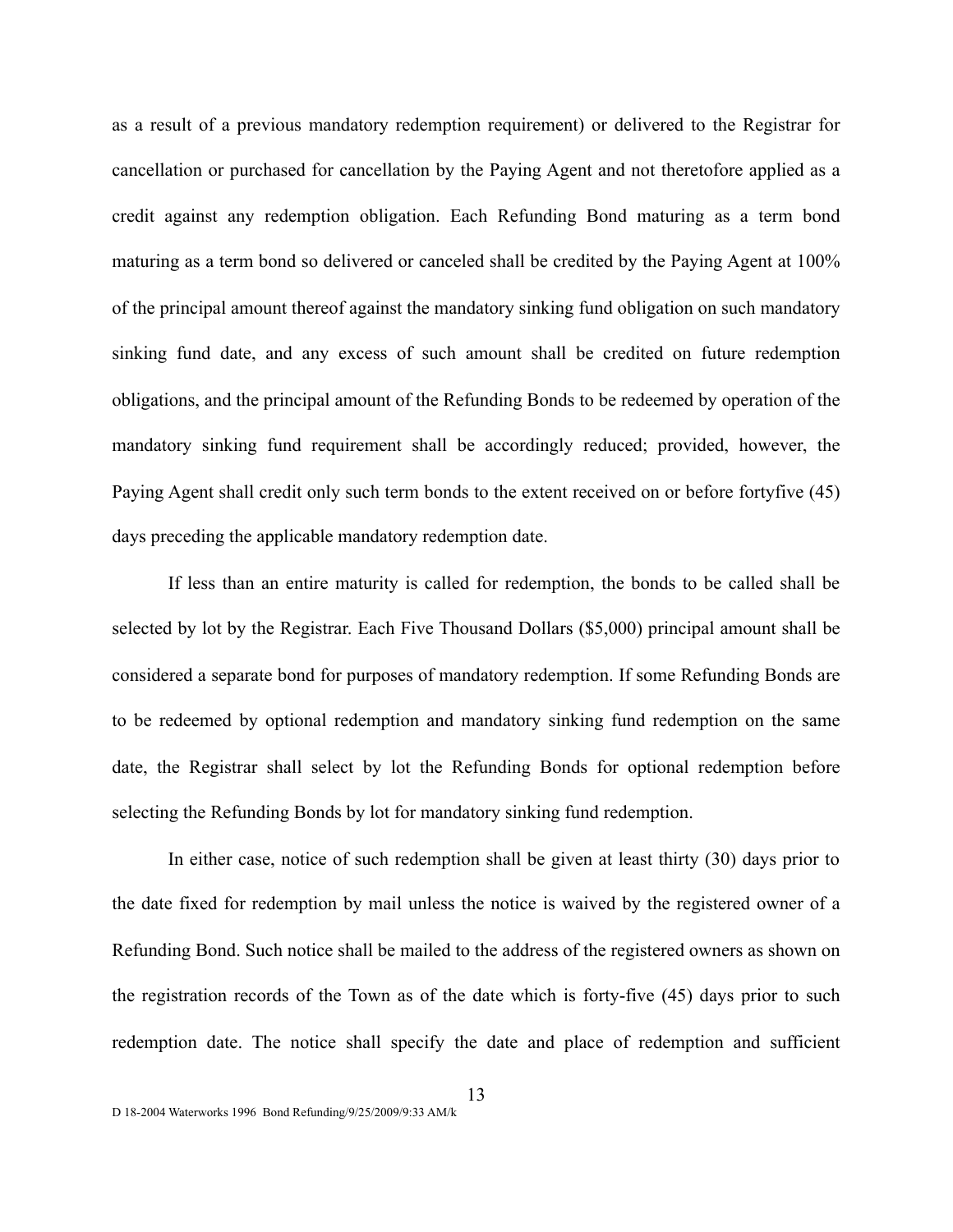identification of the Refunding Bonds called for redemption. The place of redemption shall be determined by the Town. Interest on the Refunding Bonds so called for redemption shall cease on the redemption date fixed in such notice if sufficient funds are available at the principal office of the Paying Agent to pay the redemption price on the date so named. Coincidentally with the payment of the redemption price, the Refunding Bonds so called for redemption shall be surrendered for cancellation.

Sec. 4. Execution and Negotiability. Each of the Refunding Bonds shall be executed in the name of the Town by the manual or facsimile signature of the President of the Town Council and attested by the manual or facsimile signature of its Clerk-Treasurer, and the seal of the Town shall be affixed, imprinted or impressed to or on each of the Refunding Bonds manually, by facsimile or any other means; and these officials, by the execution of a Signature and No Litigation Certificate, shall adopt as and for their own proper signatures the facsimile signatures appearing on the Refunding Bonds. In case any officer whose signature or facsimile signature appears on the Refunding Bonds shall cease to be such officer before the delivery of the Refunding Bonds, the signature of such officer shall nevertheless be valid and sufficient for all purposes the same as if such officer had remained in office until such delivery.

The Refunding Bonds shall also be authenticated by the manual signature of the Registrar and no Refunding Bond shall be valid or become obligatory for any purpose until the certificate of authentication thereon has been so executed.

The Refunding Bonds shall have all of the qualities and incidents of negotiable instruments under the laws of the State of Indiana, subject to the provisions for registration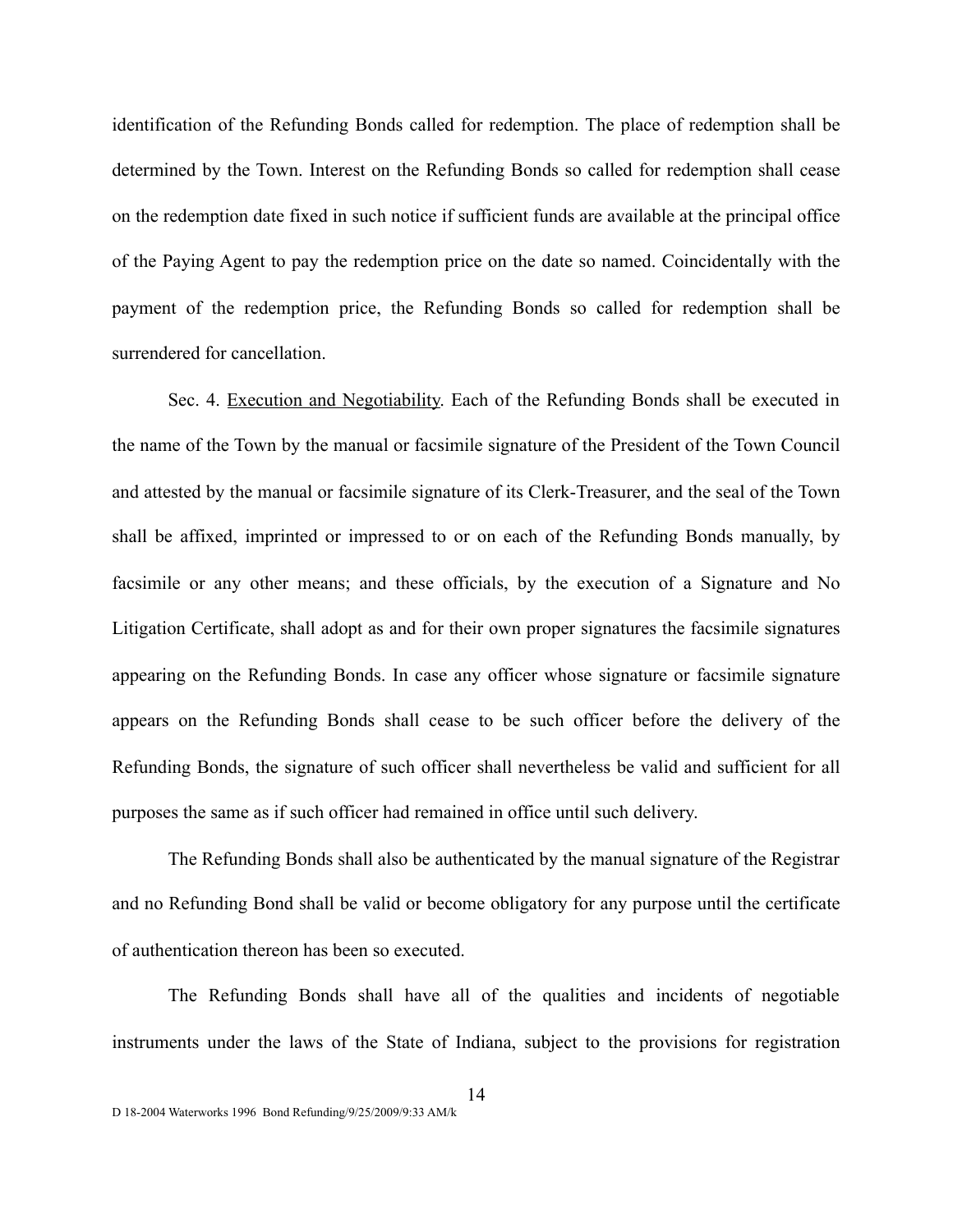herein.

Sec. 5. Form of Refunding Bonds. The form and tenor of the Refunding Bonds shall be substantially as follows, all blanks to be filled in properly prior to delivery: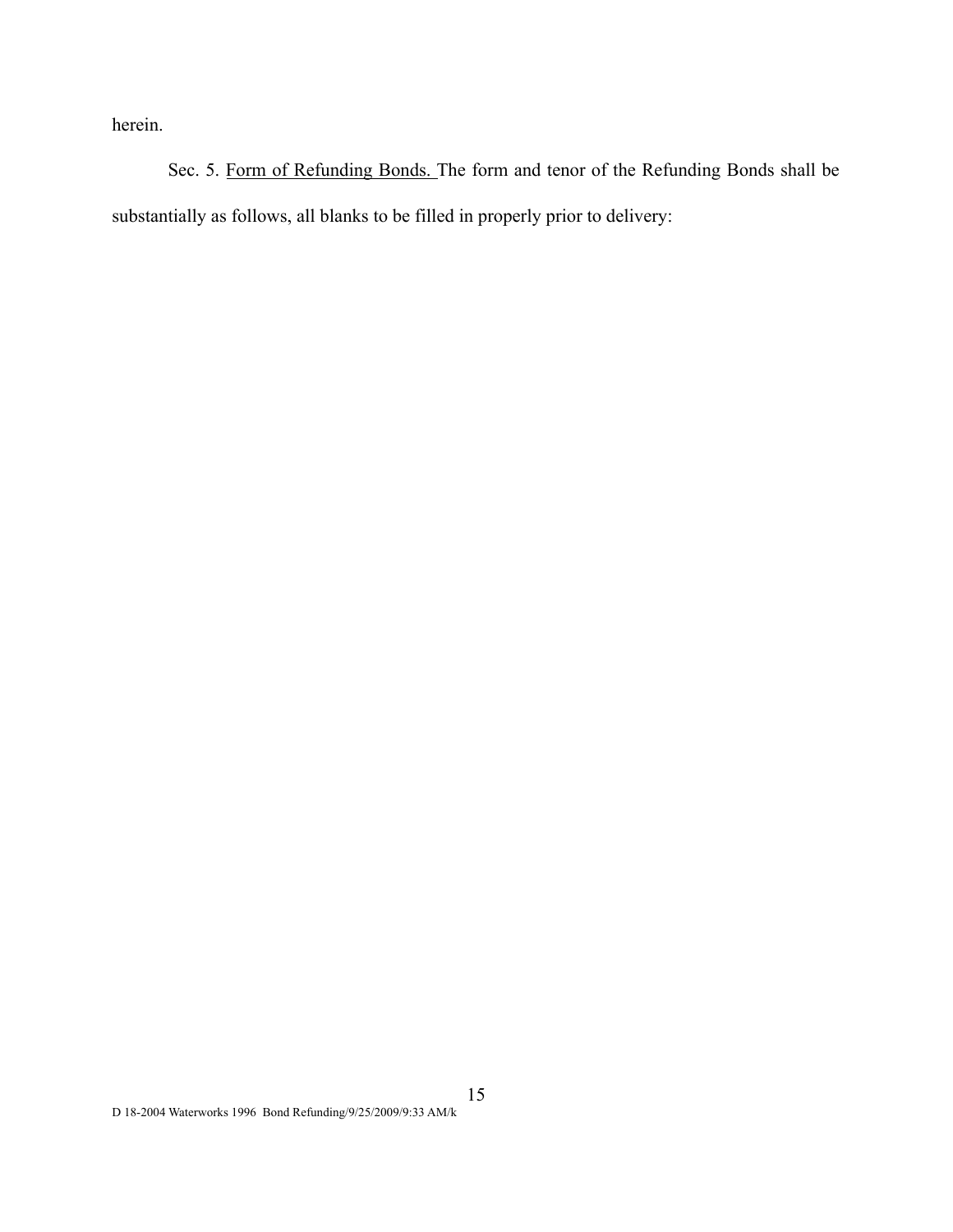## UNITED STATES OF AMERICA

## STATE OF INDIANA COUNTY OF HENDRICKS

Interest Rate

Maturity Date

Original Date Authentication

Date CUSIP

# **TOWN OF PLAINFIELD WATERWORKS REFUNDING REVENUE BOND OF 2004**

REGISTERED OWNER:

#### PRINCIPAL SUM:

The Town of Plainfield, in Hendricks County, State of Indiana, for value received, hereby promises to pay to the Registered Owner named above or registered assigns, solely out of the special revenue fund hereinafter referred to, the Principal Sum set forth above on the Maturity Date set forth above (unless this bond be subject to and be called for redemption prior to maturity as hereinafter provided), and to pay interest hereon at the Interest Rate per annum stated above from the interest payment date to which interest has been paid next preceding the Authentication Date of this bond unless this bond is authenticated after the fifteenth day of the month preceding an interest payment date and on or before such interest payment date in which case it shall bear interest from such interest payment date or unless this bond is authenticated on or before  $, 200$ , in which case it shall bear interest from the Original Date, until the principal is paid, which interest is payable semiannually on the first days of January and July in each year, beginning on  $1, 200$ .

The principal of this bond is payable at the principal office of \_\_\_\_\_\_\_\_\_\_\_\_\_\_\_  $(the$  "Registrar" or "Paying Agent"), in the  $of$ Indiana. All payments of interest on this bond shall be paid by check mailed or delivered one business day prior to the interest payment date to the registered owner hereof as of the fifteenth day of the month preceding such interest payment date at the address as it appears on the registration books kept by the Registrar or at such other address as is provided to the Paying Agent in writing by the registered owner. If payment of principal or interest is made to a depository, payment shall be made by wire transfer on the payment date in same-day funds. If the payment date occurs on a date when financial institutions are not open for business, the wire transfer shall be made on the next succeeding business day. The Paying Agent shall wire transfer payments by 1:00 p.m. (New York City time) so such payments are received at the depository by 2:30 p.m. (New York City time). All payments on the bond shall be made in lawful money of the United States of America which, on the dates of such payment, shall be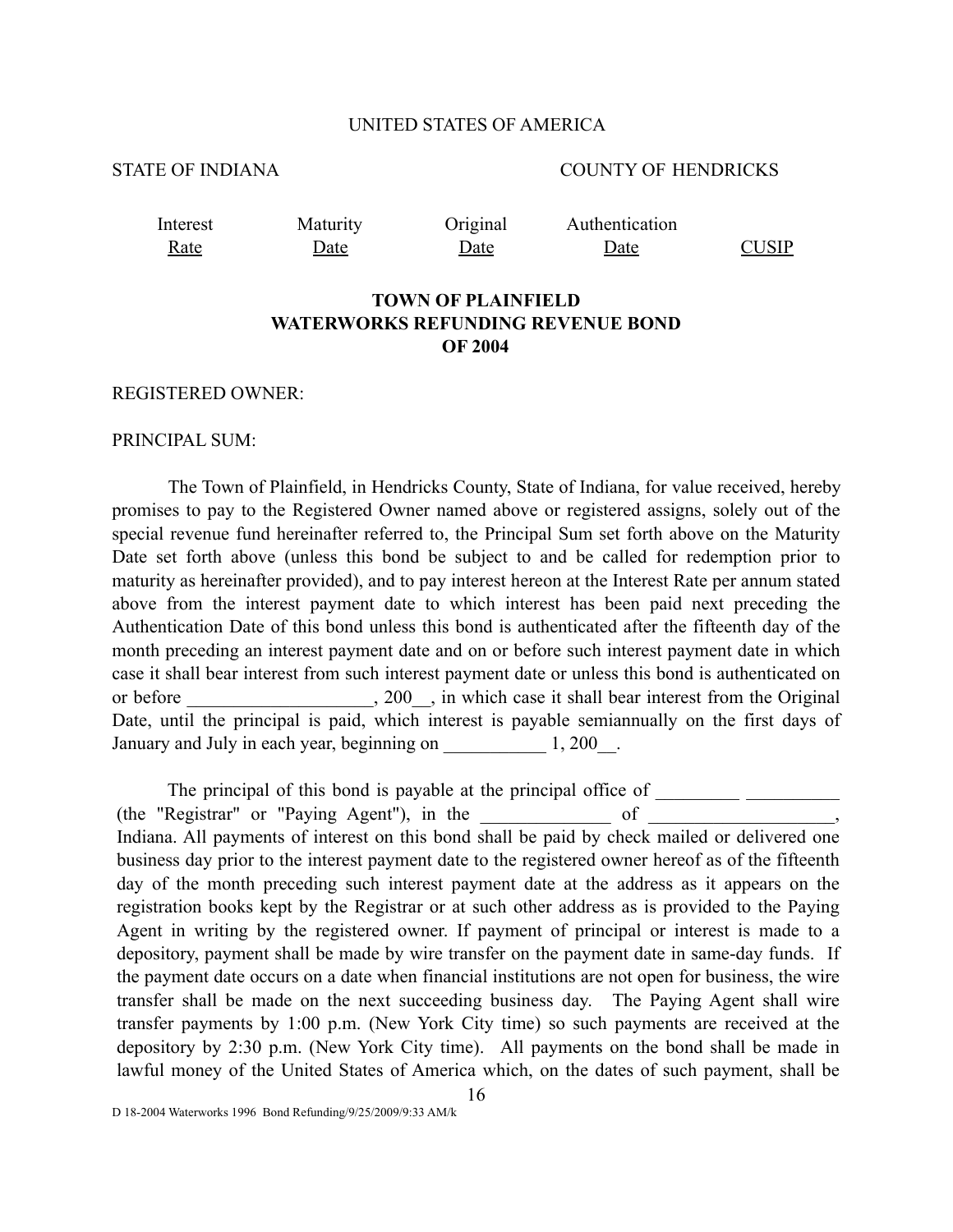legal tender for the payment of public and private debts. Interest shall be calculated on the basis of twelve (12) thirtyday months for a 360 day year.

 [The bonds shall be initially issued in Book Entry System (as defined in the Ordinance). The provisions of this bond and the Ordinance are subject in all respects to the provisions of the Letter of Representations between the Town and The Depository Trust Company, or any substitute agreement, effecting such Book Entry System.]

 THE TOWN SHALL NOT BE OBLIGATED TO PAY THIS BOND OR THE INTEREST THEREON EXCEPT FROM THE HEREINAFTER DESCRIBED SPECIAL FUND, AND NEITHER THIS BOND NOR THE ISSUE OF WHICH IT IS A PART SHALL IN ANY RESPECT CONSTITUTE A CORPORATE INDEBTEDNESS OF THE TOWN WITHIN THE PROVISIONS AND LIMITATIONS OF THE CONSTITUTION OF THE STATE OF INDIANA.

The terms and provisions of this bond are continued on the reverse side hereof and such terms and provisions shall for all purposes have the same effect as though fully set forth at this place.

It is hereby certified and recited that all acts, conditions and things required to be done precedent to and in the execution, issuance and delivery of this bond have been done and performed in regular and due form as provided by law.

This bond shall not be valid or become obligatory for any purpose until the certificate of authentication hereon shall have been executed by an authorized representative of the Registrar.

IN WITNESS WHEREOF, the Town of Plainfield, in Hendricks County, Indiana, has caused this bond to be executed in its corporate name by the manual or facsimile signature of its Town Council President, its corporate seal to be hereunto affixed, imprinted or impressed by and means and attested manually or by facsimile by its ClerkTreasurer.

# TOWN OF PLAINFIELD, INDIANA

 $\mathbf{By:}$ 

President, Town Council

[SEAL]

Attest: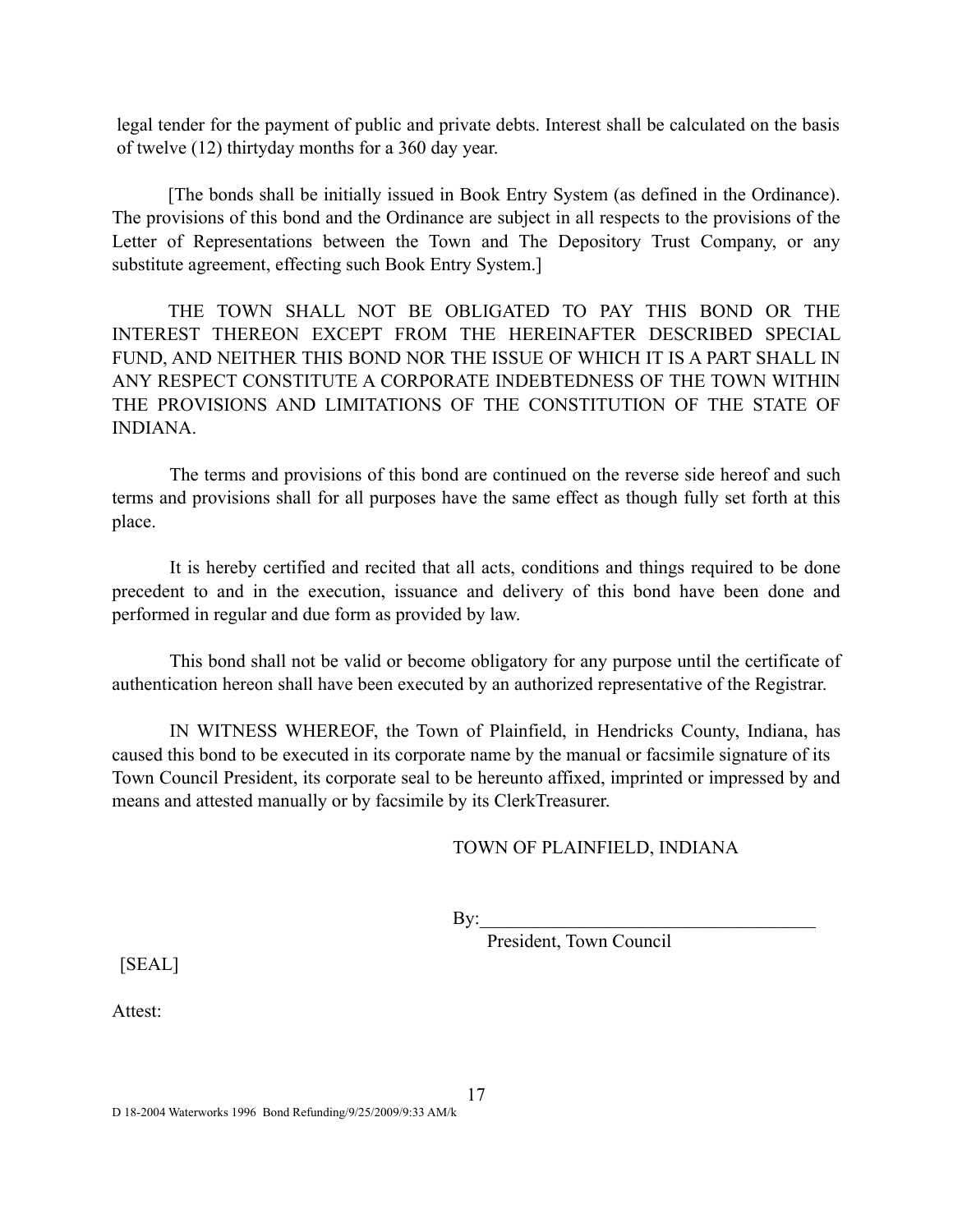ClerkTreasurer

 $\mathcal{L}_\text{max}$  , where  $\mathcal{L}_\text{max}$  and  $\mathcal{L}_\text{max}$  and  $\mathcal{L}_\text{max}$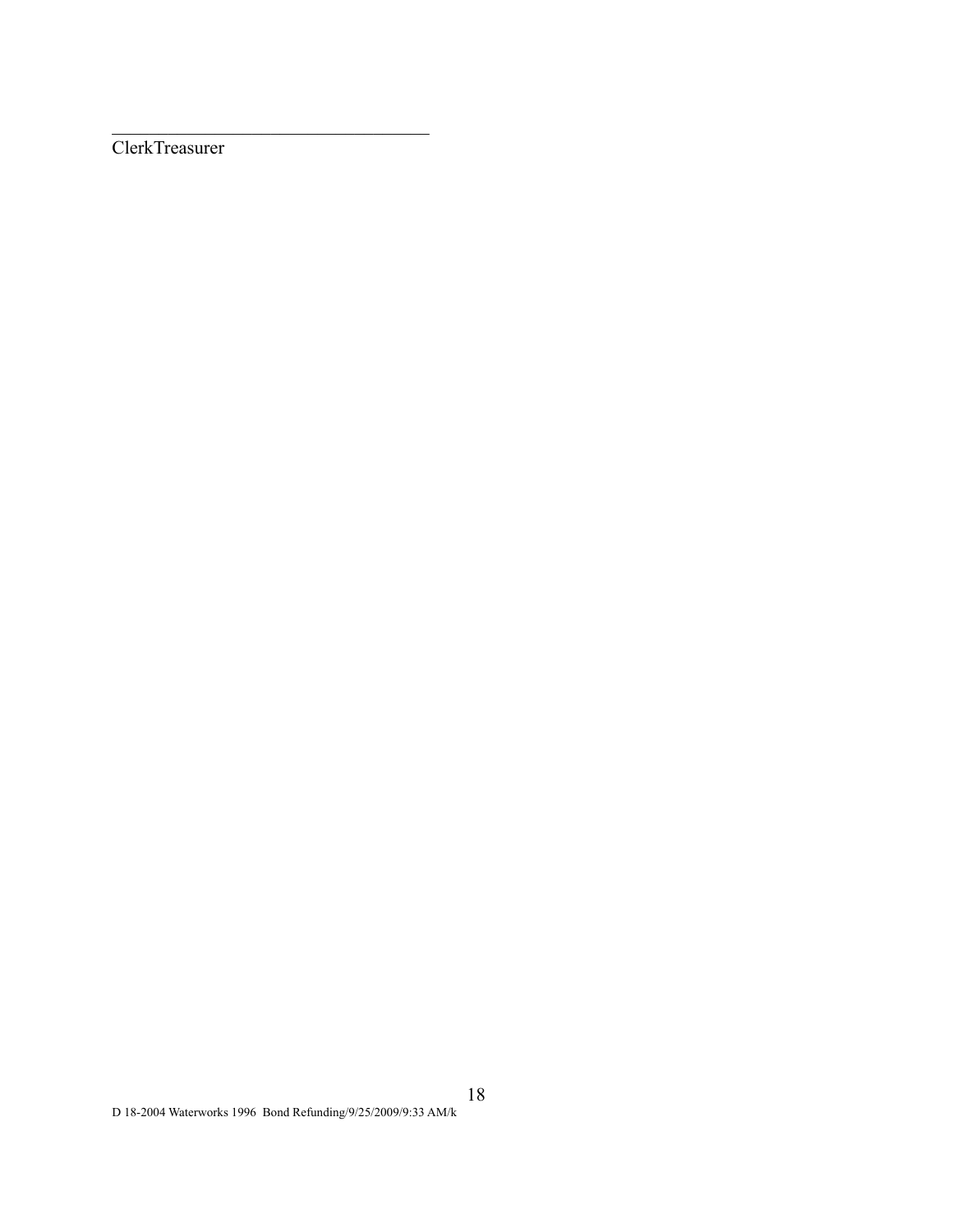## REGISTRAR'S CERTIFICATE OF AUTHENTICATION

This bond is one of the bonds described in the within mentioned Ordinance.

as Registrar

 $\mathbf{By:}$ Authorized Representative

\_\_\_\_\_\_\_\_\_\_\_\_\_\_\_\_\_\_\_\_\_\_\_\_\_\_\_\_\_\_\_\_\_\_\_\_\_\_\_\_\_

(To be printed on Reverse Side)

 This bond is one of an authorized issue of bonds of the Town of Plainfield, of like date, tenor and effect, except as to rates of interest and dates of maturity; aggregating \_ Million \_\_\_\_\_\_\_\_\_\_\_\_\_ Hundred \_\_\_\_\_\_\_\_\_\_\_\_\_\_\_ Thousand Dollars (\$ numbered consecutively from 1 up; issued for the purpose of refunding certain Refunded Bonds (as defined in the hereinafter defined Ordinance), funding a reserve for the bonds and the costs of issuance incurred in connection with the bonds [,including a premium for municipal bond insurance]. This bond is issued pursuant to an ordinance adopted by the Town Council on the day of  $\qquad \qquad$ , 2004, as amended, entitled "An Ordinance concerning the refunding by the Town of Plainfield, Indiana, of its Waterworks Revenue Bonds of 1996; authorizing the issuance of waterworks refunding bonds for such purpose; providing for the collection, segregation and distribution of the revenues of said works and the safeguarding of the interests of the owners of the revenue bonds; and other matters connected therewith, and repealing ordinances inconsistent herewith" (the "Ordinance"), and in accordance with the provisions of Indiana law, including without limitation Indiana Code 5-1-5 and 8-1.5,each as in effect on the date of delivery of the bonds (collectively hereinafter the "Act"), the proceeds of which bonds are to be applied solely to said refunding of the Refunded Bonds, including the incidental expenses incurred in connection therewith [,and a premium for municipal bond insurance].

 Pursuant to the provisions of the Act and the Ordinance, the principal of and interest on this bond and all other bonds of said issue, certain now outstanding Waterworks Revenue Bonds in the amount of Five Million One Hundred Twenty-Five Thousand Dollars (\$5,125,000.00) issued under date of October 15, 2003, and maturing serially on July 1 of the years 2004 to 2023 inclusive (the "Prior Bonds"), and any bonds hereafter issued on a parity therewith, are payable solely from the Waterworks Sinking Fund created by Ordinance No. 19-96 (the "Sinking Fund") to be provided from the Net Revenues (defined as the Gross Revenues after deduction only for the payment of the reasonable expenses of operation, repair and maintenance) of the waterworks of the Town, including the existing works, and all additions and improvements thereto and replacements thereof subsequently constructed or acquired. Gross Revenues shall mean all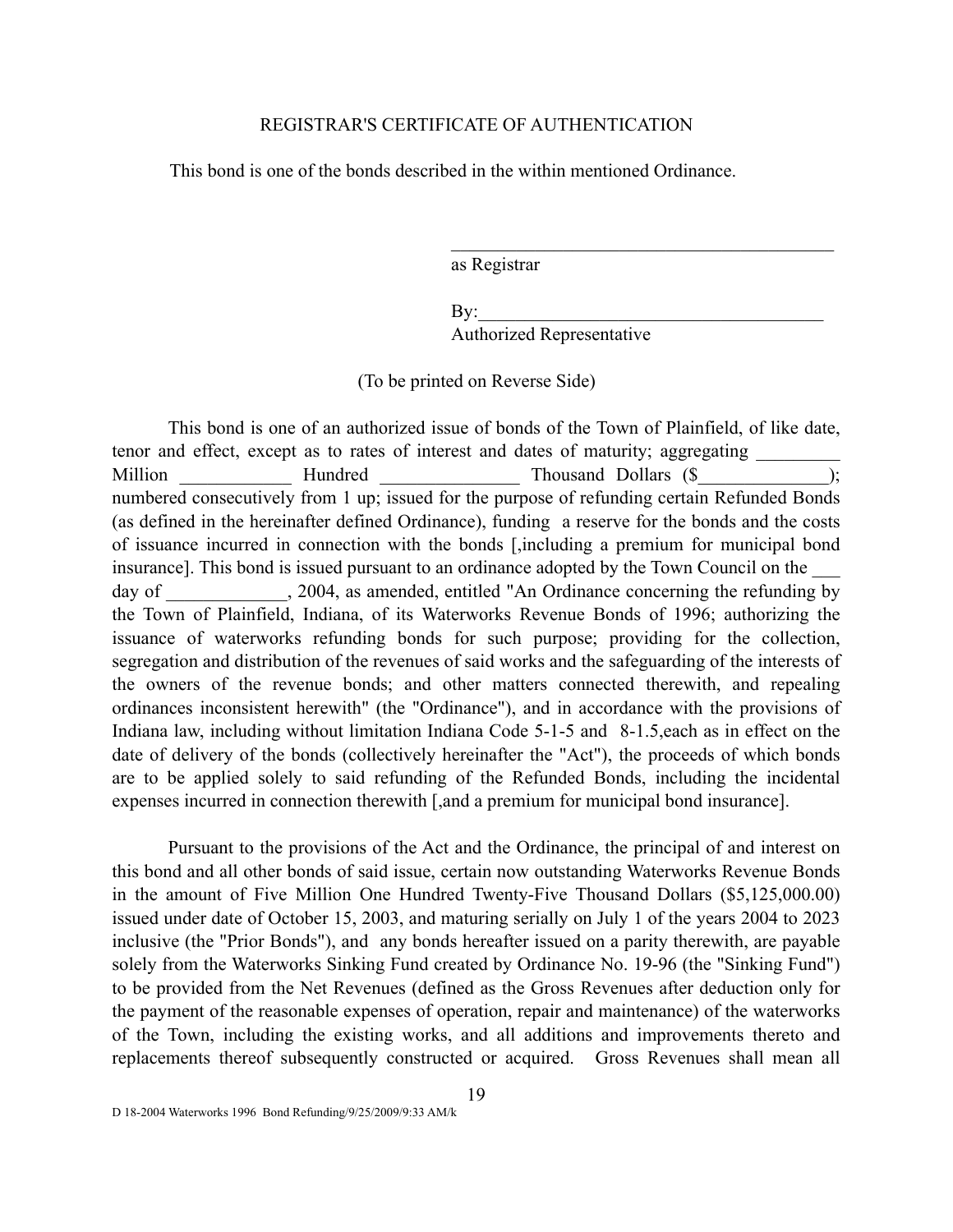revenues of the waterworks.

 Pursuant to the Ordinance and the Escrow Agreement defined therein, the Town has set aside securities (purchased from the proceeds of the bonds of this issue and funds on hand of the Town) and certain cash in a Trust Account to provide payment of and interest and redemption premium on the Refunded Bonds by the purchase of obligations of the United States of America.

The Town of Plainfield irrevocably pledges the entire Net Revenues of the waterworks to the prompt payment of the principal of and interest on the Prior Bonds, on the bonds authorized by the Ordinance, of which this is one, and any bonds ranking on a parity therewith, to the extent necessary for that purpose, and covenants that it will cause to be fixed, maintained and collected such rates and charges for services rendered by the utility as are sufficient in each year for the payment of the proper and reasonable expenses of operation, repair and maintenance of the waterworks and for the payment of the sums required to be paid into the Sinking Fund under the provisions of the Act and the Ordinance. If the Town or the proper officers thereof shall fail or refuse to so fix, maintain and collect such rates or charges, or if there be a default in the payment of the interest on or principal of this bond, the owner of this bond shall have all of the rights and remedies provided for under Indiana law.

The Town of Plainfield further covenants that it will set aside and pay into its Sinking Fund monthly, as available, or more often if necessary, a sufficient amount of the Net Revenues of the works for payment of (a) the interest on all bonds which by their terms are payable from the revenues of the waterworks, as such interest shall fall due, (b) the necessary fiscal agency charges for paying bonds and interest, (c) the principal of all bonds which by their terms are payable from the revenues of the waterworks, as such principal shall fall due, and (d) an additional amount as a margin of safety to create and maintain the debt service reserve required by the Ordinance. Such required payments shall constitute a first charge upon all the Net Revenues of the waterworks on a parity with the Prior Bonds.

 The bonds of this issue are redeemable at the option of the Town on January 1, 2015, and on any date thereafter, on thirty (30) days' notice, in whole or in part, in the order of maturity as determined by the Town and by lot within a maturity, at face value, without premium, plus in each case accrued interest to the date fixed for redemption.

[The bonds maturing on  $\_\_$ 1,  $\_\_$  are subject to mandatory sinking fund redemption prior to maturity, at a redemption price equal to the principal amount thereof plus accrued interest, on the dates and in the amounts set forth below:

Date Amount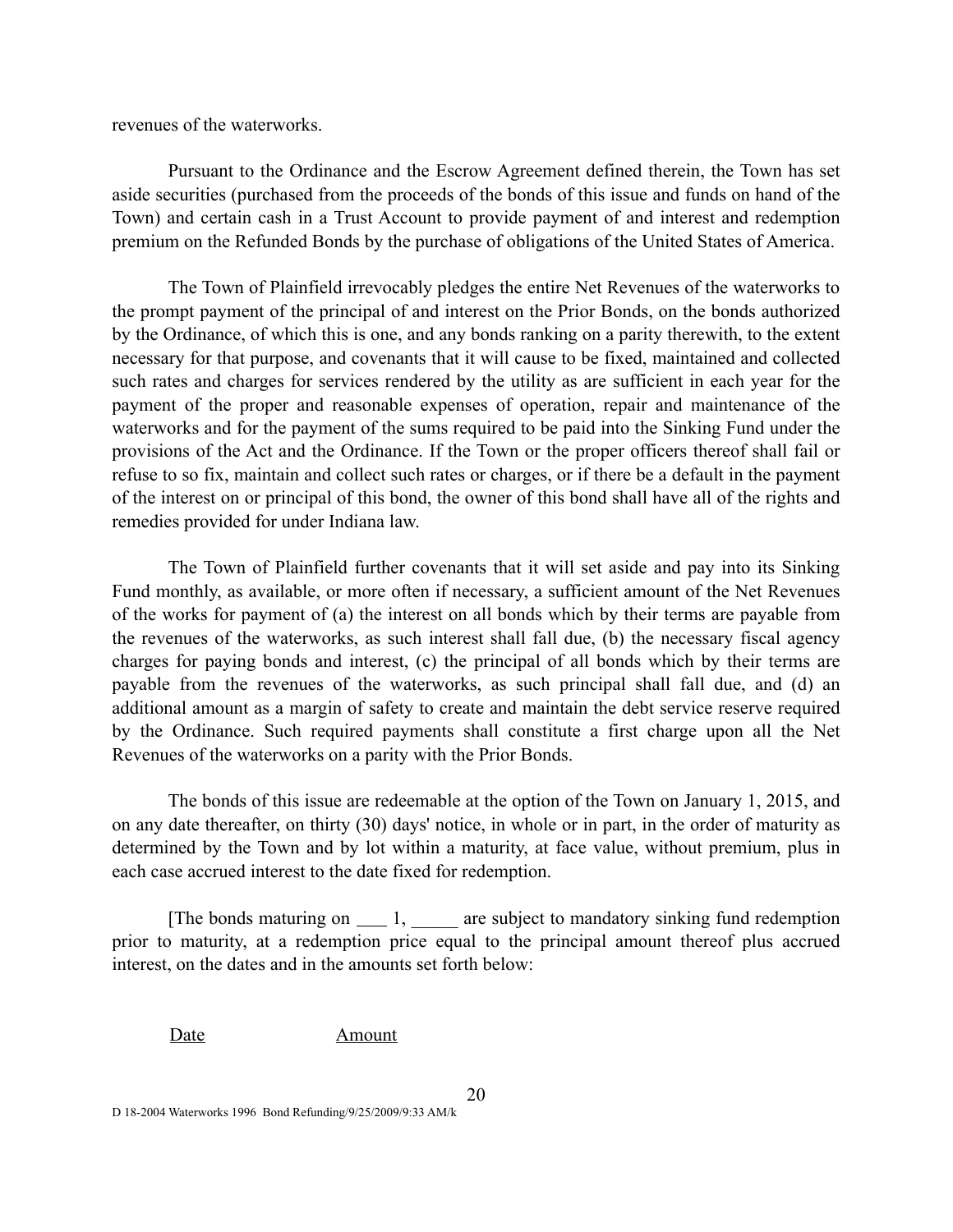## \*Final Maturity

If less than an entire maturity is called for redemption, the bonds to be called shall be selected by lot by the Registrar. Each Five Thousand Dollars (\$5,000) principal amount shall be considered a separate bond for purposes of optional [and mandatory] redemption. [If some bonds are to be redeemed by optional redemption and mandatory sinking fund redemption on the same date, the Registrar shall select by lot the bonds for optional redemption before selecting the bonds by lot for the mandatory sinking fund redemption.]

Notice of such redemption shall be mailed to the address of the registered owner as shown on the registration records of the Town, as of the date which is fortyfive (45) days prior to such redemption date, not less than thirty (30) days prior to the date fixed for redemption unless the notice is waived by the registered owner of this bond. The notice shall specify the date and place of redemption and sufficient identification of the bonds called for redemption. The place of redemption may be determined by the Town. Interest on the bonds so called for redemption shall cease on the redemption date fixed in such notice if sufficient funds are available at the place of redemption to pay the redemption price on the date so named.]

If this bond shall not be presented for payment or redemption on the date fixed therefor, the Town may deposit in trust with its depository bank, an amount sufficient to pay such bond or the redemption price, as the case may be, and thereafter the registered owner shall look only to the funds so deposited in trust with said bank for payment and the Town shall have no further obligation or liability in respect thereto.

This bond is transferable or exchangeable only upon the books of the Town kept for that purpose at the principal corporate trust office of the Registrar by the registered owner hereof in person, or by its attorney duly authorized in writing, upon surrender of this bond together with a written instrument of transfer or exchange satisfactory to the Registrar duly executed by the registered owner, or its attorney duly authorized in writing, and thereupon a new fully registered bond or bonds in an authorized aggregate principal amount and of the same maturity, shall be executed and delivered in the name of the transferee or transferees or to the registered owner, as the case may be, in exchange therefor. The Town, the Registrar, the Paying Agent and any other registrar or paying agent for this bond may treat and consider the person in whose name this bond is registered as the absolute owner hereof for all purposes including for the purpose of receiving payment of, or on account of, the principal hereof and interest due hereon.

This bond is subject to defeasance prior to redemption or payment as provided in the Ordinance referred to herein. THE OWNER OF THIS BOND, BY THE ACCEPTANCE HEREOF, HEREBY AGREES TO ALL THE TERMS AND PROVISIONS CONTAINED IN THE ORDINANCE. The Ordinance may be amended without the consent of the owners of the bonds as provided in the Ordinance if the Town Council determines, in its sole discretion, that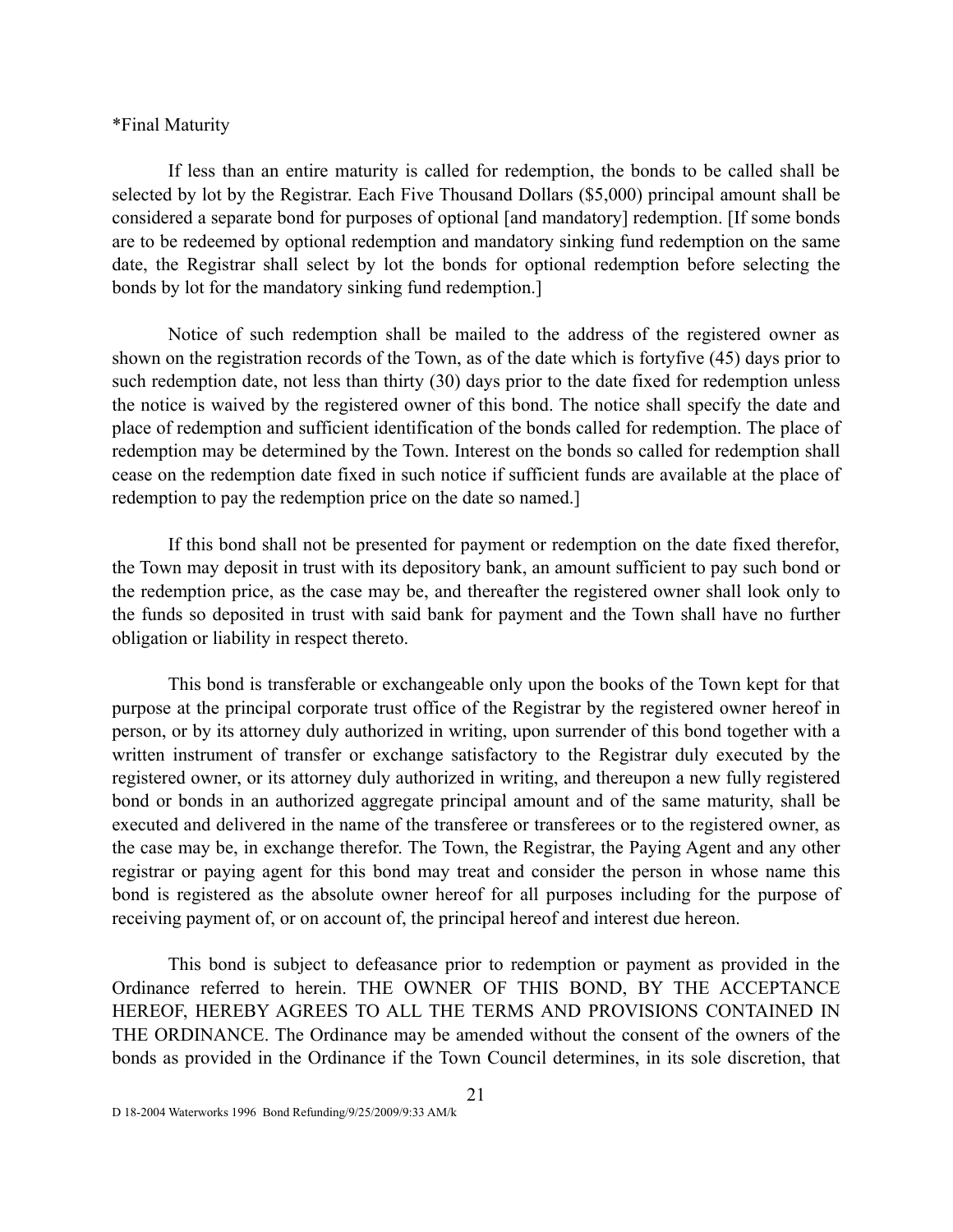the amendment shall not adversely affect the rights of any of the owners of the bonds.

The Town of Plainfield has designated the bonds as qualified tax-exempt obligations to qualify the bonds for the \$10,000,000 exception from the provisions of Section 265(b) of the Internal Revenue Code of 1986 relating to the disallowance of 100% of the deduction for interest expenses allocable to tax-exempt obligations.

The bonds maturing in any one year are issuable only in fully registered form in the denomination of \$5,000 or any integral multiple thereof.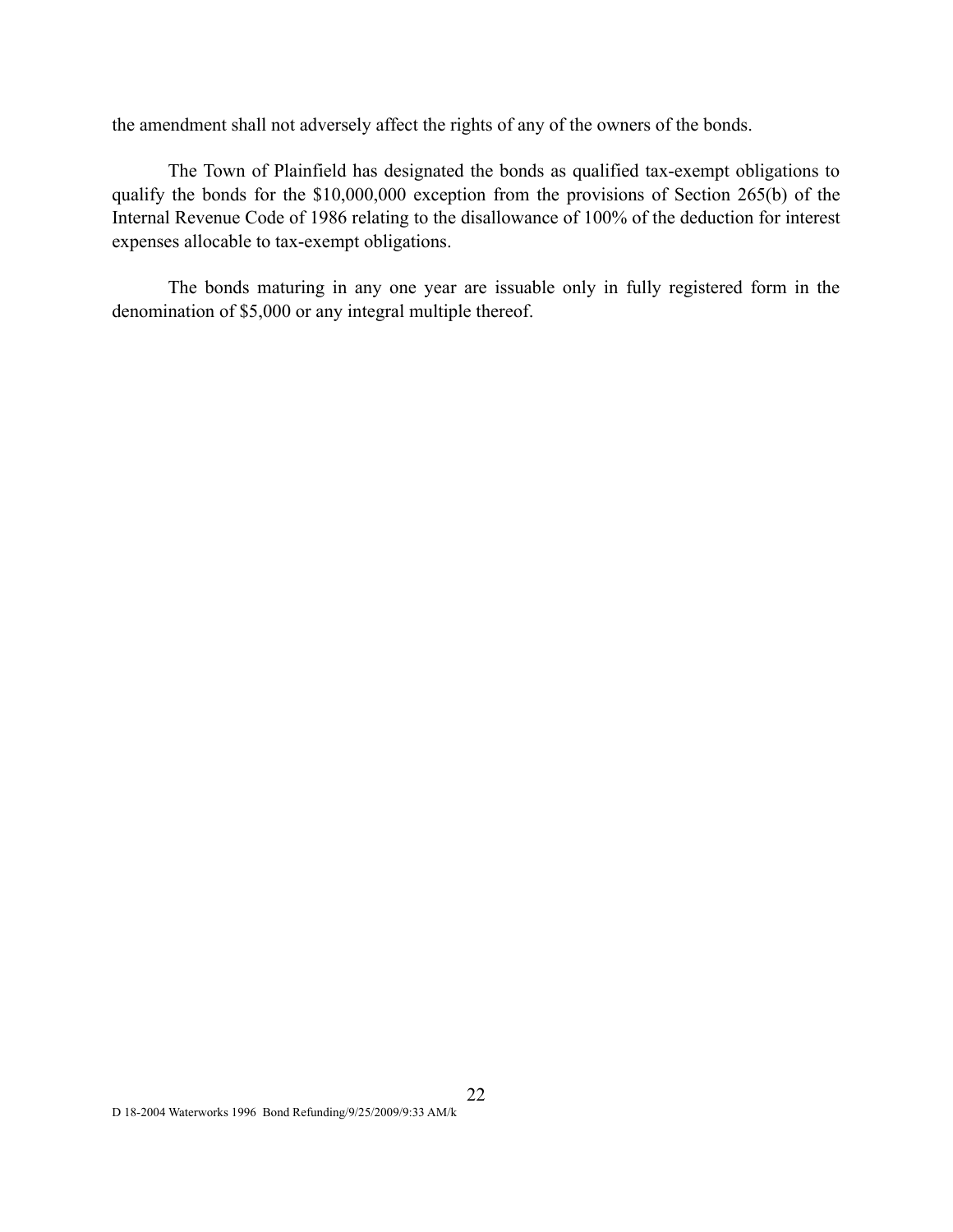#### [STATEMENT OF INSURANCE]

#### ASSIGNMENT

 FOR VALUE RECEIVED the undersigned hereby sells, assigns and transfers unto this bond and all rights thereunder, and hereby irrevocably constitutes and appoints example and appoints and appoints are set of the within bond in the books kept for the registration thereof with full power of substitution in the premises.

 $\overline{a}$ 

Dated:

 $\overline{a}$ 

NOTICE: Signature(s) must be guaranteed by NOTICE: The signature to this assignment recognized signature guarantee program.

 $\mathcal{L}_\text{max}$  and  $\mathcal{L}_\text{max}$  and  $\mathcal{L}_\text{max}$  and  $\mathcal{L}_\text{max}$ 

an eligible guarantor institution participating must correspond with the name as it appears in a Securities Transfer Association on the face of the within bond in every particular, without alteration or enlargement or any change whatsoever.

 $\mathcal{L}_\text{max}$  and  $\mathcal{L}_\text{max}$  and  $\mathcal{L}_\text{max}$  and  $\mathcal{L}_\text{max}$ 

## Sec. 6. Authorization for Preparing and Sale of the Refunding Bonds.

 (a) The ClerkTreasurer is hereby authorized and directed to have the Refunding Bonds prepared, and the President of the Town Council and ClerkTreasurer are hereby authorized and directed to execute and attest the Refunding Bonds in the form and manner herein provided. The ClerkTreasurer is hereby authorized and directed to deliver the Refunding Bonds to a purchaser (the "Underwriter") to be selected by either the President of the Town Council, Clerk-Treasurer, or both, with the advice of the Town's financial advisor, to market the Refunding Bonds in accordance with the Purchase Contract (the "Purchase Contract") between the Town and the Underwriter. The substantially final form of the Purchase Contract between the Town and the Underwriter is attached hereto and is hereby approved by the Town Council. The Town Council President and the Clerk-Treasurer are authorized to execute the Purchase Contract and to deliver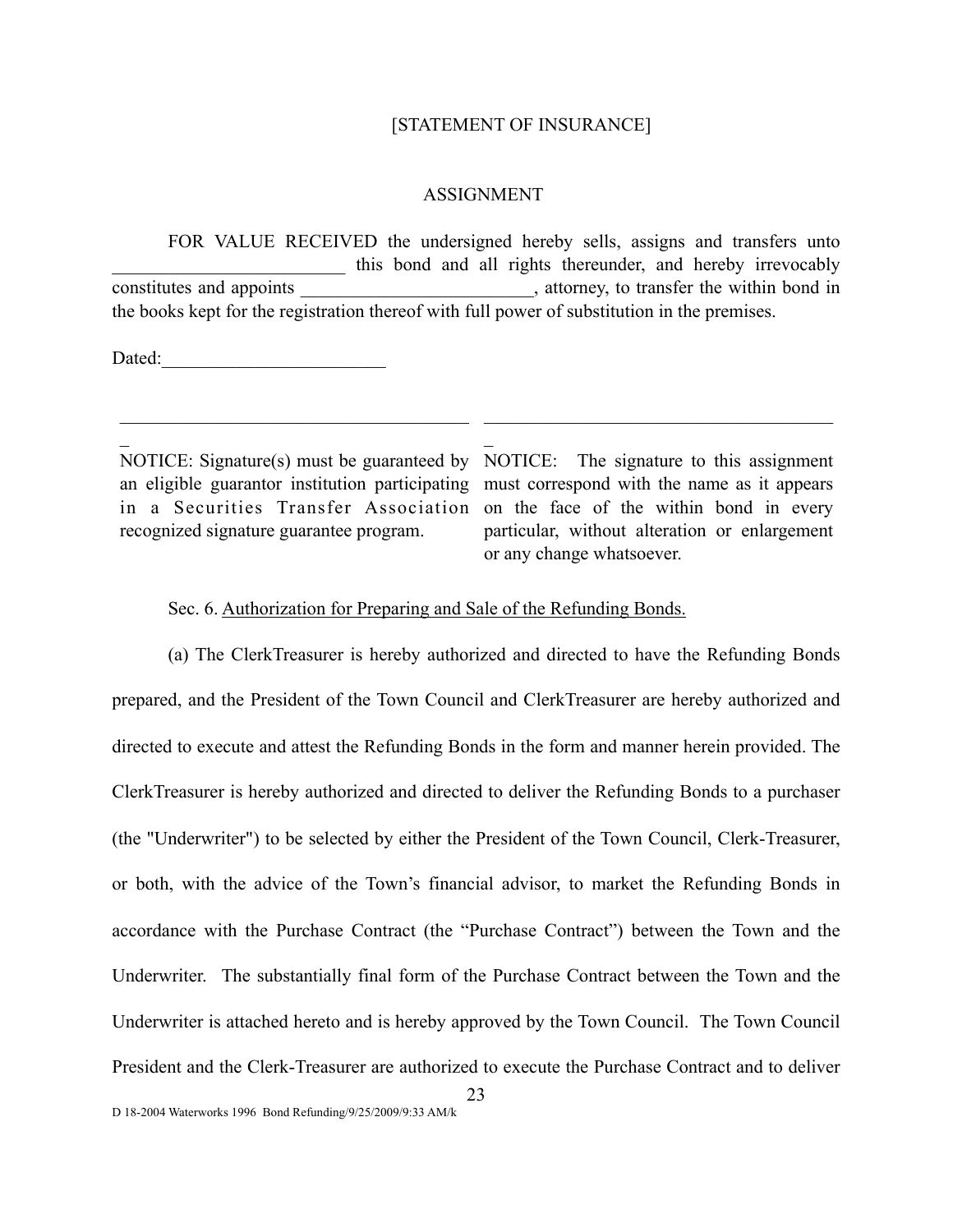the Refunding Bonds to the Underwriter so long as there terms are consistent with this ordinance. Such Purchase Contract shell establish a final principal amount, interest rates, maturity schedule and term bond mandatory redemptions, if any.

 (b) The Clerk-Treasurer is hereby authorized to appoint a financial institution to serve as escrow trustee (the "Escrow Trustee") for the Refunded Bonds in accordance with the terms of the Escrow Agreement between the Town and the Escrow Trustee (the "Escrow Agreement"). The substantially final form of Escrow Agreement attached hereto is hereby approved but the Town Council, and the Town Council President and the Clerk-Treasurer are hereby authorized and directed to complete, execute and attest the same on behalf of the Town so long as its provisions are consistent with this ordinance and the Purchase Contract.

 (c) The Refunding Bonds when fully paid for and delivered to the Underwriter, shall be the binding special revenue obligations of the Town, payable out of the Net Revenues, including the existing works, and all additions and improvements thereto and replacements thereof subsequently constructed or acquired to be set aside into the Waterworks Sinking Fund created in Section 13. The proper officers of the Town are hereby directed to sell the Refunding Bonds to the Underwriter, to draw all proper and necessary warrants, and to do whatever acts and things which may be necessary to carry out the provisions of this ordinance.

 (d) The execution, by either the Town Council President, the Clerk-Treasurer, the Underwriter or the Town's financial advisor, of a subscription for the United States Treasury Bonds Obligations – State and Local Government Series for investments of proceeds of the Refunding Bonds to be held under the Escrow Agreement in a manner consistent with this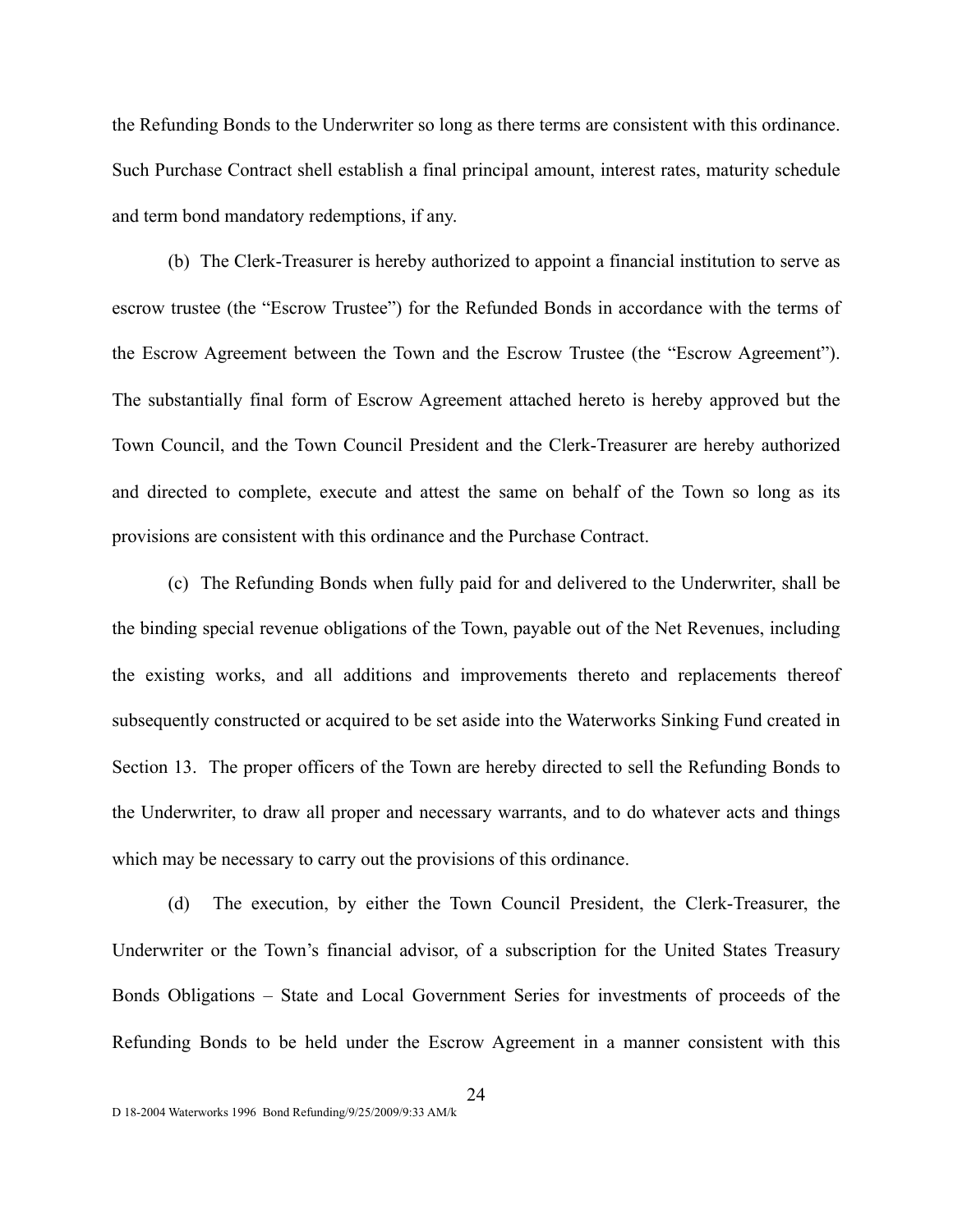ordinance is hereby approved.

 (e) Distribution of an Official Statement (preliminary and final) prepared by H. J. Umbaugh  $\&$  Associates, LLP on behalf of the Town, is hereby authorized and approved and the Town Council President or Clerk-Treasurer are authorized and directed to execute the Official Statement on behalf of the Town in a form consistent with this ordinance and the Purchase Contract. The Town Council President or Clerk-Treasurer is hereby authorized to designate the preliminary Official Statement as "nearly final" for purposes of Rule 15c2-12 as promulgated by the Securities and Exchange Commission.

 (f) In the event the financial advisor to the Town certifies to the Town that it would be economically advantageous for the Town to obtain a municipal bond insurance policy for any of the Refunding Bonds issued hereunder, the Town hereby authorizes the purchase of such an insurance policy. The acquisition of a municipal bond insurance policy is hereby deemed economically advantageous in the event the difference between the present value cost of (a) the total debt service on the Refunding Bonds if issued without municipal bond insurance, is greater than the cost of the premium on the municipal bond insurance policy. If such an insurance policy is purchased, the President of the Town Council and the Clerk-Treasurer are hereby authorized to execute and deliver all agreements with the provider of the policy to the extent necessary to comply with the terms of such insurance policy and the commitment to issue such policy.

 (g) The President and the ClerkTreasurer are also hereby authorized to execute a continuing disclosure agreement ("Continuing Disclosure Agreement"), which shall be dated the date of issuance and delivery of the Refunding Bonds, as it may be amended from time to time in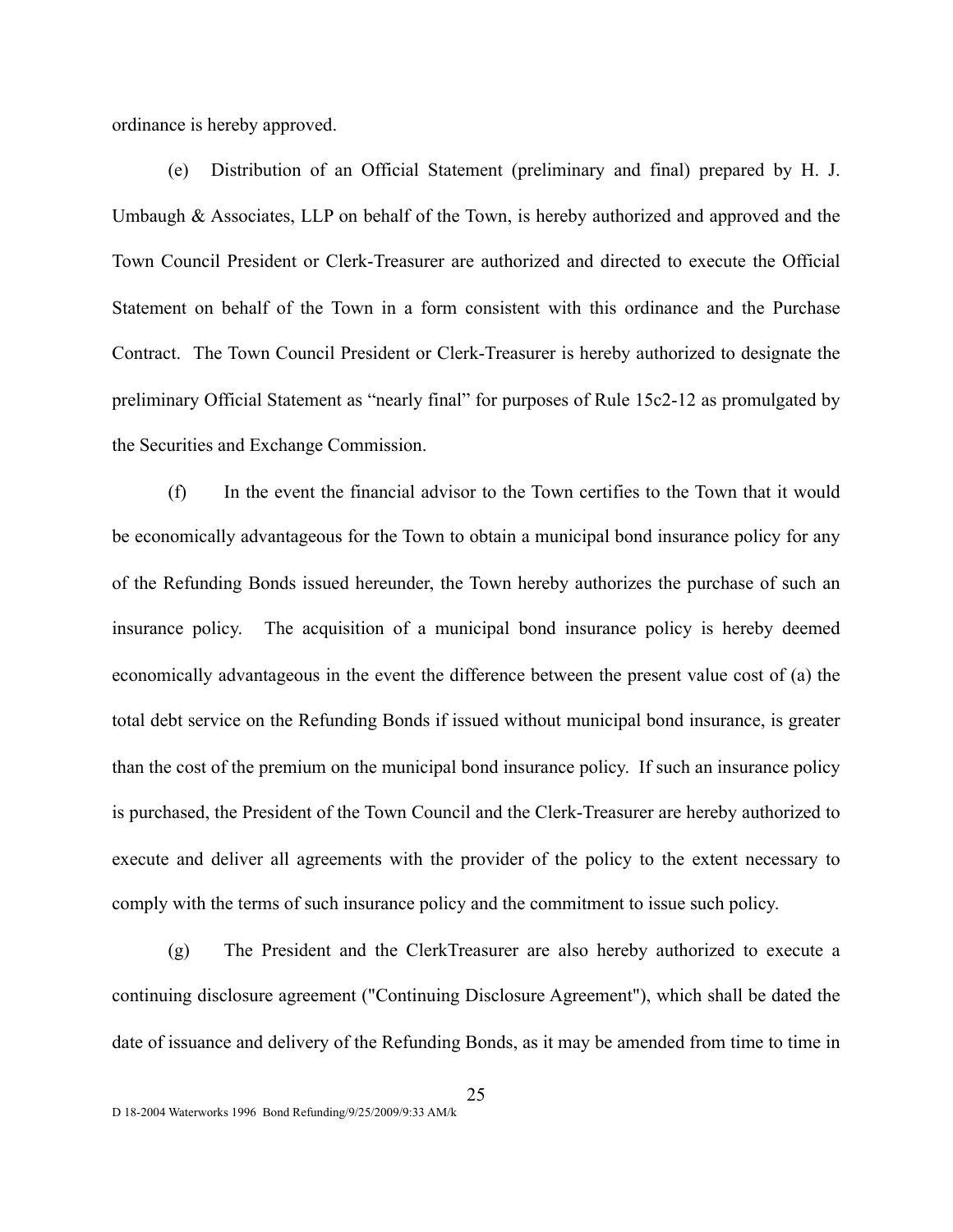accordance with the terms thereof. The Town covenants and agrees, to the extent permitted by law, that it will comply with and carry out all of the provisions of the Continuing Disclosure Agreement. Notwithstanding any other provision of this ordinance, failure of the Town to comply with the Continuing Disclosure Agreement shall not be considered an event of default hereunder. If the Town fails to comply with the Continuing Disclosure Agreement, the sole remedy available for such failure shall be for the specific performance of the Town's obligations under this section and the Continuing Disclosure Agreement and there shall be no remedies for money damages of any kind or in any amount; however, any bondholder or Beneficial Owner (as hereinafter defined) may take such actions as may be necessary and appropriate, including seeking mandate or specific performance by court order, to cause the Town to comply with its obligations under this paragraph. "Beneficial Owner" means any person which (a) has the power, directly or indirectly, to vote or consent with respect to, or to dispose of ownership of, any Refunding Bonds (including persons holding bonds through nominees, depositories or other intermediaries), or (b) is treated as the owner of any Refunding Bonds for Federal income tax purposes. The Town's failure to honor its covenant herein shall not constitute a breach or default under this ordinance pursuant to which the Refunding Bonds are issued or any other agreement to which the Town is a party.

 Sec. 7. Refunding of the Refunded Bonds and Costs of Issuance. Concurrently with the delivery of the Refunding Bonds, the Clerk-Treasurer shall acquire, with the proceeds of the Refunding Bonds, direct obligations of or obligations the principal and interest on which are unconditionally guaranteed by, the United States of America (the "Government Obligations") to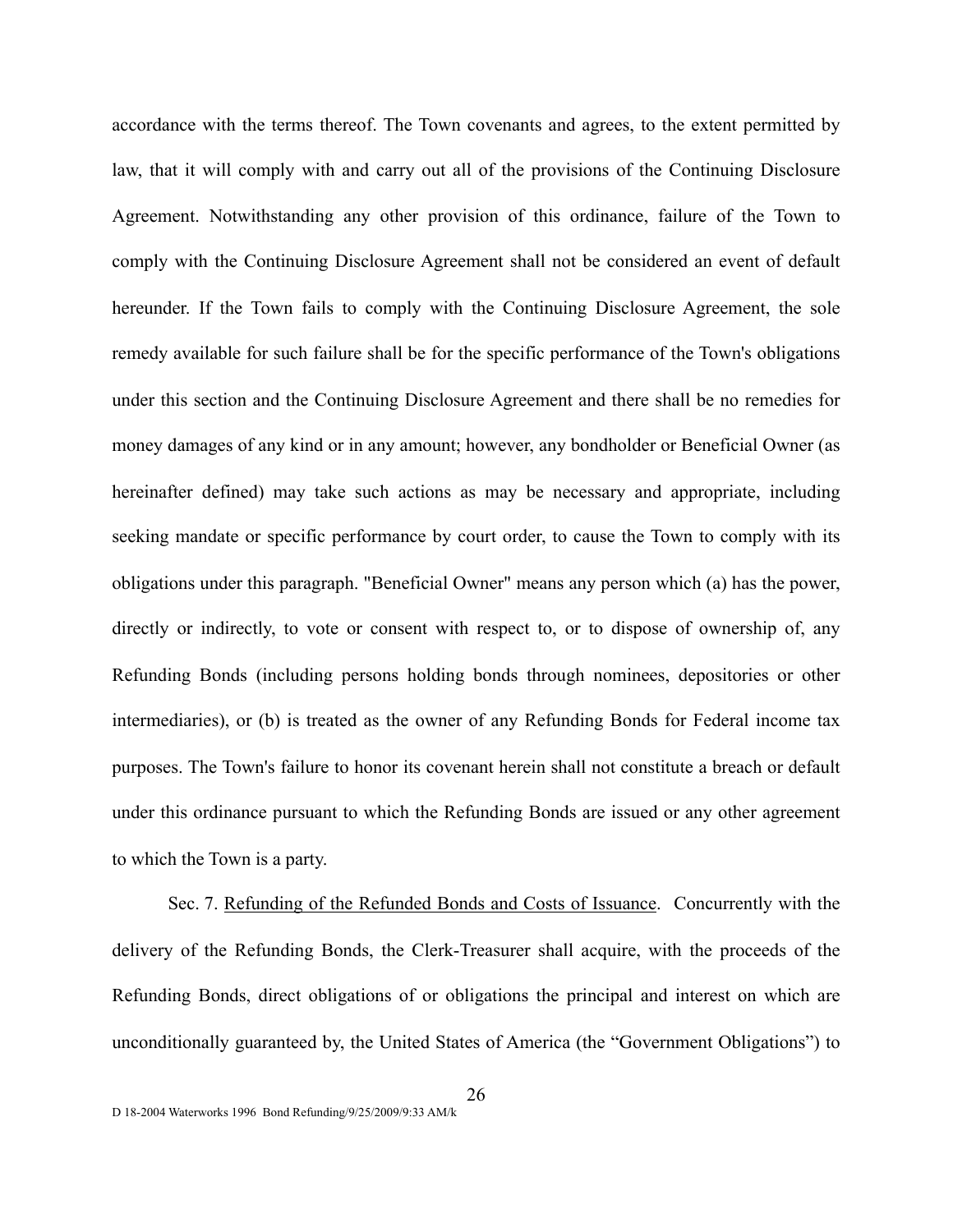be used, together with certain cash from the proceeds of the Refunding Bonds and cash on hand as set forth in the Escrow Agreement, to refund and legally defease the Refunded Bonds all as set forth in the Escrow Agreement. In order to refund the Refunded Bonds, the Clerk-Treasurer shall deposit Government Obligations and certain cash with the Escrow Trustee under the Escrow Agreement in an amount sufficient to provide money for payment of the principal of and interest and redemption premium on the Refunded Bonds until the earliest date upon which the Refunded Bonds may be called for redemption.

 Costs of issuance of the Refunding Bonds not otherwise paid shall be paid from the remaining proceeds of the Refunding Bonds by the Clerk-Treasurer. When all the costs of issuance of the Refunding Bonds have been paid, the Clerk-Treasurer shall then transfer any amount then remaining from the proceeds of the Refunding Bonds.

 The Clerk-Treasurer shall obtain a verification of an accountant as to the sufficiency of the funds deposited in the Trust Account under the Escrow Agreement to accomplish said refunding and legal defeasance of the Refunded Bonds.

 Sec. 8. Accrued Interest. The accrued interest received at the time of delivery of the Refunding Bonds, if any, shall be deposited in the Waterworks Sinking Fund created in Section 13 and used to pay interest on the Refunding Bonds on the first interest payment date thereof.

Sec. 9. Financial Records and Accounts. The Town shall keep proper records and books of account, separate from all of its other records and accounts, in which complete and correct entries shall be made showing all revenues received on account of the operation of the waterworks and all disbursements made therefrom and all transactions relating to the utility.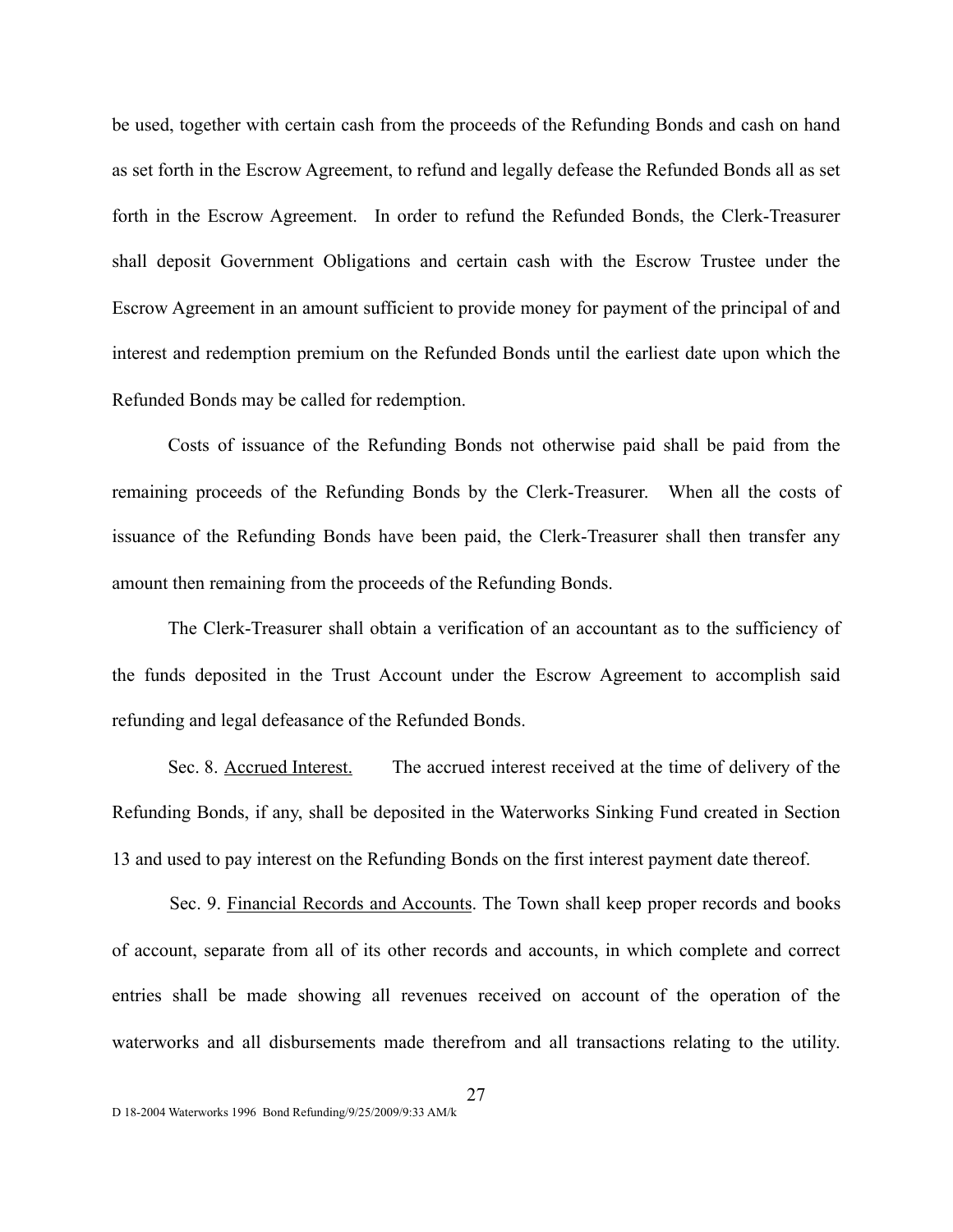Copies of all such statements and reports shall be kept on file in the office of the Clerk-Treasurer. Any owner of the Refunding Bonds shall have the right, upon request, at all reasonable times to inspect the waterworks system and the records, accounts and data of the Town relating thereto.

Sec. 10. Pledge of Net Revenues. The interest on and the principal of the Prior Bonds, the Refunding Bonds issued pursuant to the provisions of this ordinance, and any Parity Bonds (as hereinafter defined) hereafter issued, shall constitute a first charge on all the Net Revenues and such Net Revenues are hereby irrevocably pledged to the payment of the interest on and principal of such Parity Bonds, to the extent necessary for that purpose.

Sec. 11. Revenue Fund. All revenues derived from the operation of the waterworks and from the collection of water rates and charges shall be deposited in the Revenue Fund, previously created by Ordinance No. 19-96, adopted July 8, 1996 (the "Prior Ordinance"), and segregated and kept separate and apart from all other funds and accounts of the Town. Of these revenues the proper and reasonable expenses of operation, repair and maintenance of the works shall be paid, as well as the principal and interest of all bonds and fiscal agency charges of registrars or paying agents shall be paid, the reserve shall be funded and the costs of replacements, extensions, additions and improvements to the waterworks shall be paid.

Sec. 12. Operation and Maintenance Fund. An Operation and Maintenance Fund has been previously created by the Prior Ordinance. On the last day of each calendar month, revenues of the waterworks shall be transferred from the Revenue Fund to the Operation and Maintenance Fund. The balance maintained in this Fund shall be sufficient to pay the expenses of operation, repair and maintenance for the then next succeeding two calendar months. The moneys credited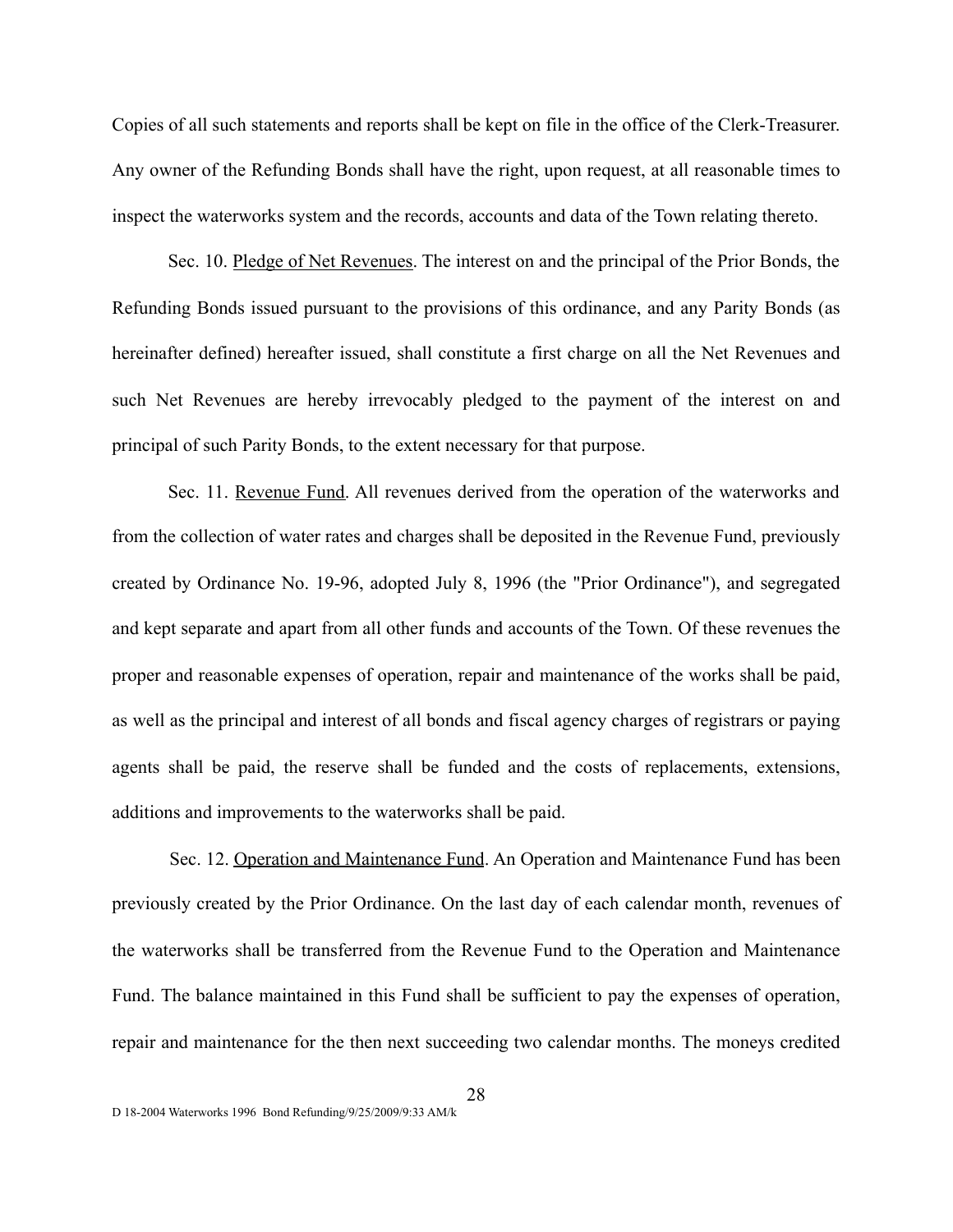to this Fund shall be used for the payment of the reasonable and proper operation, repair and maintenance expenses of the waterworks on a daytoday basis, but none of the moneys in such Fund shall be used for depreciation, replacements, improvements, extensions or additions. Any moneys in excess of the expected expenses of operation, repair and maintenance for the next succeeding month in said Fund may be transferred to the Waterworks Sinking Fund if necessary to prevent a default in the payment of principal of or interest on the outstanding bonds of the waterworks.

## Sec. 13. Waterworks Sinking Fund.

(a) The Waterworks Sinking Fund (the "Waterworks Sinking Fund" or the "Sinking Fund") has been previously created by the Prior Ordinance and is hereby designated and constituted as the special fund for the payment of the principal of and interest on the Refunding Bonds, as well as the Prior Bonds, and those which may be authorized on a parity with the Refunding Bonds by any future Ordinance (the "Parity Bonds"), and the payment of any fiscal agency charges in connection with the payment of bonds. There shall be set aside and deposited in the Sinking Fund, as available, and as hereinafter provided, a sufficient amount of the Net Revenues of the waterworks to meet the requirements of the Bond and Interest Account and the Debt Service Reserve Account hereby created in the Sinking Fund. Such payments shall continue until the balances in the Bond and Interest Account and the Debt Service Reserve Account equal the principal of and interest on all of the then outstanding bonds of the waterworks to the final maturity.

The Waterworks Sinking Fund shall be divided for record-keeping purposes into two (2)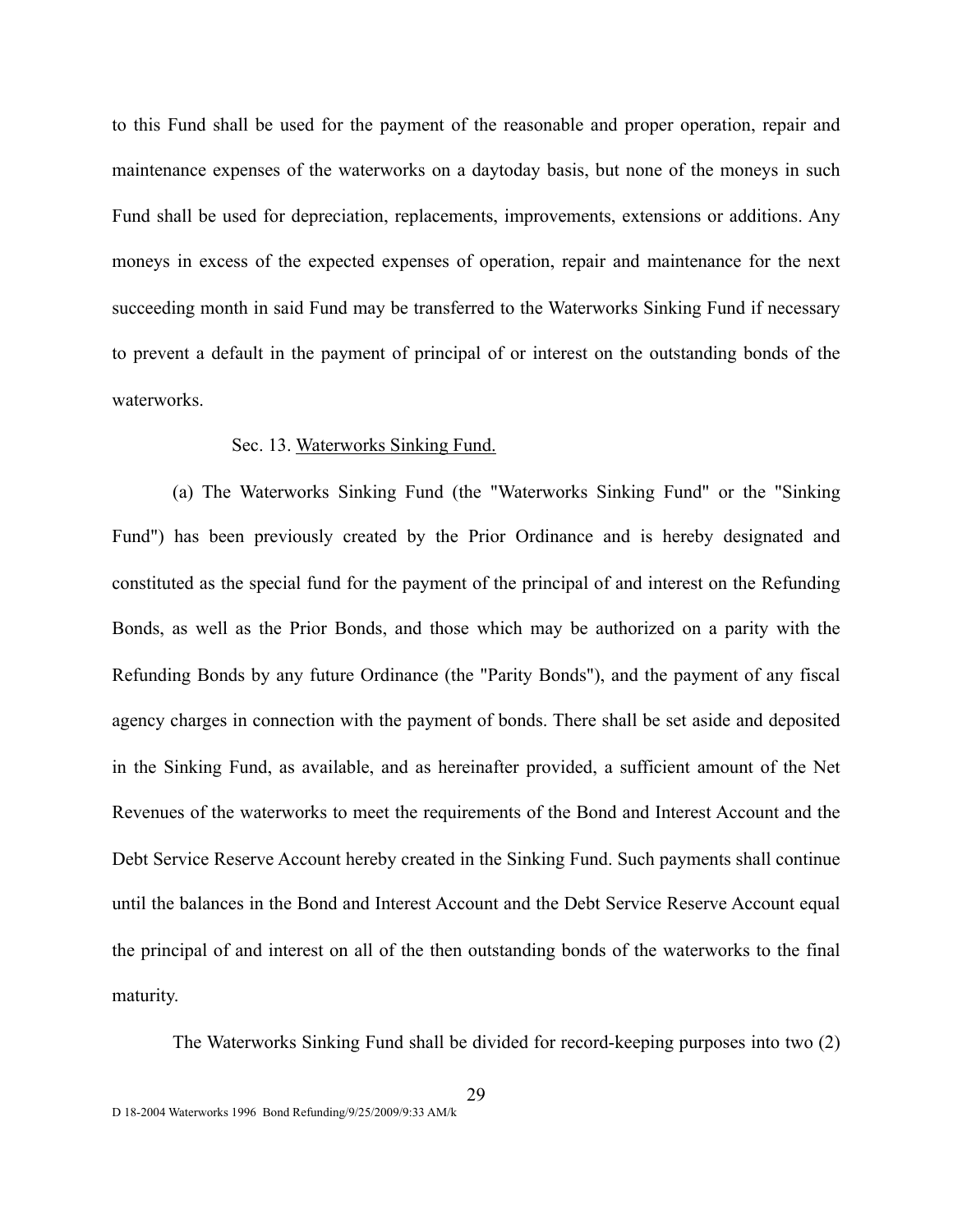separate accounts known as the "2003 Bonds Account" and the "Refunding Bonds Account," however, monies in said fund may be commingled for the purpose of investment and earnings on said fund shall be allocable to each account therein pro rata in accordance with the outstanding principal amount of Prior Bonds and Refunding Bonds, respectively, provided, however, that any earnings on deposits made with respect to the Prior Bonds shall be allocable entirely to the 2003 Bonds Account.

The Waterworks Sinking Fund shall be continued until (i) all of the Prior Bonds, (ii) the Refunding Bonds issued under this Ordinance and (iii) all Parity Bonds, if any, are no longer deemed outstanding.

 (b) Bond and Interest Account. Any moneys heretofore accumulated to pay principal and interest for the Refunded Bonds shall be credited to and become part of the Trust Account under the Escrow Agreement and shall be applied on the first payments made from the trust Account. Beginning as of the date of issuance of the Refunding Bonds, there shall be credited on the last day of each calendar month from the Revenue Fund to the Bond and Interest Account an amount of the Net Revenues equal to one-sixth (1/6) of the interest on all then outstanding bonds payable on the then next succeeding interest payment date and onetwelfth (1/12) of the principal on all outstanding bonds payable on the then next succeeding principal payment date, until the amount of interest and principal payable on the then next succeeding interest and principal payment dates shall have been so credited. There shall similarly be credited to the account any amount necessary to pay the bank fiscal agency charges for paying principal and interest on outstanding bonds as the same become payable. The Town shall, from the sums deposited in the Sinking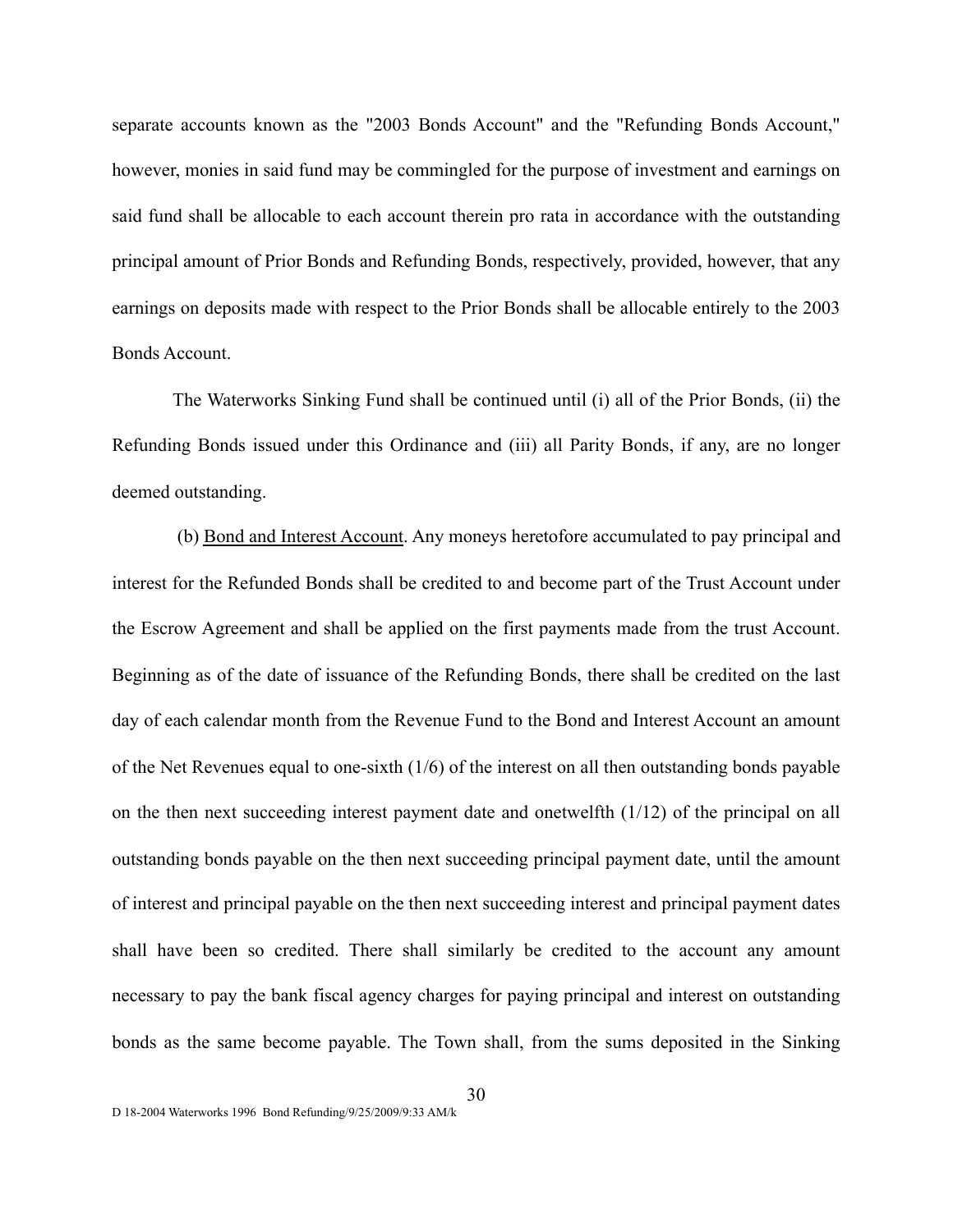Fund and credited to the Bond and Interest Account, remit promptly to the registered owners or to the bank fiscal agency sufficient moneys to pay the interest and principal on the due dates thereof together with the amount of bank fiscal agency charges. To the extent necessary, the preceding fractions of 1/6 and 1/12 shall be adjusted for the first interest and principal payments such that the denominator is equal to the number of months remaining prior to such payments so that the full amount of such interest and principal payments will have been set aside prior to the dates of such payments.

(c) Debt Service Reserve Account. The Debt Service Reserve Account has been previously created by the Prior Ordinance. To create a reserve for the Prior Bonds and the Refunding Bonds, certain Refunding Bond proceeds or a combination of Refunding Bond proceeds and monthly deposits of Net Revenues or funds on hand shall be deposited in the Debt Service Reserve Account until the balance therein shall equal, but not exceed, the lesser of the (i) the maximum annual debt service on the Prior Bonds and the Refunding Bonds, (ii) 125% of average annual debt service on the Prior Bonds and the Refunding Bonds or (iii) 10% of the proceeds of the Prior Bonds and the Refunding Bonds (the "Reserve Requirement"). The monthly deposits shall be equal in amount and be sufficient to accumulate the Reserve Requirement within five (5) years from the date of delivery of the Refunding Bonds. The Debt Service Reserve Account shall constitute the margin for safety and protection against default in the payment of principal of and interest on outstanding Prior Bonds and the Refunding Bonds, and the moneys in the Debt Service Reserve Account shall be used to pay current principal and interest on outstanding Prior Bonds and the Refunding Bonds to the extent that moneys in the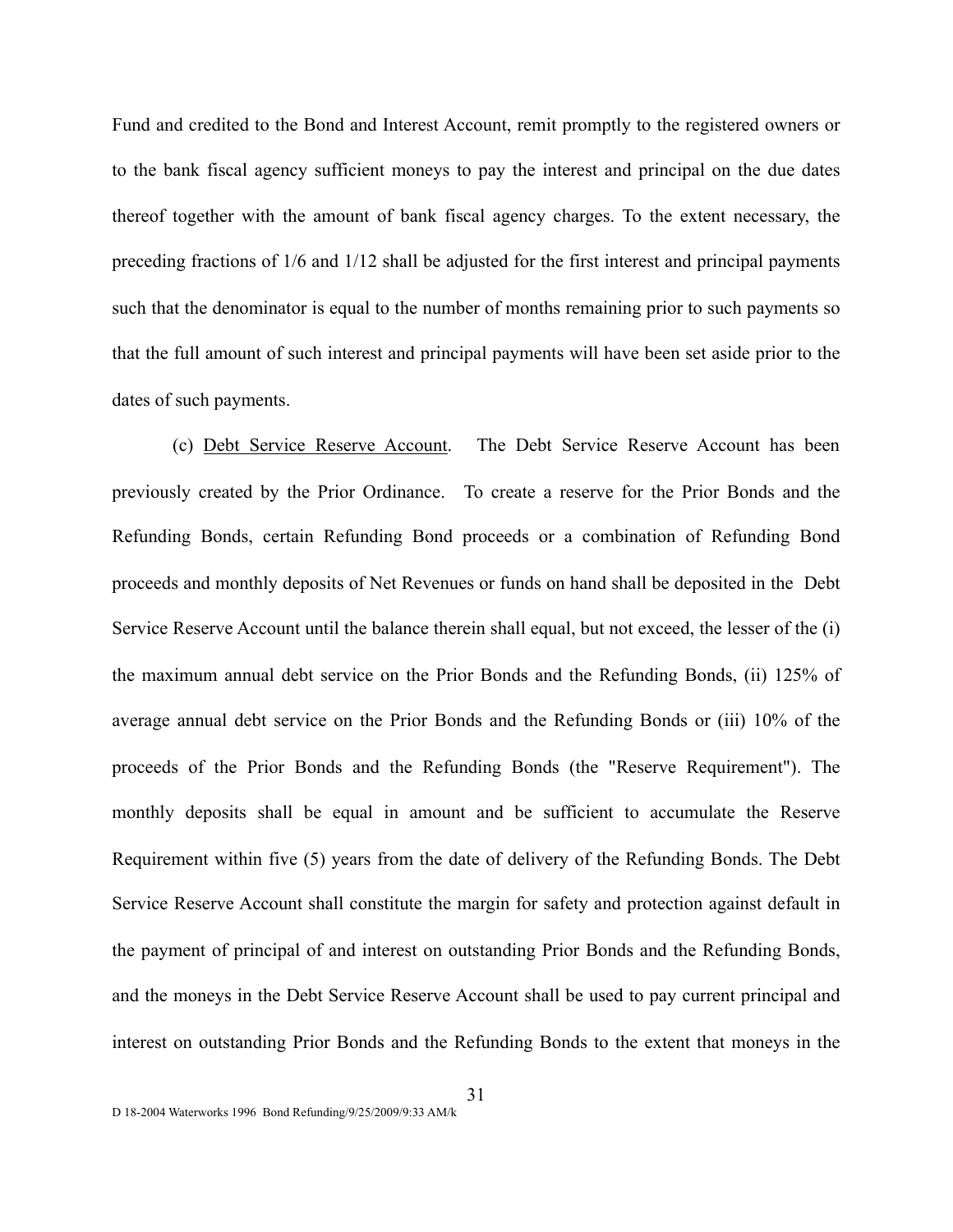Bond and Interest Account are insufficient for that purpose. Any deficiency in the balance maintained in the Debt Service Reserve Account shall be made up from the next available Net Revenues remaining after credits into the Bond and Interest Account. Any interest earnings that accumulate in excess of the Reserve Requirement shall be treated as revenues of the waterworks. The Reserve Requirement may also be funded in whole or in part at any time from available cash on hand and also may be satisfied with cash, a qualified Surety Bond or a confirmation thereof. To the extent that cash is held in the Debt Service Reserve Account, the cash shall be completely drawn down before any demand is made on the Surety Bond.

The Town Council has determined, based upon the advice of its financial advisor, that the Debt Service Reserve Account is reasonably required and that the Reserve Requirement is no larger than necessary to market the Refunding Bonds.

In addition, the Town covenants that, to the extent lawfully possible and necessary to preserve the federal taxexempt status of interest on the Refunding Bonds, it will comply with (i) the terms of any "tax certificate" which it may deliver concurrently with the issuance and delivery of the Refunding Bonds and (ii) any restrictions placed upon the use and investment of the proceeds of the Refunding Bonds by virtue of any federal laws enacted subsequent to the date of issuance and delivery of the bonds, but made retroactively to such date.

Sec. 14. Waterworks Improvement Fund. After meeting the requirements of Sections 12 and 13, any excess Net Revenues shall be transferred or credited from the Revenue Fund to a fund created by the Prior Ordinance and designated the "Waterworks Improvement Fund". As of the date of the refunding of the Refunded Bonds, any other moneys of the waterworks not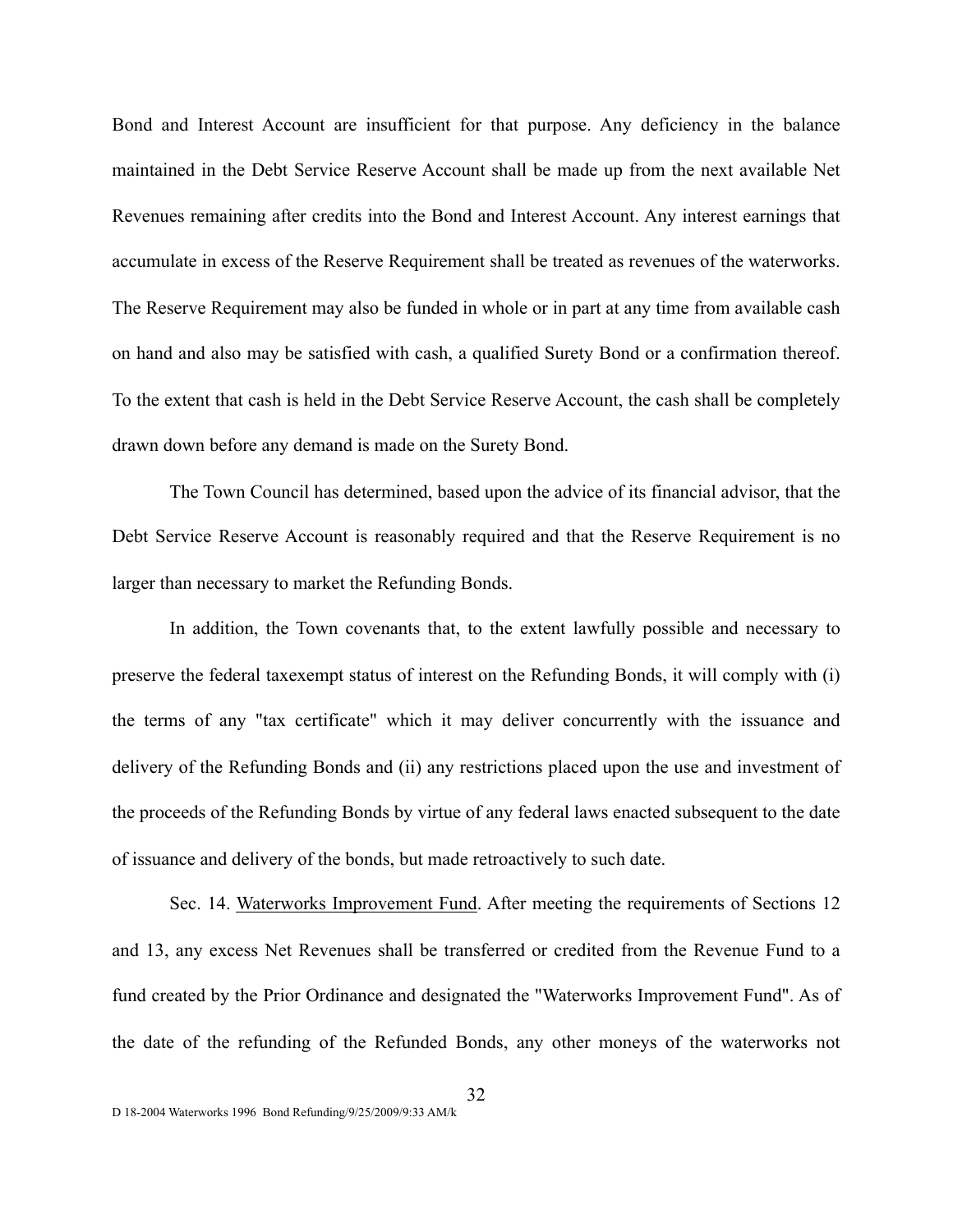otherwise deposited pursuant to the terms of this ordinance shall be transferred to the Waterworks Improvement Fund and used for waterworks capital improvements or for any other lawful purpose. In the event all required payments in the Operation and Maintenance Fund and the Sinking Fund have been met to date, then any excess Net revenues may be transferred or credited to the Waterworks Improvement Fund and said Fund shall be used for improvements, replacements, additions, and extensions to the waterworks or for any other lawful purpose. Moneys in the Waterworks Improvement Fund shall be transferred to the Waterworks Sinking Fund if necessary to prevent a default in the payment of principal and interest on the then outstanding Prior Bonds and Refunding Bonds or, if necessary, to eliminate any deficiencies in credits to or minimum balance in the Debt Service Reserve Account of the Waterworks Sinking Fund, or may be transferred to the Operation and Maintenance Fund to meet unforeseen contingencies in the operation, repair and maintenance of the waterworks.

Sec. 15. Investments. The Sinking Fund shall be deposited in and maintained as a separate account or accounts from all other accounts of the Town. The Operation and Maintenance Fund and the Waterworks Improvement Fund may be maintained in a single account, or accounts, but such account, or accounts shall likewise be maintained separate and apart from all other accounts of the Town and apart from the Sinking Fund account or accounts. All moneys deposited in the accounts shall be deposited, held and secured as public funds in accordance with the public depository laws of the State of Indiana; provided that moneys therein may be invested in obligations in accordance with the applicable laws, including particularly Indiana Code, Title 5, Article 13, as amended or supplemented, and in the event of such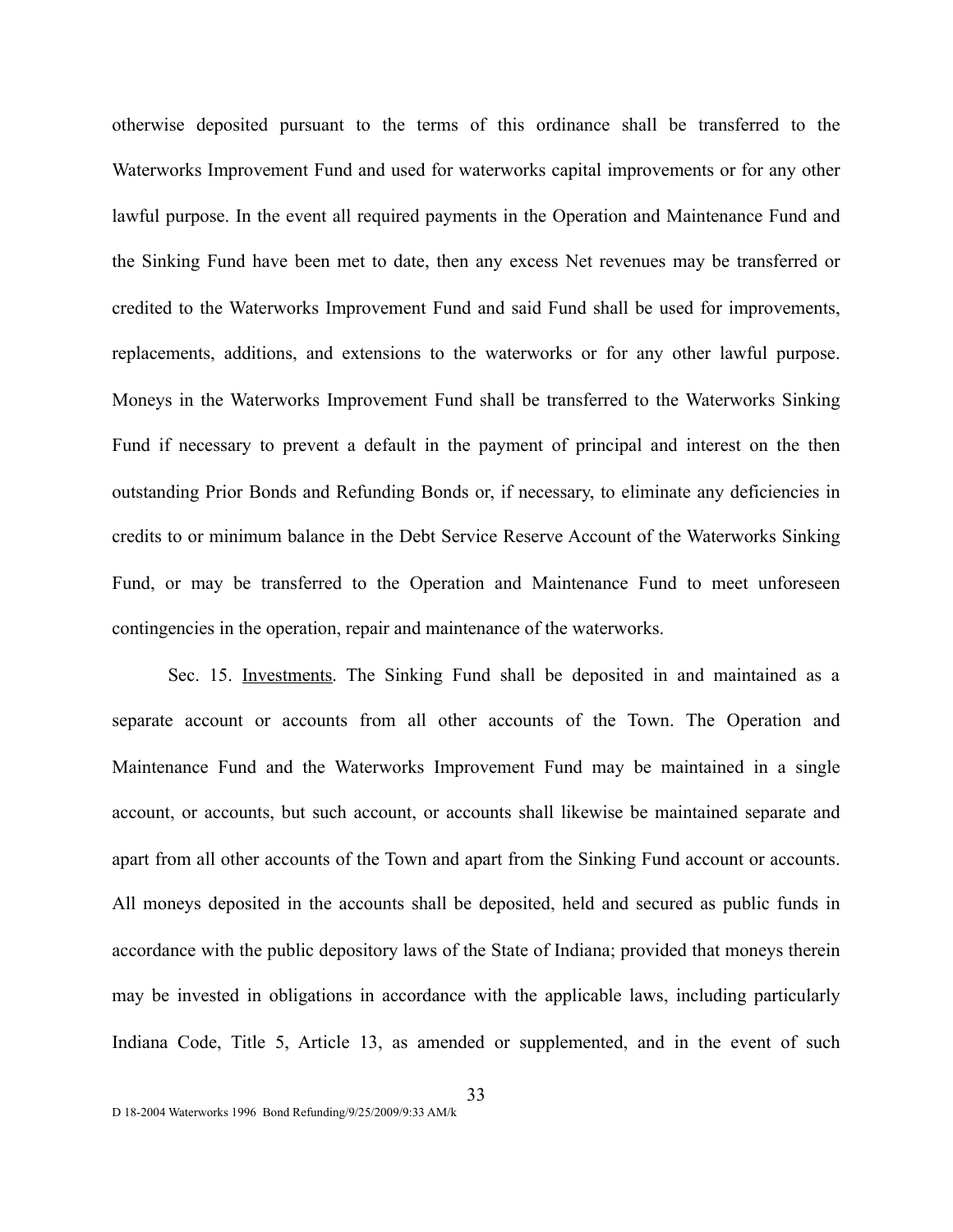investment the income therefrom shall become a part of the funds invested and shall be used only as provided in this ordinance. The Town further covenants with the owners of the Refunding Bonds that it will not invest the proceeds from the sale of the Refunding Bonds in any manner that would cause the Refunding Bonds to be or become "arbitrage" bonds pursuant to the provisions of the Internal Revenue Code of 1986, as amended. In support of the foregoing covenant, the President of the Town Council and/or the ClerkTreasurer are hereby authorized to execute and deliver such agreements (including agreements to rebate to the United States of America excess investment earnings) and certifications as may be required to evidence compliance with Section 148 of the Internal Revenue Code of 1986, as amended, or successor provisions of the law, and any applicable regulations hereafter proposed or promulgated thereunder.

Sec. 16. Defeasance of the Refunding Bonds. If, when the Refunding Bonds or a portion thereof shall have become due and payable in accordance with their terms or shall have been duly called for redemption or irrevocable instructions to call the Refunding Bonds or a portion thereof for redemption shall have been given, and the whole amount of the principal and the interest and the premium, if any, so due and payable upon all of the Refunding Bonds or a portion thereof then outstanding shall be paid; or (i) sufficient moneys or (ii) direct obligations of (including obligations issued or held in book entry form on the books of) the Department of the Treasury, the principal of and the interest on which when due will provide sufficient moneys for such purpose, shall be held in trust for such purpose, and provision shall also be made for paying all fees and expenses for the redemption, then and in that case the Refunding Bonds or any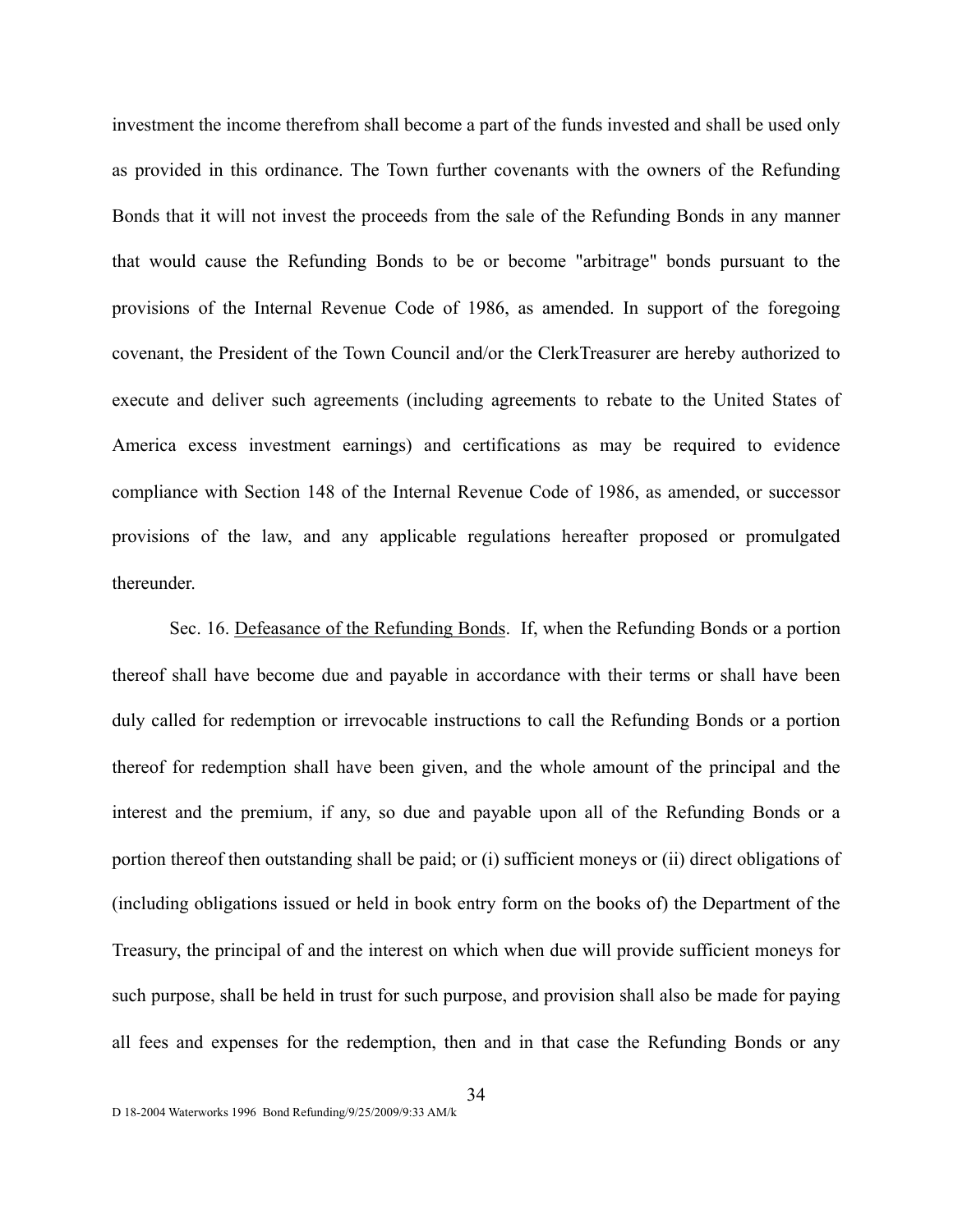designated portion thereof issued hereunder shall no longer be deemed outstanding or entitled to the pledge of the Net Revenues of the Town's waterworks.

Sec. 17. Rate Covenant. The Town shall establish, maintain and collect reasonable and just rates and charges for facilities and services afforded and rendered by said water utility, which shall to the extent permitted by law produce sufficient revenues at all times to pay all the legal and other necessary expenses incident to the operation of such utility, to include maintenance costs, operating charges, upkeep, repairs, interest charges on bonds or other obligations, to provide the sinking fund and debt service reserve for the liquidation of bonds or other evidences of indebtedness, to provide adequate funds to be used as working capital, as well as funds for making extensions, additions, and replacements, and also, for the payment of any taxes that may be assessed against such utility, it being the intent and purpose hereof that such charges shall produce an income sufficient to maintain such utility property in a sound physical and financial condition to render adequate and efficient service. So long as any of the Prior Bonds or the Refunding Bonds herein authorized are outstanding, none of the facilities or services afforded or rendered by said system shall be furnished without a reasonable and just charge being made therefor. The Town shall pay like charges for any and all services rendered by said utility to the Town, and all such payments shall be deemed to be revenues of the utility. Such rates or charges shall, if necessary, be changed and readjusted from time to time so that the revenues therefrom shall always be sufficient to meet the expenses of operation, repair and maintenance, and said requirements of the Sinking Fund. Such rates and charges will be established in amounts sufficient to provide Net Revenues in each fiscal year equal to at least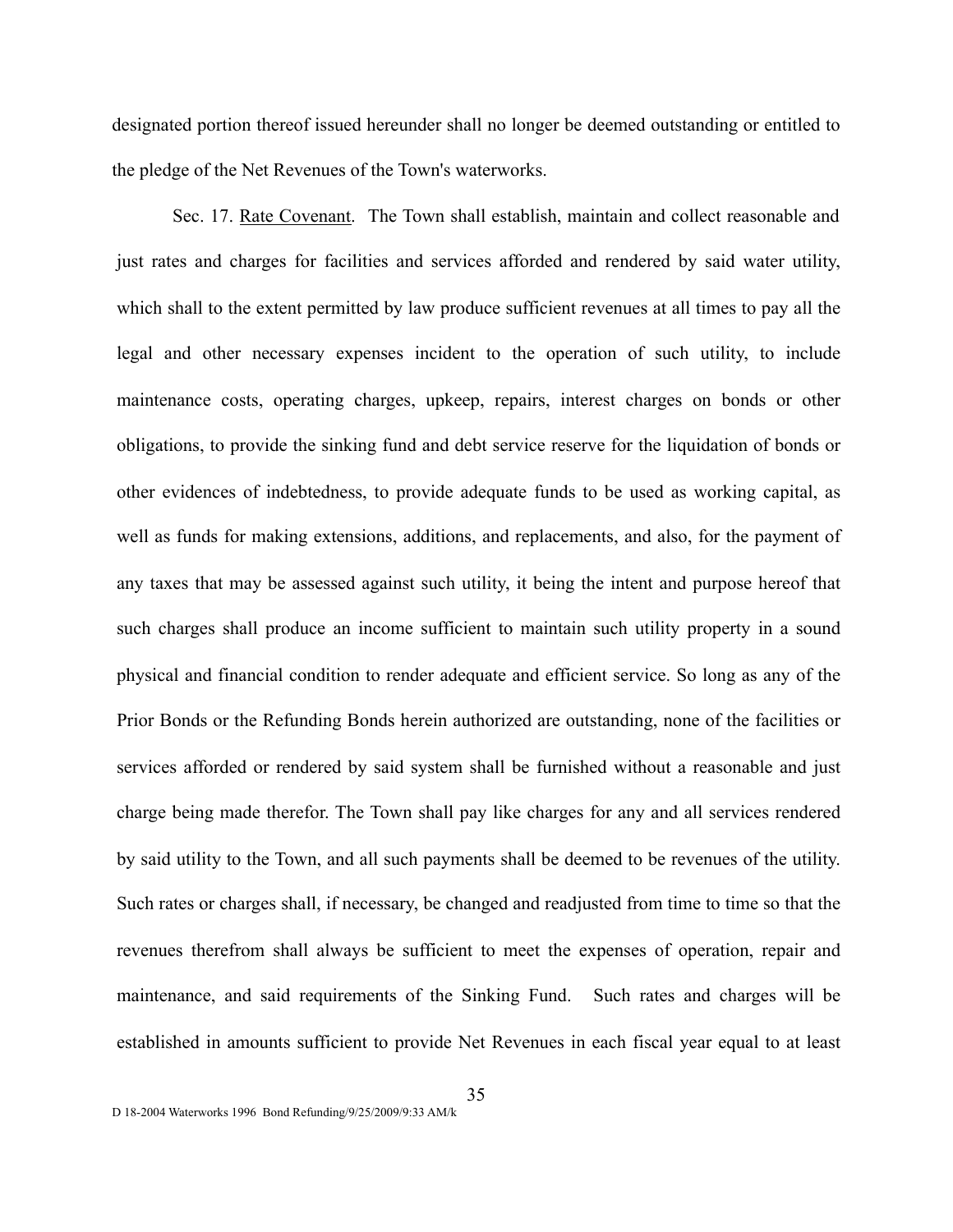1.15 times the maximum annual debt service on the Prior Bonds, the outstanding Refunding Bonds and any Parity Bonds.

Sec. 18. Additional Bond Provisions. The Town reserves the right to authorize and issue additional bonds payable out of the Net Revenues of its waterworks ranking on a parity with the Prior Bonds and the Refunding Bonds for the purpose of financing the cost of future additions, extensions and improvements to its waterworks, or to refund obligations, subject to the following conditions:

(a) All required payments into the Sinking Fund shall have been made in accordance with the provisions of this ordinance, and the interest on and principal of the Prior Bonds and the Refunding Bonds payable from the Net Revenues of the waterworks shall have been paid in accordance with their terms.

(b) The Net Revenues of the waterworks in the fiscal year immediately preceding the issuance of any such Parity Bonds shall be not less than one hundred twenty-five percent (125%) of the maximum annual interest and principal requirements of the then outstanding Prior Bonds, the Refunding Bonds and the Parity Bonds proposed to be issued; or, prior to the issuance of the Parity Bonds the water rates and charges shall be increased sufficiently so that increased rates and charges applied to the previous years operations would have produced Net Revenues for said year equal to not less than one hundred twentyfive percent (125%) of the maximum annual interest and principal requirements of the then outstanding Prior Bonds and the Refunding Bonds payable from the revenues of the waterworks, including the Parity Bonds proposed to be issued. If the Parity Bonds proposed to be issued are to refund outstanding Refunding Bonds, the Net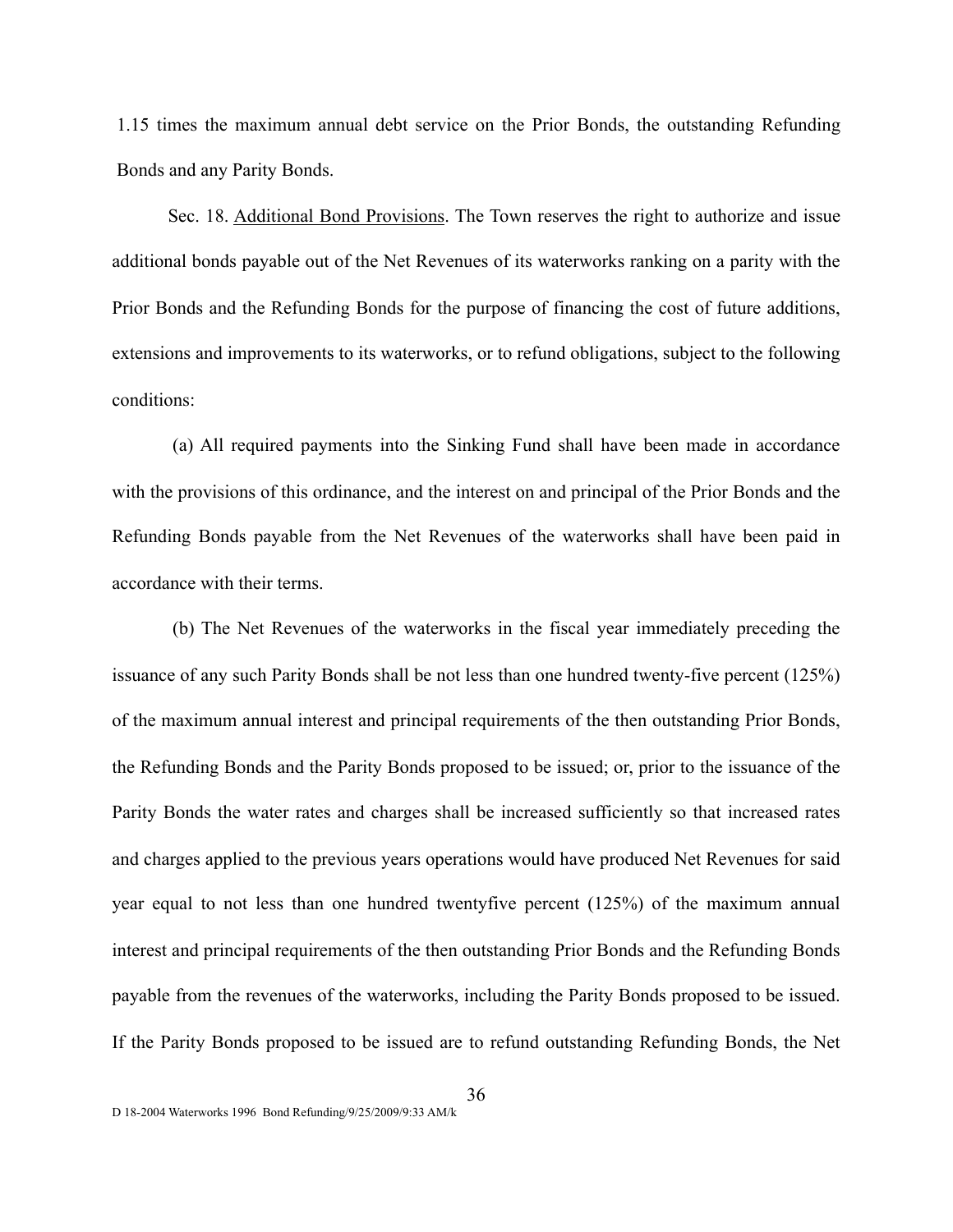Revenues test in this subsection shall be applied only to the maximum annual interest and principal requirements of the refunded Refunding Bonds.

For purposes of this subsection, the records of the waterworks shall be analyzed and all showings prepared by a certified public accountant employed by the Town for that purpose.

(c) The interest on the Parity Bonds shall be payable semiannually on the first days of January and July and the principal on, or mandatory sinking fund redemptions for, the Parity Bonds shall be payable annually on the first day of July.

Sec. 19. Further Covenants of the Town; Maintenance, Insurance, Pledge Not To Encumber, Subordinate Indebtedness, and Contract with Bondholders. For the purpose of further safeguarding the interests of the owners of the Refunding Bonds, it is hereby specifically provided as follows:

(a) So long as any of the Refunding Bonds are outstanding, the Town shall at all times maintain the waterworks system in good condition, and operate the same in an efficient manner and at a reasonable cost.

(d) So long as any of the Refunding Bonds are outstanding, the Town shall maintain insurance on the insurable parts of the system, of a kind and in an amount such as is usually carried by private corporations engaged in a similar type of business. All insurance shall be placed with responsible insurance companies qualified to do business under the laws of the State of Indiana.

As an alternative to maintaining such insurance, the Town may maintain a selfinsurance program with catastrophic or similar coverage so long as such program meets the requirements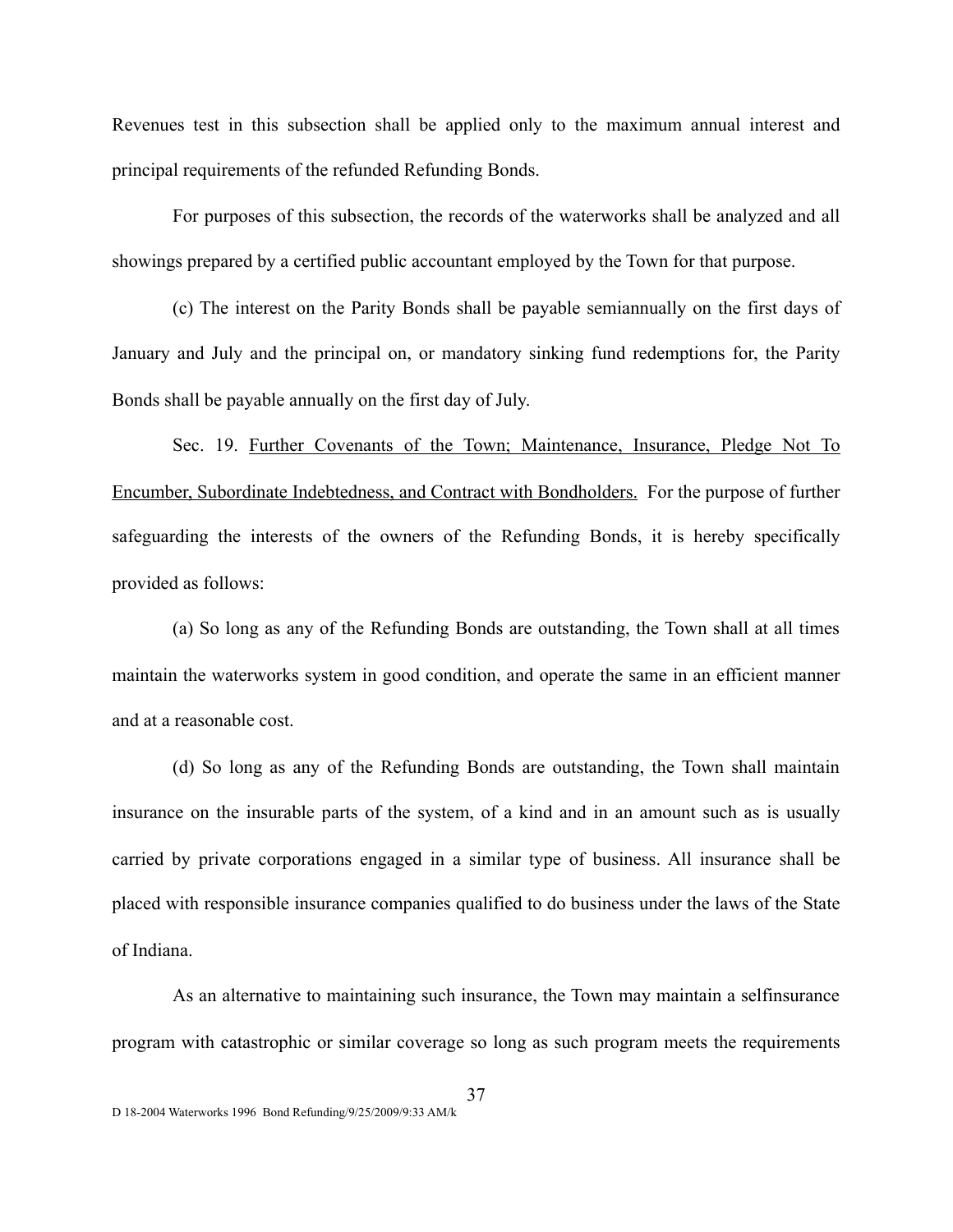of any applicable laws or regulations and is maintained in a manner consistent with programs maintained by similarly situated municipalities. All insurance or selfinsurance proceeds shall be used either in replacing or restoring the property destroyed or damaged, or shall be deposited in the Sinking Fund.

(e) So long as any of the Refunding Bonds are outstanding, the Town shall not mortgage, pledge or otherwise encumber the property and plant of its waterworks system, or any part thereof, and shall not sell, lease or otherwise dispose of any part of the same, excepting only such machinery, equipment or other property as may be replaced, or shall no longer be necessary for use in connection with said utility.

(f) Except as otherwise specifically provided in Section 18 of this ordinance, so long as any of the Refunding Bonds are outstanding, no additional bonds or other obligations pledging any portion of the revenues of the system shall be authorized, issued or executed by the Town, except such as shall be made junior and subordinate in all respects to the bonds, unless all of the bonds are redeemed or defeased coincidentally with the delivery of such additional bonds or other obligations.

(g) The provisions of this ordinance shall constitute a contract by and between the Town and the owners of the Refunding Bonds herein authorized, all the terms of which shall be enforceable by any bondholder by any and all appropriate proceedings in law or in equity. After the issuance of the Refunding Bonds, this ordinance shall not be repealed, amended or modified in any respect which will adversely affect the rights or interests of the owners of the Refunding Bonds, nor shall the Town Council or any other body of the Town adopt any law, ordinance or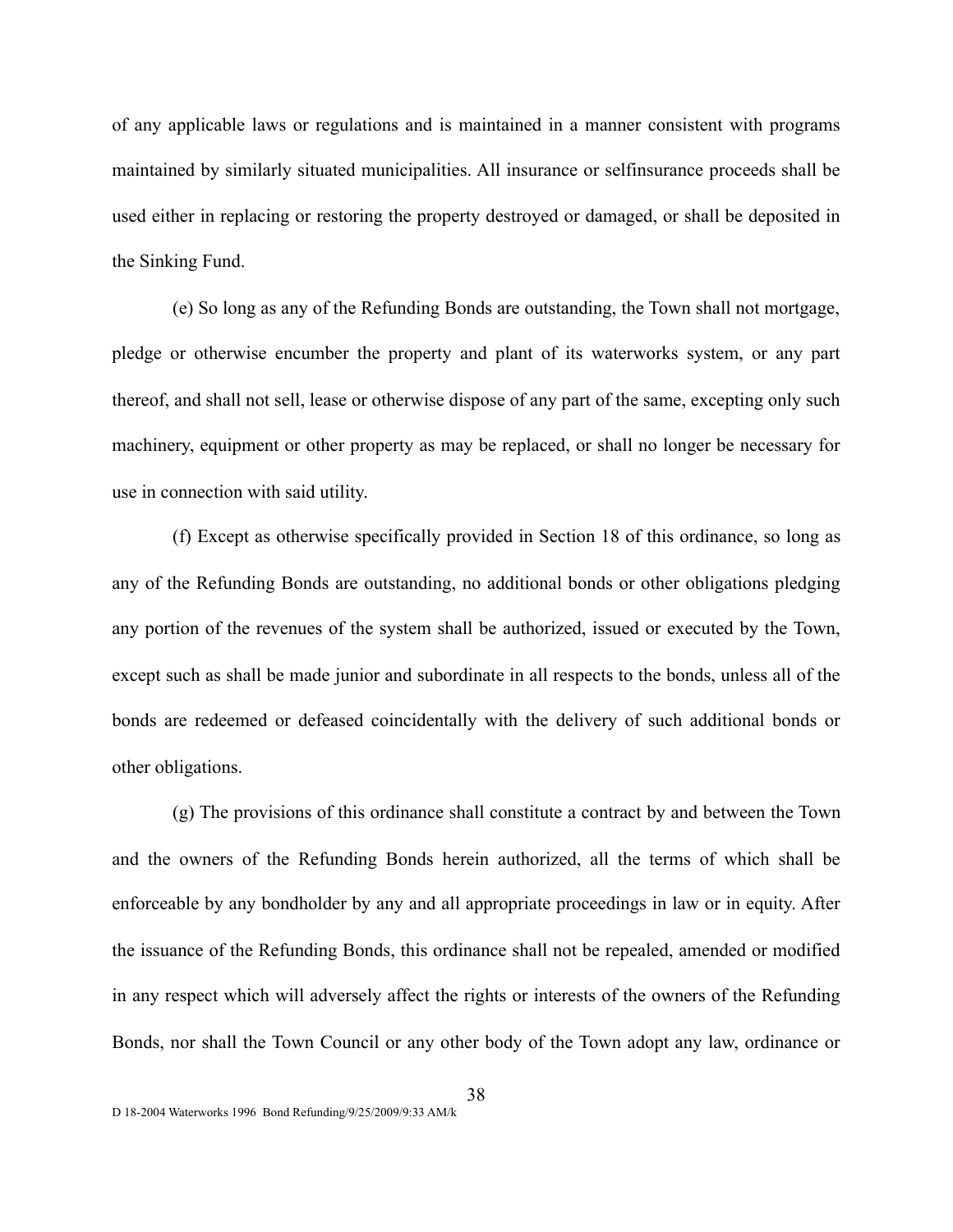resolution in any way adversely affecting the rights of the bondholders so long as any of the Refunding Bonds, or the interest thereon, remain outstanding or unpaid. Except in the case of changes described in Section 20 (a) (f), this ordinance may be amended, however, without the consent of the Refunding Bond owners, only if the Town Council determines, in its sole discretion, that such amendment would not adversely affect the owners of the Refunding Bonds.

(h) The provisions of this ordinance shall be construed to create a trust in the proceeds of the sale of the Refunding Bonds herein authorized for the uses and purposes herein set forth, and the owners of the Refunding Bonds shall retain a lien on such proceeds until the same are applied in accordance with the provisions of this ordinance and of said governing Act. The provisions of this ordinance shall also be construed to create a trust in the Net Revenues herein directed to be set apart and paid into the Sinking Fund for the uses and purposes of that Fund as in this ordinance set forth. The owners of the Refunding Bonds shall have all the rights, remedies and privileges set forth under Indiana law in the event the Town shall fail or refuse to fix and collect sufficient rates and charges, or shall fail or refuse to operate and maintain said system and to apply properly the revenues derived from the operation thereof, or if there be a default in the payment of the interest on or principal of the Refunding Bonds.

Sec. 20. Amendments with Consent of Bondholders. Subject to the terms and provisions contained in this Section 20, and not otherwise, the owners of not less than sixtysix and twothirds percent (662/3%) in aggregate principal amount of the Refunding Bonds issued pursuant to this ordinance and then outstanding shall have the right from time to time, anything contained in this ordinance to the contrary notwithstanding, to consent to and approve the adoption by the Town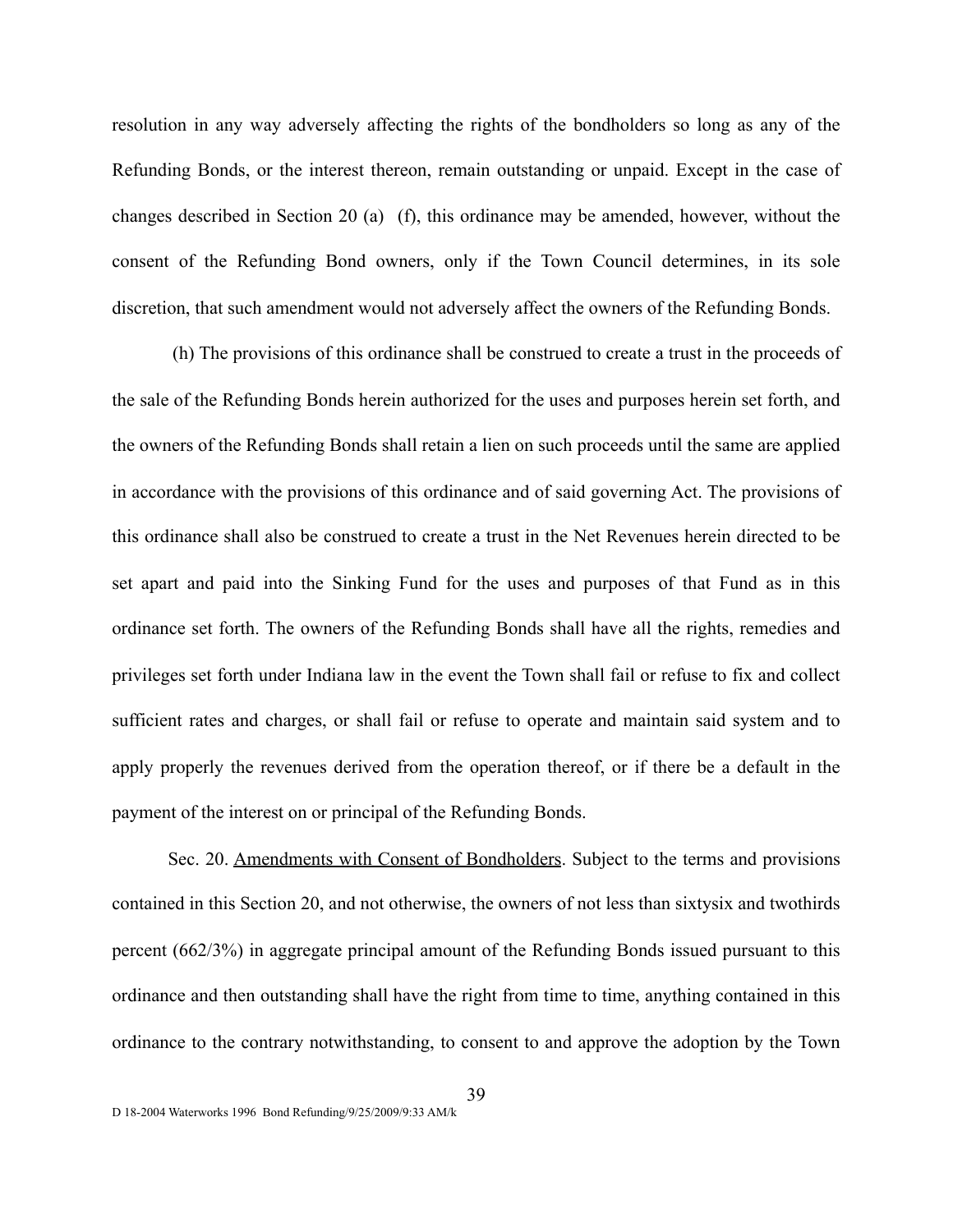Council of such ordinance or ordinances supplemental hereto or amendatory hereof, as shall be deemed necessary or desirable by the Town for the purpose of modifying, altering, amending, adding to or rescinding in any particular any of the terms or provisions contained in this ordinance, or in any supplemental ordinance; provided, however, that nothing herein contained shall permit or be construed as permitting:

(a) An extension of the maturity of the principal of or interest on, or any mandatory sinking fund redemption date for, any Refunding Bond issued pursuant to this ordinance; or

(b) A reduction in the principal amount of any Refunding Bond or the redemption premium or the rate of interest thereon; or

(c) The creation of a lien upon or a pledge of the revenues or Net Revenues of the waterworks ranking prior to the pledge thereof created by this ordinance; or

(d) A preference or priority of any Refunding Bond issued pursuant to this ordinance over any other bond issued pursuant to the provisions of this ordinance; or

(e) A reduction in the aggregate principal amount of the Refunding Bonds required for consent to such supplemental ordinance; or

(f) A reduction in the Reserve Requirement.

If the owners of not less than sixtysix and twothirds percent  $(662/3%)$  in aggregate principal amount of the Refunding Bonds outstanding at the time of adoption of such supplemental ordinance shall have consented to and approved the adoption thereof by written instrument to be maintained on file in the office of the ClerkTreasurer of the Town, no owner of any Refunding Bond issued pursuant to this ordinance shall have any right to object to the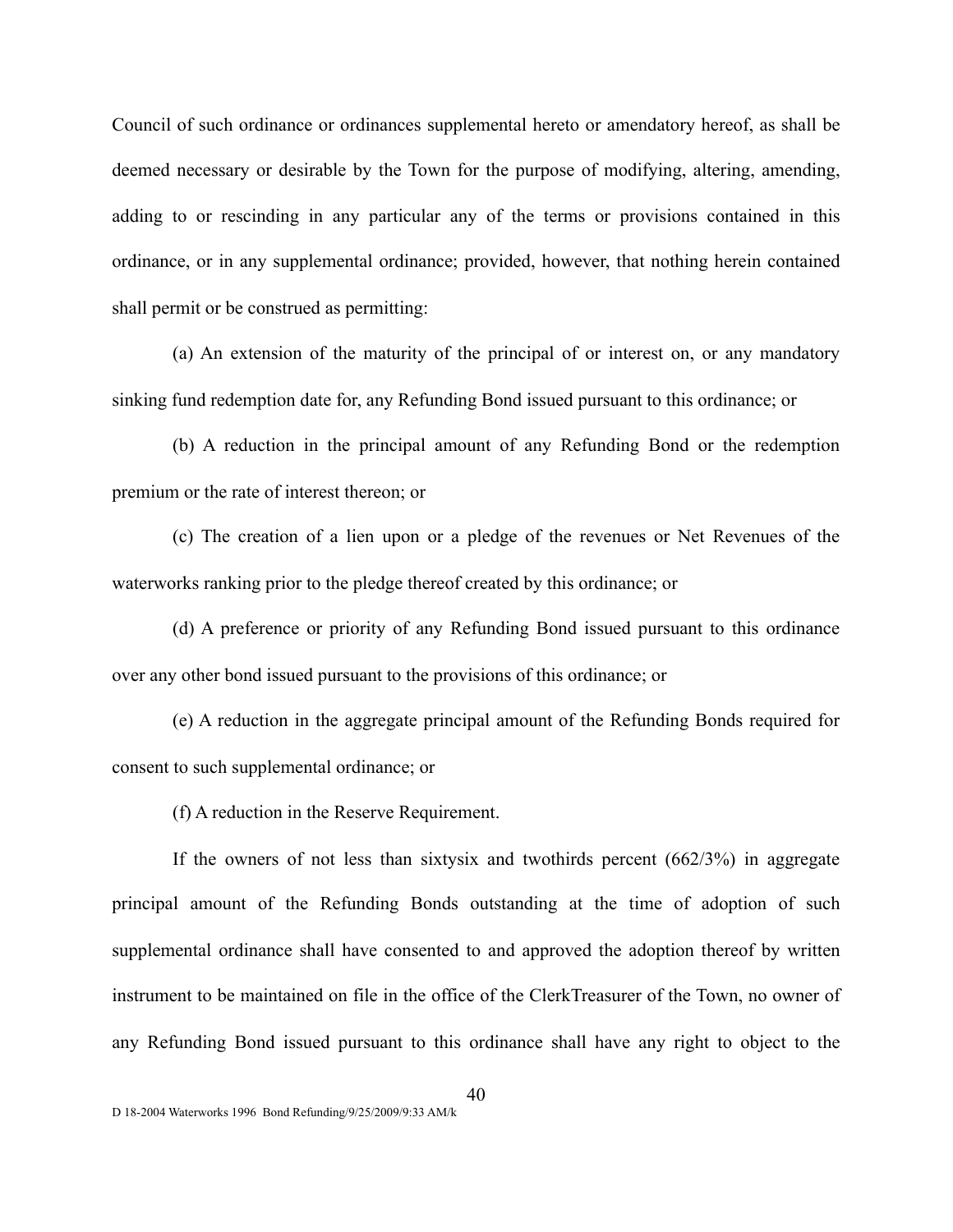adoption of such supplemental ordinance or to object to any of the terms and provisions contained therein or the operation thereof, or in any manner to question the propriety of the adoption thereof, or to enjoin or restrain the Town Council from adopting the same, or from taking any action pursuant to the provisions thereof. Upon the adoption of any supplemental ordinance pursuant to the provisions of this section, this ordinance shall be, and shall be deemed, modified and amended in accordance therewith, and the respective rights, duties and obligations under this ordinance of the Town and all owners of Refunding Bonds then outstanding, shall thereafter be determined, exercised and enforced in accordance with this ordinance, subject in all respects to such modifications and amendments. Notwithstanding anything contained in the foregoing provisions of this ordinance, the rights and obligations of the Town and of the owners of the Refunding Bonds authorized by this ordinance, and the terms and provisions of the Refunding Bonds and this ordinance, or any supplemental or amendatory ordinance, may be modified or altered in any respect with the consent of the Town and the consent of the owners of all the Refunding Bonds then outstanding.

Sec. 21. Tax Covenants. In order to preserve the exclusion of interest on the Refunding Bonds from gross income for federal tax purposes under Section 103 of the Internal Revenue Code of 1986 as existing on the date of issuance of the Refunding Bonds (the "Code"), and as an inducement to purchasers of the Refunding Bonds, the Town represents, covenants and agrees that:

(a) The waterworks will be available for use by members of the general public. Use by a member of the general public means use by natural persons not engaged in a trade or business.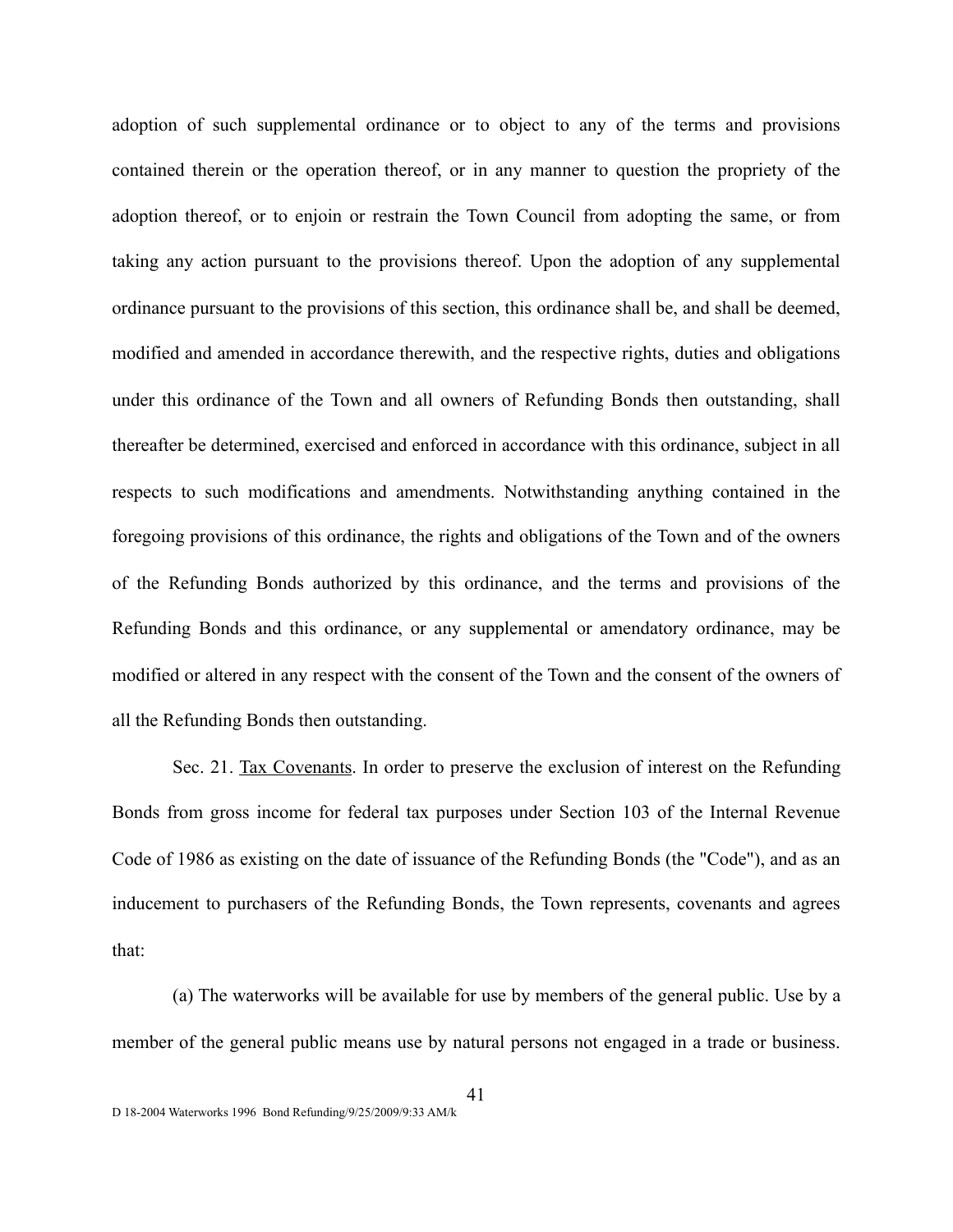No person or entity other than the Town or another state or local governmental unit will use more then 10% of the proceeds of the Refunding Bonds or property financed by the Refunding Bond proceeds other than as a member of the general public. No person or entity other than the Town or another state or local governmental unit will own property financed by Refunding Bond proceeds or will have any actual or beneficial use of such property pursuant to a lease, management or incentive payment contract, arrangements such as takeorpay or output contracts or any other type of arrangement that differentiates that person's or entity's use of such property from use by the general public, unless such uses in the aggregate relate to no more than 10% of the proceeds of the Refunding Bonds. The Town has entered into a management contract for the waterworks. The terms of this contract do comply and will comply with IRS Revenue Procedure 97-13, as it may be amended, supplemented or superceded from time to time, so that the contract will not give rise to private business use under the Code and Regulations unless such use in the aggregate relates to no more than 10% of the proceeds of the Refunding Bonds.

(b) No more than 10% of the principal of or interest on the Refunding Bonds is (under the terms of the Refunding Bonds, this ordinance or any underlying arrangement), directly or indirectly, secured by an interest in property used or to be used for any private business use or payments in respect of any private business use or payments in respect of such property or to be derived from payments (whether or not to the Town) in respect of such property or borrowed money used or to be used for a private business use.

(c) No more than 5% of the Refunding Bond proceeds will be loaned to any person or entity other than another state or local governmental unit. No more than 5% of the Refunding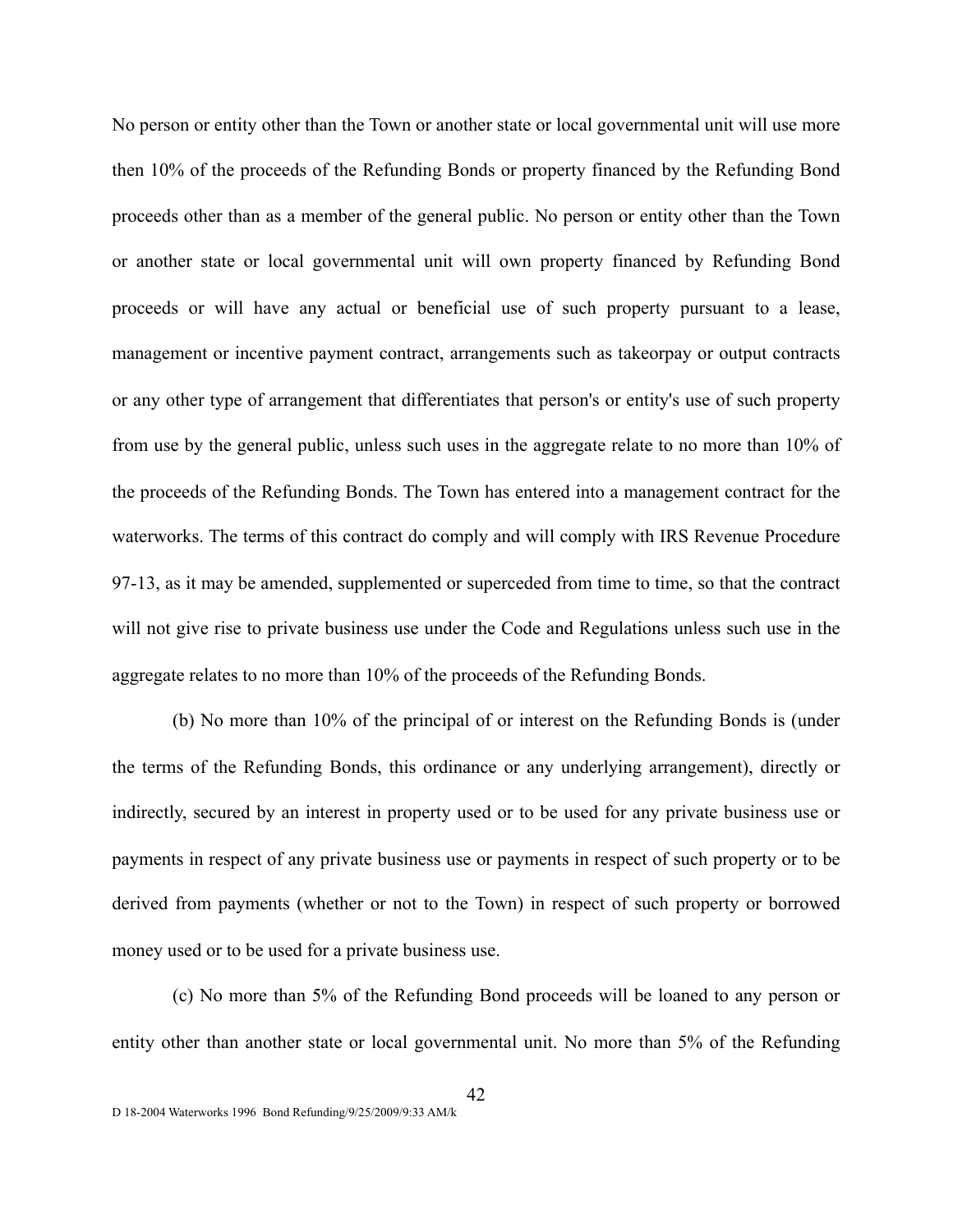Bond proceeds will be transferred, directly or indirectly, or deemed transferred to a nongovernmental person in any manner that would in substance constitute a loan of the Refunding Bond proceeds.

(d) The Town reasonably expects, as of the date hereof, that the Refunding Bonds will not meet either the private business use test described in paragraph (a)or (b) above or the private loan test described in paragraph (c) above during the entire term of the Refunding Bonds.

(e) No more than 5% of the proceeds of the Refunding Bonds will be attributable to private business use as described in paragraph (a) and private security or payments described in paragraph (b) attributable to unrelated or disproportionate private business use. For this purpose, the private business use test is applied by taking into account only use that is not related to any government use of proceeds of the issue (Unrelated Use) and use that is related buy disproportionate to any governmental use of those proceeds (Disproportionate Use).

(f) The Town will not take action nor fail to take any action with respect to the Refunding Bonds that would result in the loss of the exclusion from gross income for federal tax purposes on the Refunding Bonds pursuant to Section 103 of the Code, nor will the Town act in any other manner which would adversely affect such exclusion. The Town covenants and agrees not to enter into any contracts or arrangements which would cause the Refunding Bonds to be private activity bonds under Section141 of the Code.

(g) It shall not be an event of default under this ordinance if the interest on any Refunding Bond is not excludable from gross income for federal tax purposes or otherwise pursuant to any provision of the Code which is not currently in effect and in existence on the date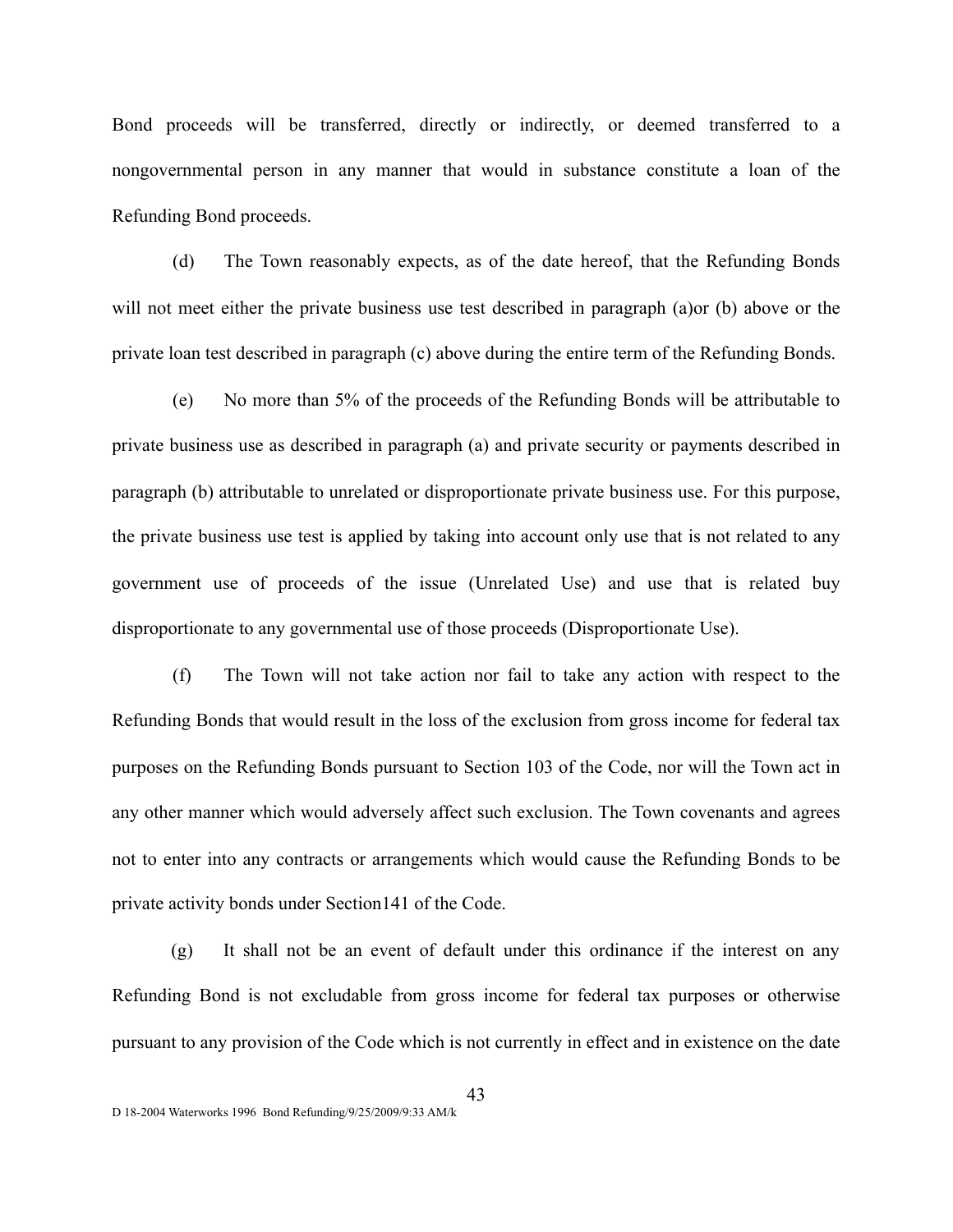of issuance of the Refunding Bonds, as the case may be.

(h) The covenants are based solely on current law in effect and in existence on the date of delivery of such Refunding Bonds.

(i) The Town represents that it will rebate as necessary under the Code, all required arbitrage profits to the United States.

(j) The Town represents that:

(1) The Refunding Bonds are not private activity bonds as defined in Section 141 of the Code;

(2) The Town hereby designates the Refunding Bonds as qualified tax exempt obligations for purposes of Section 265(b) of the Code;

(3) The reasonably anticipated amount of qualified tax-exempt obligations (including qualified  $501(c)(3)$  obligations and tax-exempt leases but excluding other private activity bonds) which will be issued by the Town and all entities subordinate to the Town during 2004 does not exceed \$10,000,000; and

(4) The Town has not and will not designate more than \$10,000,000 of qualified tax-exempt obligations during 2004.

Therefore, the refunding Bonds qualify for the exception in the Code from the disallowance of 100% of the deduction by financial institutions of interest expense allocable to newly acquired tax-exempt obligations.

Sec. 22. Noncompliance with Tax Covenants. Notwithstanding any other provisions of this ordinance, the covenants and authorizations contained in this ordinance (the "Tax Sections")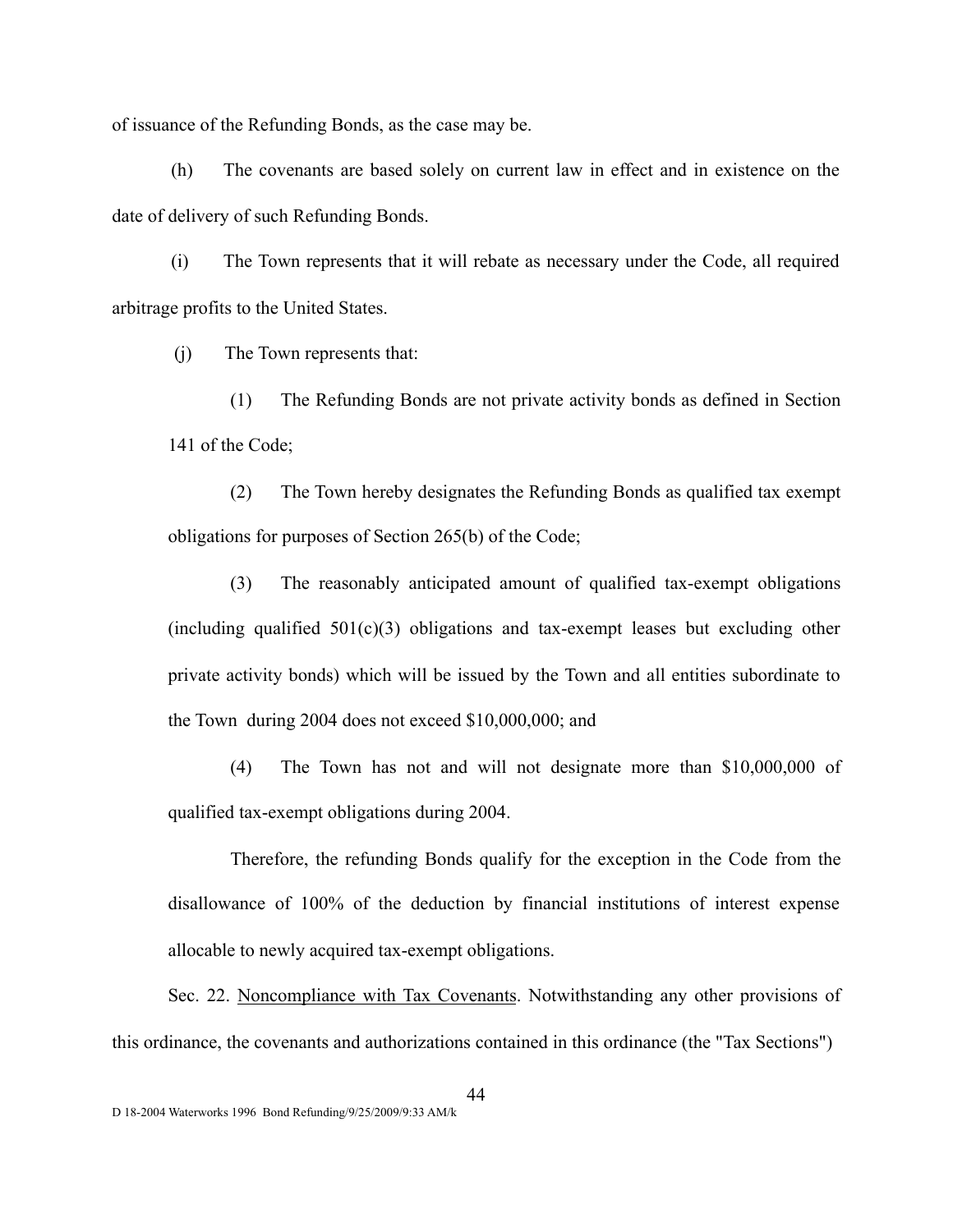which are designed to preserve the exclusion of interest on the Refunding Bonds from gross income under federal law (the "Tax Exemption") need not be complied with if the Town receives an opinion of nationally recognized bond counsel that any Tax Section is unnecessary to preserve the Tax Exemption.

Sec. 23. Conflicting Ordinances. All ordinances and parts of ordinances in conflict herewith are hereby repealed, but none of the provisions of this ordinance shall be construed as adversely affecting the rights of holders of the Prior Bonds.

Sec. 24. Headings. The headings or titles of the several sections shall be solely for convenience of reference and shall not affect the meaning, construction or effect of this ordinance.

Sec. 25. Effective Date. This ordinance shall be in full force and effect from and after its passage.